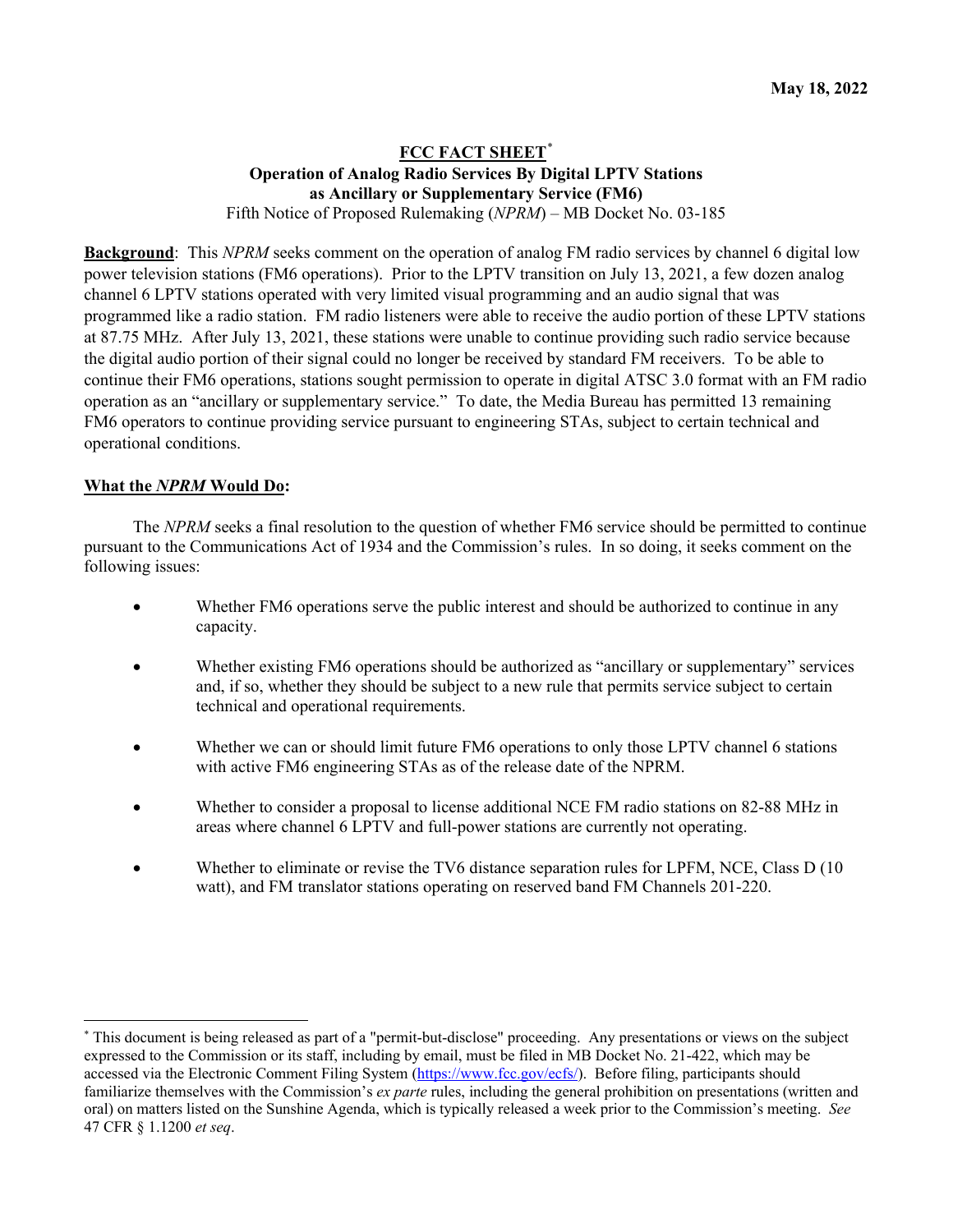#### **Before the Federal Communications Commission Washington, D.C. 20554**

| In the Matter of                                  |                      |
|---------------------------------------------------|----------------------|
|                                                   |                      |
| Amendment of Parts 73 and 74 of the               | MB Docket No. 03-185 |
| Commission's Rules to Establish Rules for Digital |                      |
| Low Power Television and Television Translator    |                      |
| <b>Stations</b>                                   |                      |

# **FIFTH NOTICE OF PROPOSED RULEMAKING**[∗](#page-1-0)

**Adopted: [] Released: []**

# **Comment Date: (30 days after date of publication in the Federal Register) Reply Comment Date: (45 days after date of publication in the Federal Register)**

By the Commission:

# **I. INTRODUCTION**

1. In this *Fifth Notice of Proposed Rulemaking* (*NPRM*), we seek comment on the operation of analog FM radio services by channel 6 digital low power television stations (FM6 operations). The Commission has been considering this issue since 2014, when, in the *LPTV DTV Third NPRM* in this proceeding, $\frac{1}{1}$  $\frac{1}{1}$  $\frac{1}{1}$  it sought comment on whether to allow analog channel 6 low power television (LPTV) stations to provide FM6 operations after they converted to digital operations on July 13, 2021 – the LPTV digital transition deadline. The Commission asked if LPTV stations operating on digital channel 6 could be allowed to continue their FM6 radio operations on an ancillary or supplementary basis.<sup>[2](#page-1-2)</sup>

2. The LPTV digital transition is now complete, with analog television operations terminated and channel 6 LPTV stations operating in digital.<sup>[3](#page-1-3)</sup> However, as noted below, the Commission

<span id="page-1-2"></span><sup>2</sup> *See LPTV DTV Third NPRM*, 29 FCC Rcd at 12554-56, para. 47.

<span id="page-1-3"></span><sup>3</sup> We note that some analog channel 6 LPTV stations have not yet completed their digital facilities and have been granted additional time to do so. Analog television operations are no longer permitted and channel 6 LPTV stations, therefore, must remain silent until such time as they complete construction of their digital facilities. *See* 47 CFR §

(continued….)

<span id="page-1-0"></span><sup>∗</sup> This document has been circulated for tentative consideration by the Commission at its June 2022 open meeting. The issues referenced in this document and the Commission's ultimate resolutions of those issues remain under consideration and subject to change. This document does not constitute any official action by the Commission. However, the Chairwoman has determined that, in the interest of promoting the public's ability to understand the nature and scope of issues under consideration, the public interest would be served by making this document publicly available. The Commission's ex parte rules apply and presentations are subject to "permit-but-disclose" ex parte rules. *See, e.g.,* 47 CFR §§ 1.1206, 1.1200(a). Participants in this proceeding should familiarize themselves with the Commission's ex parte rules, including the general prohibition on presentations (written and oral) on matters listed on the Sunshine Agenda, which is typically released a week prior to the Commission's meeting. *See* 47 CFR §§ 1.1200(a), 1.1203.

<span id="page-1-1"></span>*<sup>1</sup> See Amendment of Parts 73 and 74 of the Commission's Rules to Establish Rules for Digital Low Power Television and Television Translator Stations*, Third Notice of Proposed Rulemaking, MB Docket No. 03-185, 29 FCC Rcd 12536, 12554-56, paras. 47 (2014)(*LPTV DTV Third NPRM*). The Media Bureau subsequently sought to refresh the record in this proceeding in 2019. *See Media Bureau Seeks to Update the Record on the Operation of Analog Radio Services by Digital LPTV Stations as Ancillary or Supplementary Services*, Public Notice, 34 FCC Rcd 11162 (MB 2019) (*Refresh PN*). A list of parties that filed comments in these proceedings is included in Appendix A.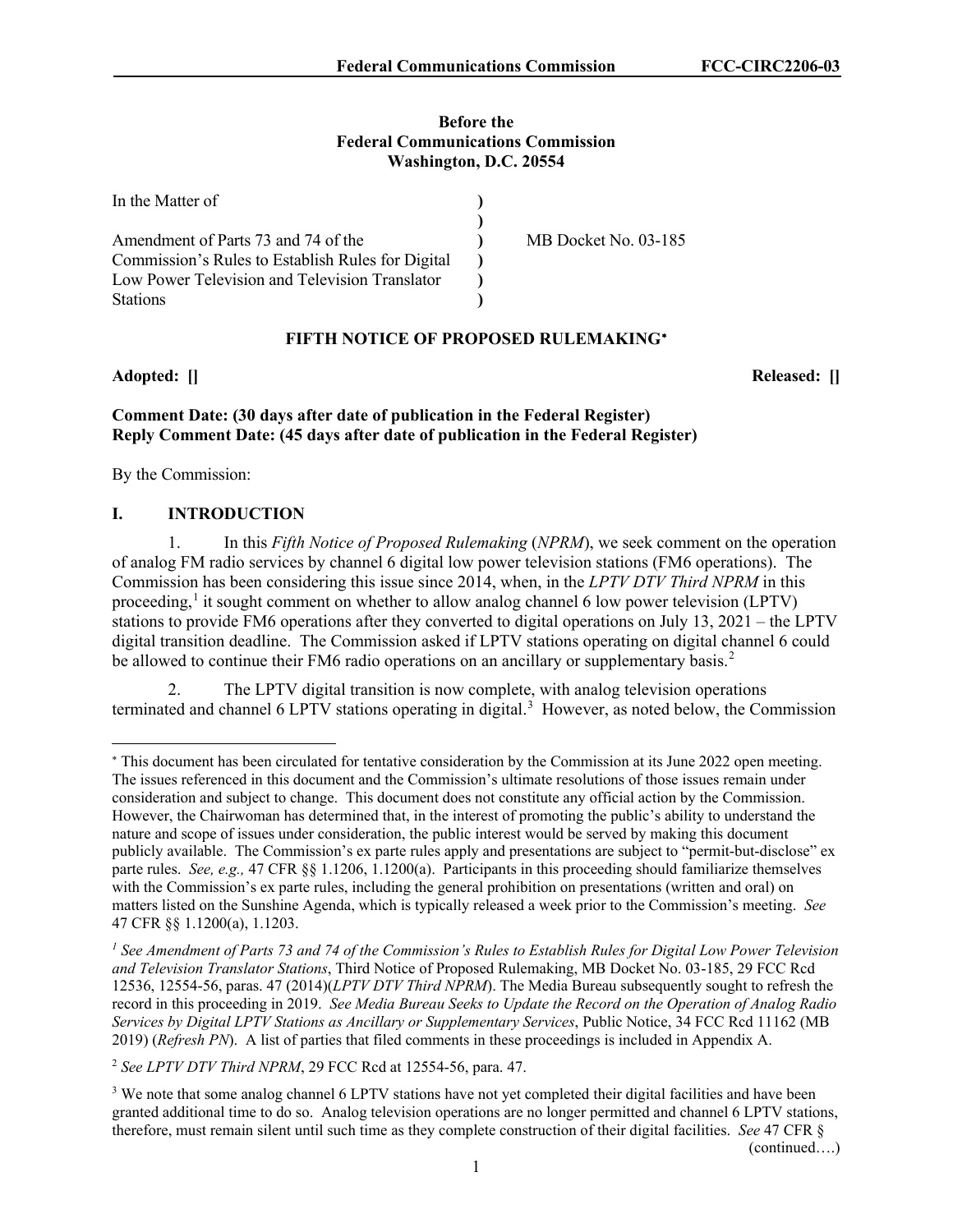has granted STAs to 13 channel 6 LPTV stations to continue providing analog FM6 service. In these circumstances, we seek comment on whether allowing continued FM6 analog radio operations by existing digital channel 6 LPTV stations serves the public interest. In addition, we seek comment on whether to eliminate or revise the television channel 6 (TV6) distance separation rules for low power FM (LPFM), noncommercial educational (NCE) FM, Class D (10 watt) FM, and FM translator stations operating on reserved band FM Channels 201-220.<sup>[4](#page-2-0)</sup> Through this *NPRM*, we seek to bring finality to these outstanding questions.<sup>[5](#page-2-1)</sup>

### **II. BACKGROUND**

#### **A. History of FM6 Operations**

3. Prior to the July 13, 2021 LPTV digital transition deadline, a number of analog LPTV stations licensed on channel 6 operated with very limited visual programming and an audio signal that was programmed like a radio station (FM[6](#page-2-2) stations).<sup>6</sup> FM radio listeners were able to receive the audio portion of these LPTV stations at 87.75 MHz, which is adjacent to noncommercial educational (NCE) FM channel 201 (88.1 MHz).<sup>[7](#page-2-3)</sup> When these LPTV stations converted to digital, however, they were unable to continue providing such radio service because the digital audio portion of their signal could no longer be received by standard FM receivers.<sup>[8](#page-2-4)</sup>

4. FM6 stations have sought to maintain service to their existing audiences by being able to continue their FM6 operations after the LPTV digital transition deadline. For example, in 2014, Venture Technologies Group, LLC (Venture) proposed to use an ATSC 1.0 digital television transmitter on channel 6, and a separate analog radio transmitter tuned to 87.75 MHz to simultaneously operate a digital LPTV station on channel 6 and an analog FM radio-type service.<sup>[9](#page-2-5)</sup> Under this proposal, Venture requested that the Media Bureau (Bureau) treat the analog FM audio transmission as an "ancillary or supplementary" service offering under the Commission's rules. $10$ 

5. *2014 Rulemaking*. In the 2014 *LPTV DTV Third NPRM*, the Commission sought comment on Venture's proposal.<sup>11</sup> Specifically, the Commission sought comment on "whether a digital"

<span id="page-2-0"></span><sup>4</sup> In the *LPFM NPRM*, initiated in July 2019, the Commission proposed elimination of the TV6 interference protections entirely as of the July 13, 2021 LPTV digital transition deadline and sought comment on whether the proposed elimination of channel 6 television protection by FM radio stations would be compatible with FM6 operations if such operations were allowed to continue. *See Amendments of Parts 73 and 74 to Improve the Low Power FM Radio Service Technical Rules*, MB Docket No. 19-193, Notice of Proposed Rulemaking, 34 FCC Rcd 6537, 6541, paras. 8-13 (2019) (*LPFM NPRM*). The Commission subsequently adopted a Report and Order in 2020 deferring consideration of the interference protection issues to a future proceeding finding that it "will be in a better position to reach an informed decision by addressing TV6 issues in a separate proceeding with a more developed record on this issue." *See Amendments of Parts 73 and 74 to Improve the Low Power FM Radio Service Technical Rules*, MB Docket No. 19-193, Report and Order, 35 FCC Rcd 4115, 4126-27, para. 34 (2020).

<span id="page-2-1"></span><sup>5</sup> In considering the comments filed in response to this *NPRM*, we will also consider the comments submitted in response to the 2014 *LPTV DTV Third NPRM* and the 2019 *Refresh PN* to the extent they are not superseded.

<span id="page-2-2"></span><sup>6</sup> *See LPTV DTV Third NPRM*, 29 FCC Rcd at 12554, para. 47.

<span id="page-2-3"></span><sup>7</sup> *Id.*

<span id="page-2-4"></span><sup>8</sup> *Id.*

<span id="page-2-5"></span><sup>9</sup> *LPTV DTV Third NPRM,* 29 FCC Rcd at 12554, para. 48.

<span id="page-2-6"></span><sup>10</sup> *Id.*

<span id="page-2-7"></span><sup>11</sup> *Id.*

<sup>(</sup>Continued from previous page)

<sup>74.731(</sup>m). We note that a small number of TV translator stations licensed to the State of Alaska remain operating in analog pursuant to a Commission waiver of the analog termination date. *See State of Alaska - Request for Waiver of Section 74.731(m) of the Commission's Rules*, 36 FCC Rcd 10765 (2021).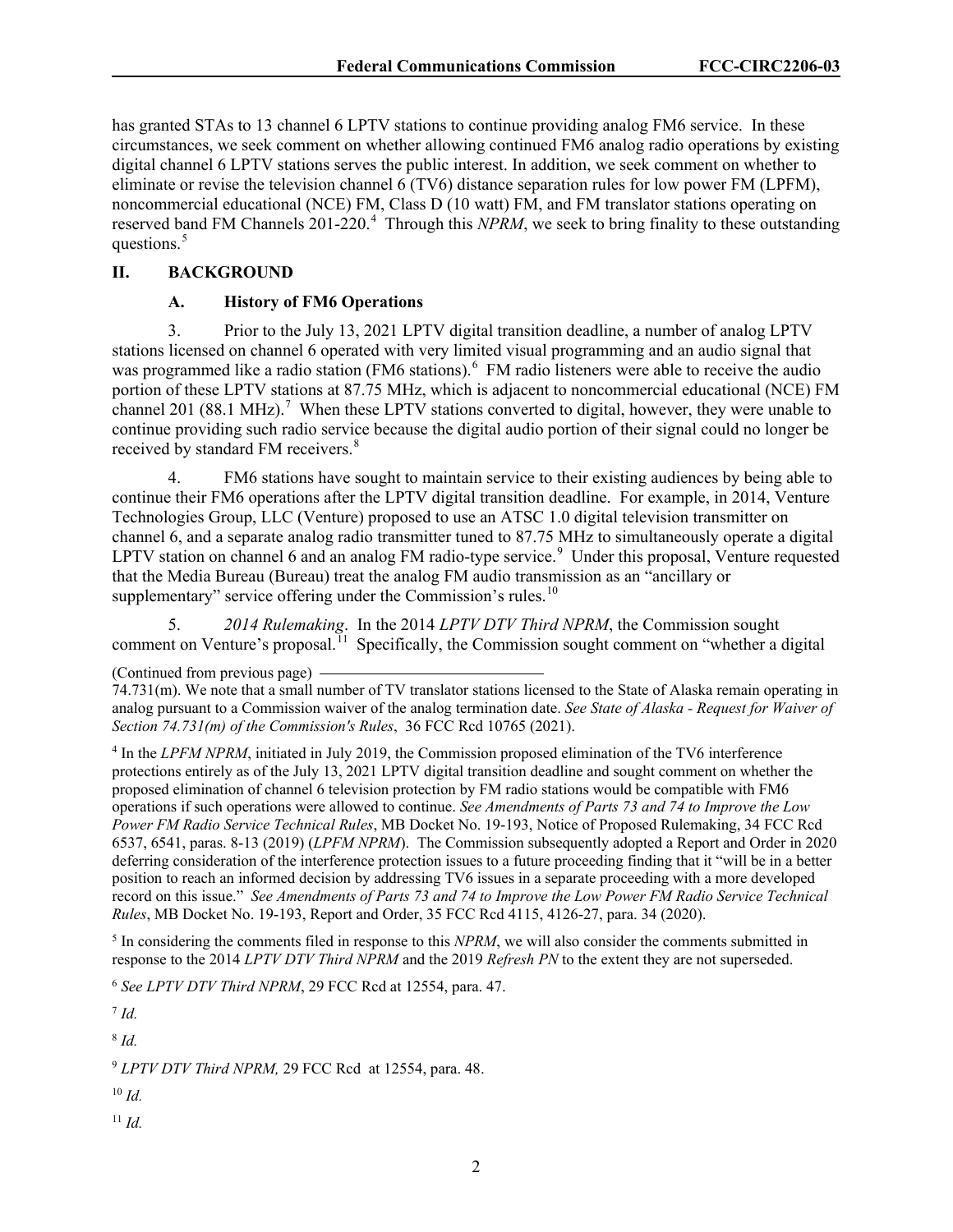LPTV station can provide an analog FM radio-type service as an ancillary or supplementary service consistent with the Communications Act and the (Commission's) rules."[12](#page-3-0) The Commission was particularly concerned with the provision of section 336(b)(1) of the Communications Act of 1934 (Act), as amended, that the Commission may only permit ancillary or supplementary services "if the use of a designated frequency for such services is consistent with the technology or method designated by the Commission for the provision of advanced television services."[13](#page-3-1) It also noted an existing rule requiring that a digital LPTV station transmit an over-the-air *video* program signal at no direct charge to viewers.<sup>[14](#page-3-2)</sup>

6. The Commission also sought comment on whether a digital LPTV station would be able to operate an analog transmitter without interfering or derogating its co-channel ATSC 1.0 digital operation as required by section 336(b)(2) of the Act.<sup>[15](#page-3-3)</sup> In addition, the Commission sought comment on the potential of interference from FM6 operations to primary licensees such as NCE FM radio licensees and whether it should adopt rules to prevent such interference.<sup>16</sup> The Commission also asked whether FM6 operations are "analogous to other services subject to regulation by the Commission" within the meaning of section 336(b)(3) of the Act and, if so, whether the Commission's Part 73 FM radio rules should apply to FM6 operations.<sup>17</sup> Finally, the Commission sought comment on whether FM6 operations should be subject to the five percent fee that, pursuant to the Communications Act, digital television stations must pay annually from gross revenues derived from all ancillary and supplementary services which are feeable. $18$ 

7. A coalition of FM6 broadcasters supported the Commission's proposal in the 2014 *LPTV DTV Third NPRM* to allow FM6 operations to continue as ancillary or supplementary services, noting the diverse local programming that they provide.<sup>[19](#page-3-7)</sup> FM6 supporters pointed out that there had not been any complaints of interference emanating from FM6 station operations.<sup>[20](#page-3-8)</sup> Further, FM6 supporters maintained that there are no statutory or legal obstacles to FM6 stations operating as an ancillary service. $21$ 

8. FM radio broadcasters, including National Public Radio (NPR) and other noncommercial

<span id="page-3-1"></span><sup>13</sup> *Id.* at 12554-55, para. 49, *citing* 47 CFR § 74.790(g)(3) and 47 U.S.C. § 336(b)(1).

<span id="page-3-2"></span><sup>14</sup> *Id.* at 12555, para. 49, *citing* 47 CFR § 74.790(g)(3).

<span id="page-3-3"></span><sup>15</sup> *Id.* at 12555, para. 50, *citing* 47 U.S.C. § 336(b)(2). That section provides that the Commission shall "limit the broadcasting of ancillary or supplementary services on designated frequencies as to avoid derogation of any advanced television services, including high definition television broadcasts, that the Commission may require using such frequencies . . .."

<span id="page-3-4"></span><sup>16</sup> *Id.* at 12555, para. 51.

<span id="page-3-5"></span><sup>17</sup> *Id.* at 12555, para. 52, *citing* 47 U.S.C. § 336(b)(3). That section provides, in pertinent part, that the Commission shall "apply to any other ancillary or supplementary service such of the Commission's regulations as are applicable to the offering of analogous services by any other person . . . ."

<span id="page-3-6"></span><sup>18</sup> *Id*. at 12555-56, para. 53, *citing* 47 U.S.C. § 336(e) and 47 CFR § 73.624(g).

<span id="page-3-7"></span><sup>19</sup> *See*, *e.g.*, comments filed in MB Docket No. 03-185 by Electronic Media Foundation at 2 (Jan. 9, 2015); George Flinn at 4 (Jan. 9, 2015); Venture at 3-4 (Jan. 9, 2015); Signal Above LLC (Signal) at 5-6 (Jan. 12, 2015); MetroTV, Inc. at 1 (Jan. 12, 2015); Murray Hill Broadcasting, LLC (Murray Hill) at 1-3 (Jan. 9, 2015); One Ministries, Inc. (OMI) at 1 (Jan. 12, 2015); Island Broadcasting, LLC (Island) at 6 (Jan. 9, 2015); Joint Commenters at 1 (Jan. 9, 2015); and LPTV Spectrum Rights Coalition (LSRC) at 12 (Jan. 14, 2015); and reply comments by Venture at 2-3 (Feb. 2, 2015); Signal at 3-4 (Feb. 2, 2015); OMI at 2-3 (Jan. 27, 2015); Joint Commenters at 4-6 (Feb. 2, 2015); and LSRC at 6 (Feb. 4, 2015).

<span id="page-3-8"></span><sup>20</sup> *Id.*

<span id="page-3-9"></span><sup>21</sup> *Id.*

<span id="page-3-0"></span><sup>12</sup> *Id.* at 12554, para. 49.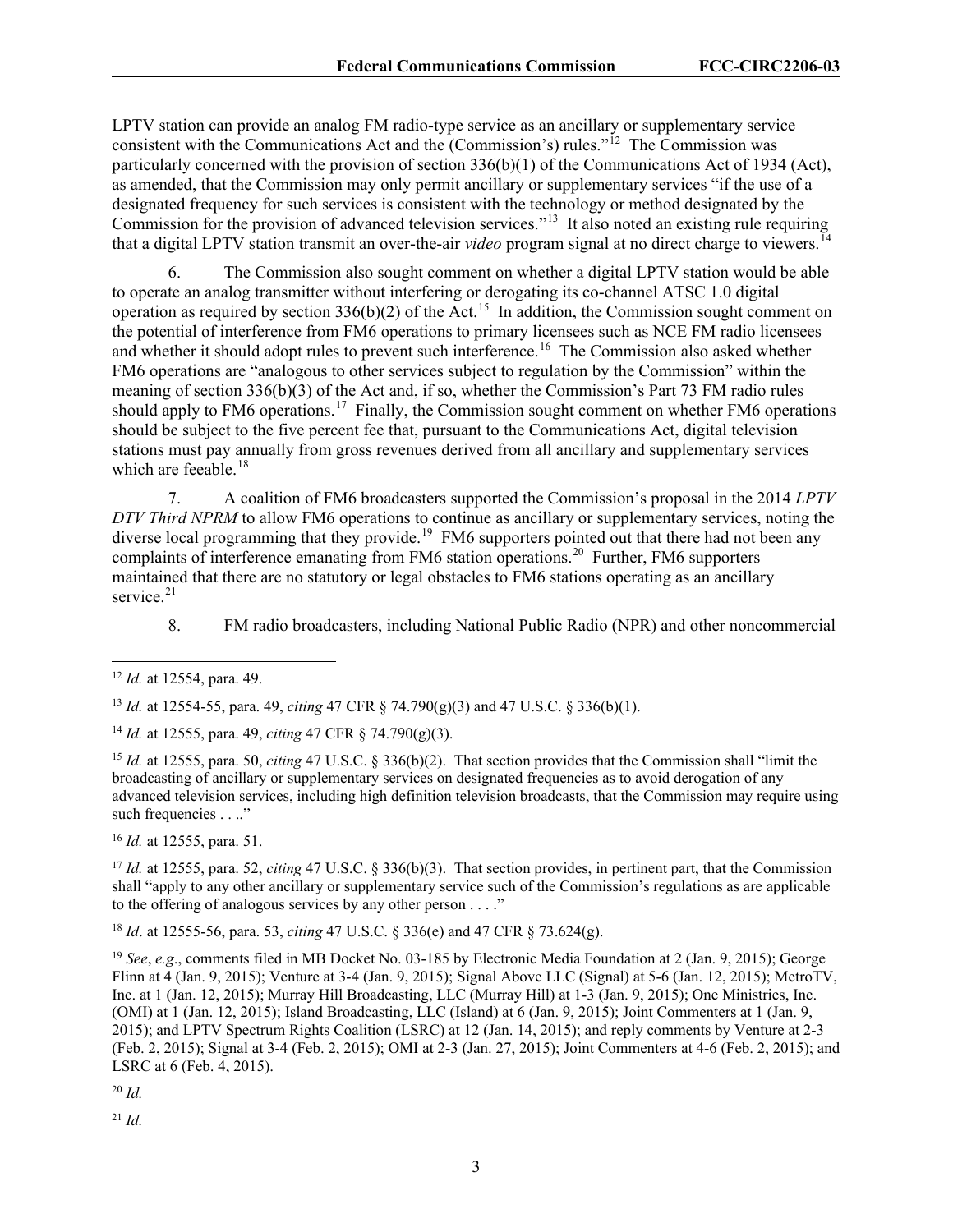educational FM broadcasters, and full power television stations licensed on channel 6, opposed the proposal, concerned primarily with the potential interference risk to their stations.<sup>[22](#page-4-0)</sup> NPR argued that the fact that, to date, there have been no reports of interference from FM6 stations to FM radio stations "is likely because NCE FM station(s) have been required by Commission rule to limit their facilities to avoid interference to full power TV channel 6 stations, a circumstance which also limited the interference *to* the NCE FM station."  $^{23}$  This may not always be the case, NPR maintained, if FM6 was allowed to continue to operate on an ancillary or supplementary basis without any formal interference protection rules.<sup>[24](#page-4-2)</sup> FM6 opponents also contended that FM6 operations should be prohibited under the Act because they are not consistent with the technology or method designated by the Commission for the provision of digital television services. $25$ 

9. The Commission in the 2015 *LPTV DTV Third R&O* declined to decide the question of whether to permit FM6 operations as ancillary or supplementary services, deferring it to a later date.<sup>[26](#page-4-4)</sup>

10. *2019 "Refresh" Public Notice.* In December 2019, with the LPTV digital transition deadline set to occur in approximately eighteen months, the Media Bureau (Bureau) released a public notice seeking to refresh the record in this proceeding.<sup>27</sup> The Bureau noted that a group of licensees of FM6 stations including Venture (the Channel 6 Commenters), along with the Preserve Community Programming Coalition (PCPC), had submitted *ex parte* filings since the Commission's 2015 decision deferring action on the question of whether to permit FM6 operations as ancillary or supplementary services.<sup>28</sup> In their filings, these parties argued that LPTV licensees should be allowed to make "the most" efficient use of spectrum" by providing FM6 services, and that the provision of independent aural and visual carriers are allowed under the rules. Therefore, they maintained, the Commission should allow those LPTV stations currently licensed and operating in analog on channel 6 to continue transmitting FM6 radio-type services after they transition to digital operations on channel  $6<sup>29</sup>$  $6<sup>29</sup>$  $6<sup>29</sup>$ 

11. The Bureau sought specific comment on whether, and how, the Commission could

<span id="page-4-1"></span><sup>23</sup> *See* reply comments filed in MB Docket No. 03-185 by NPR at 18 (Feb. 2, 2015) (emphasis in original).

<span id="page-4-2"></span><sup>24</sup> *Id.*

<span id="page-4-4"></span><sup>26</sup> *See LPTV DTV Third R&O,* 30 FCC Rcd at 14930, n.12 ("We intend to issue a decision on whether to permit digital LPTV stations to operate analog FM radio type services on an ancillary or supplementary basis at a later date.").

<span id="page-4-5"></span><sup>27</sup> *See Refresh PN*, *supra* n. 1.

<span id="page-4-0"></span><sup>22</sup> *See*, *e.g*., comments filed in MB Docket No. 03-185 by NPR at 3-9 (Jan. 9, 2015); and reply comments by ABC, Inc. at 1-3 (Feb. 2, 2015); NPR at 3-8 (Feb. 2, 2015); and REC Networks at 1-8 (Feb. 2, 2015).

<span id="page-4-3"></span><sup>&</sup>lt;sup>25</sup> *Id.* FM6 opponents were also concerned that allowing continued FM6 operations after the July 13, 2021 LPTV digital transition deadline would prevent the expansion of new noncommercial educational (NCE) FM and LPFM services. *See*, e.g., comments filed in MB Docket No. 03-185 by NPR at 12-13; comments filed in MB Docket No. 03-185 by REC Networks at 7 (Jan. 12, 2015). We note that Media Bureau's Audio Division conducted a filing window for new NCE full service FM stations in November 2021 and that constructions permits for several new stations have already been granted. *See Media Bureau Announces Close of NCE FM New Station Filing Window and Temporary Filing Freeze on Amendments to Applications Submitted in the November 2021, Filing Window*, Public Notice, DA 21-1408 (rel. Nov. 10, 2021).

<span id="page-4-7"></span><span id="page-4-6"></span><sup>28</sup> *Id.* at 11163, n.2, *citing* comments filed in MB Docket No. 03-185, Letter from Ari Meltzer, Esq., Wiley Rein, LLP, to Marlene H. Dortch, Secretary, FCC, MB Docket No. 03-185, et al. (filed June 10, 2019) (Channel 6 Commenters June 10 *Ex Parte*); informal comments by Preserve Community Programming Coalition (PCPC) (filed Jul. 3, 2019) (PCPC Informal Comments); and Letter from Peter Tannenwald, Esq., Fletcher, Heald, & Hildreth, to Marlene H. Dortch, Secretary, FCC, MB Docket No. 03-185 (filed Aug. 1, 2019) (Cal State *Ex Parte*).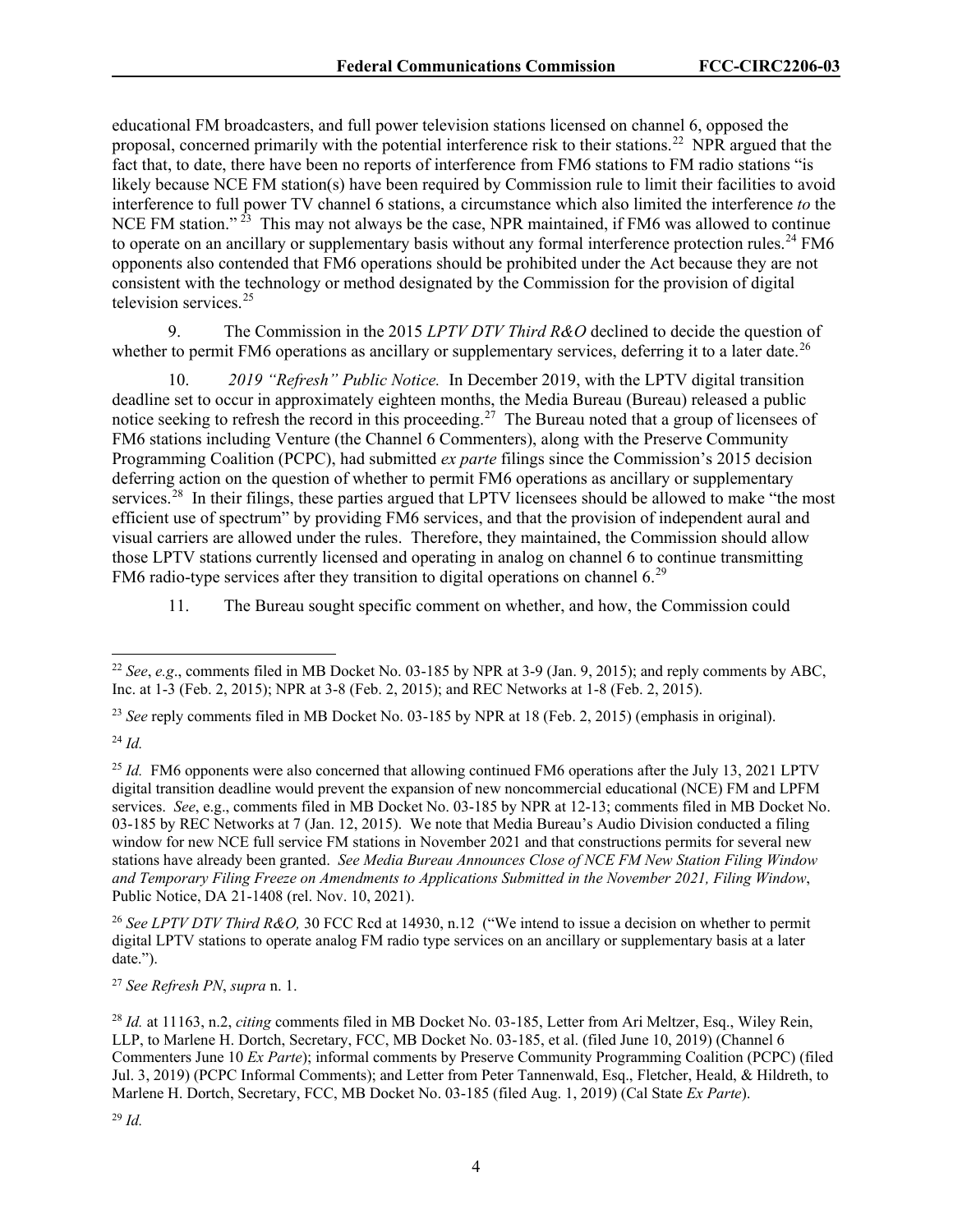legally limit the number of stations eligible to offer FM6 services and the basis for any such limitation.<sup>[30](#page-5-0)</sup> In particular, the Bureau asked whether eligibility should be limited to only those analog channel 6 LPTV stations "currently operating," and whether to define "currently operating" as those stations providing FM6 radio-type services as of the release date of the *Refresh PN*. [31](#page-5-1)

12. Given competing *ex parte* filings from the Channel 6 Commenters, PCPC and Cal State, the Bureau also sought comment on the possibility of interference from FM6 operations to digital television stations and to FM radio.<sup>[32](#page-5-2)</sup> Specifically, the Bureau sought comment on the question of whether analog FM-radio type services operated by ATSC 1.0 digital LPTV channel 6 stations would cause impermissible interference to other services, and the Bureau requested the submission of more recent technical studies demonstrating the feasibility of transmitting analog audio signals within a digital television station's spectrum.<sup>[33](#page-5-3)</sup> The Bureau noted the Commission rule that FM stations proposing operations on FM reserved band channels 201 through 220 must protect television stations operating on TV channel 6.[34](#page-5-4)

13. In the *Refresh PN*, the Bureau also sought to update the record on the remaining unresolved issues first raised in the *LPTV DTV Third NPRM*, including whether FM6 operations are "consistent with the technology or method designated by the Commission for the provision of advanced television services" as required by section  $336(b)(1)$  of the Act.<sup>35</sup> The Bureau once again sought comment on whether FM6 operations should be subject to the Part 73 rules applicable to FM radio stations,<sup>[36](#page-5-6)</sup> whether the licensees of FM6 stations should be prohibited from transferring their stations,  $37$ and whether the provision of FM6 services on an ancillary or supplementary basis should be subject to a five percent fee on revenues generated by such service.[38](#page-5-8) The record received in response to the *Refresh PN* largely mirrored the split record responding to the *2014 LPTV DTV NPRM*. [39](#page-5-9)

## **B. Recent Developments**

14. The LPTV digital transition was completed on July 13, 2021, as all remaining analog LPTV stations (with the exception of 15 TV translators in Alaska) were required to terminate their analog operations and begin operating in digital on that day. In an effort to preserve FM6 operations posttransition, Venture filed a digital engineering request for special temporary authorization (STA) in March

<span id="page-5-1"></span><sup>31</sup> *Id.*

<span id="page-5-2"></span><sup>32</sup> *Id.* at 11164, para. 4, *citing* Channel 6 Commenters *Ex Parte* at 15; PCPC Informal Comments at 9; and Cal State *Ex Parte* at 2.

<span id="page-5-3"></span><sup>33</sup> *Id.* at 11164, para. 4.

<span id="page-5-4"></span><sup>34</sup> *Id.* at 11164-45, paras. 4-5 *citing* 47 CFR §§ 73.525; 73.825; 74.1205.

<span id="page-5-5"></span><sup>35</sup> *Refresh PN,* 34 FCC Rcd at 11166, para. 5, *citing LPTV DTV Third NPRM*, 29 FCC Rcd at 12554-55, para. 49; 47 U.S.C. § 336(b)(1) (requiring the Commission to adopt regulations that allow the holders of digital television licenses to offer ancillary or supplementary services, but providing that such regulations shall "only permit such licensee or permittee to offer ancillary or supplementary services if the use of a designated frequency for such services is consistent with the technology or method designated by the Commission for the provision of advanced television services"); and 47 U.S.C. § 336(i)(1) (defining "advanced television services" as "television services provided using digital or other advanced technology as further defined in the opinion, report, and order of the Commission entitled 'Advanced Television Systems and Their Impact Upon the Existing Television Broadcast Service,' MM Docket 87-268, adopted September 17, 1992, and successor proceedings").

<span id="page-5-6"></span><sup>36</sup> *Refresh PN*, 34 FCC Rcd at 11166, para. 5, *citing LPTV DTV Third NPRM*, 29 FCC Rcd at 12555-56, para. 52.

<span id="page-5-7"></span><sup>37</sup> *Id.* at 11166, para 5.

<span id="page-5-8"></span><sup>38</sup> *Id.* at 11166, *citing LPTV DTV Third NPRM*, 29 FCC Rcd at 12556, para. 53.

<span id="page-5-9"></span><sup>39</sup> *See* various comments filed January to February 2020 in MB Docket No. 03-185 in response to the *Refresh PN*.

<span id="page-5-0"></span><sup>30</sup> *Id.* at 11165, para. 5.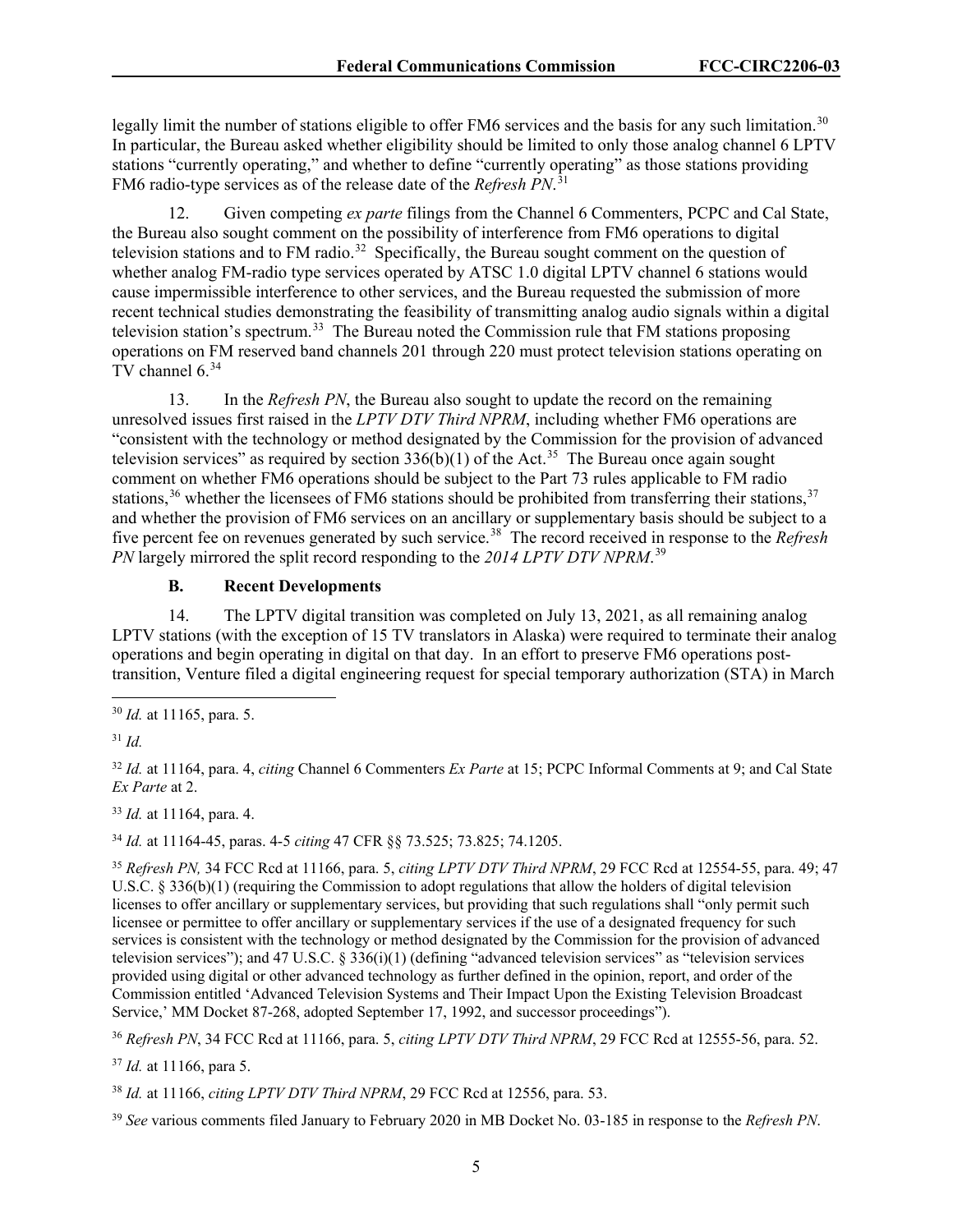2021 to convert its San Jose, California channel 6 LPTV station, then analog KBKF-LP, to ATSC 3.0 digital and to operate an ATSC 3.0 transmitter and a separate analog FM radio transmitter on 87.7 MHz.<sup>[40](#page-6-0)</sup> Venture proposed that the separate FM audio transmitter would be used to maintain the station's FM6 operations, in an analog format, as an ancillary service to the station's ATSC 3.0 digital television operations on channel 6.<sup>[41](#page-6-1)</sup>

15. After considering the merits of Venture's new plan for continued FM6 operations, and in light of the impending transition deadline, on June 10, 2021, the Media Bureau granted the six-month  $\overrightarrow{STA}$  subject to numerous conditions, in order to maintain the existing service.<sup>[42](#page-6-2)</sup> Specifically, KBKF-LD was required to convert to ATSC 3.0 digital operations; FM6 operations could only be conducted on 87.75 MHz; no interference was permitted to any other licensed user, including but not limited to broadcast television or radio users; the station's audio and video coverage must reach similar populations; the station must submit written reports, 90 days from the date of grant of the STA and again 180 days later detailing any reports of interference and a demonstration that the station's audio and video coverage reach similar populations; the station must provide at least one stream of synchronized video and audio programming on the ATSC 3.0 portion of the spectrum on a full time  $(24 \times 7)$  basis; and the station's technical facilities may not be modified and the station may not be assigned or transferred.

16. Following the grant of the KBKF-LD FM6 engineering STA, the Bureau continued to grant similar STAs, subject to the same conditions, to other channel 6 LPTV ATSC 3.0 digital stations, in order to preserve a pre-existing FM6 service. As of the release date of this *NPRM*, there are a total of 13 channel 6 LPTV ATSC 3.0 digital stations providing FM6 service consistent with the conditions.<sup>43</sup> The subsequent reports have shown no interference incidents, although we note that our rules currently require FM6 stations to protect channel 6 operations.

# **III. DISCUSSION**

17. In an effort to bring a final resolution to the FM6 question, we seek comment on the following issues:

• Whether FM6 operations serve the public interest and should be authorized to continue in

<span id="page-6-2"></span><sup>42</sup> *See* LMS File No. 0000147729.

<span id="page-6-0"></span><sup>40</sup> *See* LMS File No. 0000138107.

<span id="page-6-1"></span> $41$  The Educational Media Foundation (EMF), which provides programming to KBKF-LP, submitted a letter on March 11, 2021 in support of Venture's KBKF-LP proposal. *See* Letter from Educational Media Foundation, MB Docket No. 03-185 (filed Mar. 11, 2021). REC Networks and NPR filed *ex partes* opposing Venture's KBKF-LP proposal. *See* Letter from Michelle Bradley, Founder, REC Networks, to Marlene H. Dortch, Secretary, FCC, MB Docket No. 03-185 (filed Mar. 17, 2021) (REC March 2021 *Ex Parte*) and Letter from Christina H. Burrow, Cooley, to Marlene H. Dortch, Secretary, FCC, MB Docket No. 03-185 (filed Apr. 13, 2021 (NPR April 2021 *Ex Parte*). NPR repeated arguments it has made throughout this proceeding, and maintained that allowing the continued use of a 6 MHz digital television channel to provide FM6 services is contrary to the statute and the requirements of a 2020 *Report and Order* revising the Commission's ATSC 3.0 rules, as well as poor public policy. NPR April 2021 *Ex Parte* at 2, *citing Promoting Broadcast Internet Innovation through ATSC 3.0*, MB Docket No. 20-145, Report and Order, 35 FCC Rcd 14492, 14509, para. 33 (2020) (*ATSC 3.0 R&O*). In addition, NPR reiterated its support for allowing additional opportunities for existing and prospective radio broadcasters to operate on TV6 spectrum arguing that, rather than allow FM6 operations, the Commission should repurpose this "underused spectrum" for FM service in locations where TV channel 6 is not used to provide "actual television programming." NPR April 2021 *Ex Parte* at 3.

<span id="page-6-3"></span><sup>43</sup> These stations are KBKF-LD, San Jose, California; WMTO-LD, Norfolk, Virginia; KXDP-LD, Denver, Colorado; WTBS-LD, Atlanta, Georgia; WRME-LD, Chicago, Illinois; KZNO-LD, Big Bear Lake, California; KEFM-LD, Sacramento, California; WEYS-LD, Miami, Florida; WDCN-LD, Fairfax, Virginia; KRPE-LD, San Diego, California; KGHD-LD, Las Vegas, Nevada; WPGF-LD, Memphis, Tennessee; and WNYZ-LD, New York, New York.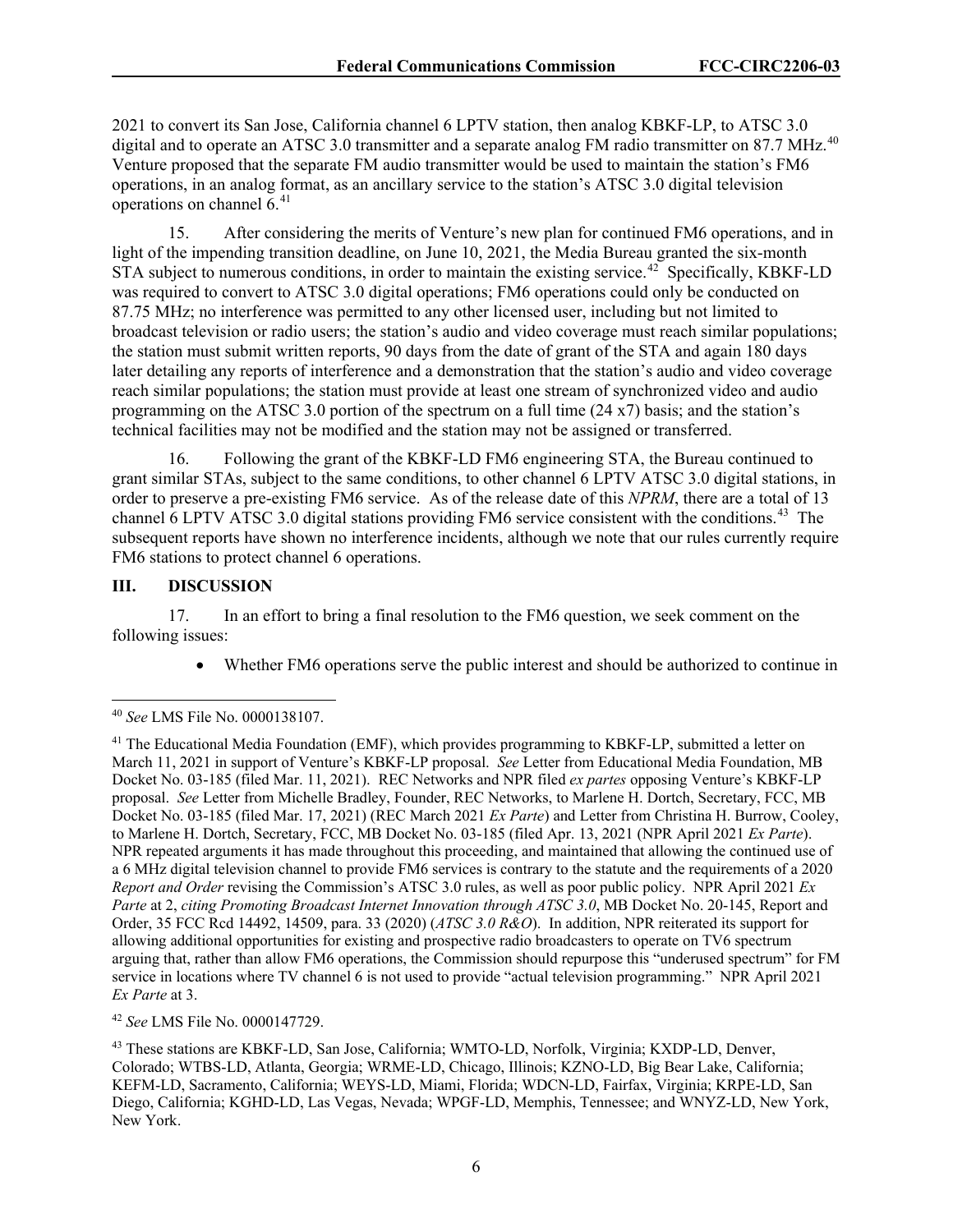any capacity.

- Should existing FM6 operations be authorized as "ancillary or supplementary" services and, if so, be subject to a rule that contains provisions similar to the conditions contained in the FM6 engineering STAs?
- Whether we can or should limit future FM6 operations to only those LPTV channel 6 stations with active FM6 engineering STAs on the release date of this *NPRM*.
- Whether to adopt NPR's proposal to license additional NCE FM radio stations on 82-88 MHz in areas where channel 6 LPTV and full-power stations are currently not operating.
- Whether to eliminate or revise the TV6 distance separation rules for LPFM, NCE, Class D (10 watt), and FM translator stations operating on reserved band FM Channels 201- 220.

## **A. Public Interest Benefits of Continued FM6 Operations**

18. With the LPTV digital transition complete, we seek comment on whether it is in the public interest to allow continued FM6 operations in the digital LPTV world, and whether it should be authorized to continue in any capacity.<sup>[44](#page-7-0)</sup> Throughout this proceeding, FM6 supporters have trumpeted the merits of FM6 operations by maintaining that they provide diverse, niche, and local programming that is not otherwise available in the stations' communities.<sup>45</sup> The FM6 stations state that "[t]he multidimensional use of analog channel 6 has given a voice to diverse constituencies and ethnic groups unable to find a home anywhere else on the FM dial."<sup>[46](#page-7-2)</sup> Importantly, FM6 commenters state that their LPTV television stations provide vital video content including weather, traffic, community event calendars, news and sports tickers and more.<sup>[47](#page-7-3)</sup>

19. Prior to the LPTV digital transition, we estimated that there were close to 30 FM6 stations, based on representations made in the record in this proceeding.<sup>[48](#page-7-4)</sup> Today, we believe that only 13 FM6 stations remain, in light of the impact on digital transition on channel 6 operations.<sup>49</sup> We seek comment on whether this belief is correct and whether the reduction in the number of FM6 stations is the result of stations having to convert to digital last year. In addition, we seek comment on the extent to which in the post-LPTV digital transition world, consumers rely on FM6 programming. We note the

<span id="page-7-2"></span><sup>46</sup> The group consisted of Venture, Weigel Broadcasting, Guadalupe Radio, La Nueva/Signal Above, Prism TV, and WLFM-LP/Murray Hill. Broadcasting, LLC (Channel 6 Commenters). *See* Channel 6 Commenters *Ex Parte* at 1.

<span id="page-7-3"></span><sup>47</sup> *See* PCPC Informal Comments at 5; Channel 6 Commenters *Ex Parte* at 9. In addition to the description of FM6 programming provided by PCPC and Channel 6 Commenters, we note that some of the television programming that FM6 stations reported to be providing in their FM6 engineering STAs include: France 24, Jewelry TV, "Spanishlanguage religious programming," and "locally-produced minority-oriented programming."

<span id="page-7-5"></span><sup>49</sup> *See infra* n.43.

<span id="page-7-0"></span><sup>&</sup>lt;sup>44</sup> Below, in Section III-C, we consider whether to limit the future provision of FM6 services to only those stations providing such services through the engineering STAs on the release date of this *NPRM.*.

<span id="page-7-1"></span><sup>45</sup> *See, e.g*., Channel 6 Commenters *Ex Parte* at Exhibit A, p. 5 ("millions of Americans tune to 87.7 FM to listen to programming not available anywhere else, particularly in ethnic and minority communities that are underserved."); comments filed in MB Docket No. 03-185 by Lovcom, Inc. at 1 (Jan. 22, 2020); EMF at 2-4 (Jan. 22, 2020); Seattle 6 Broadcasting Company, LLC (Seattle 6) at 1 (Jan. 22, 2020); Prism Broadcasting Network, Inc. at 3 (Jan. 22, 2020); Kids Television, LLC at 3 (Jan. 22, 2020); Delta Media Corporation at 3 (Jan. 22, 2020); New York Metro Radio Korea, Inc. at 3 (Jan. 21, 2020); David Ponomar at 1 (Jan. 14, 2020); Me-TV Music, LLC at 1 (Jan. 17, 2020); OMI at 1 (Dec. 6, 2019); PCPC at 5-6 and 11 (Jan. 22, 2020); Channel 6 Commenters *Ex Parte* at 3; and reply comments by EMF at 1-2 (Feb. 6. 2020); Hombre Nuevo at 1-3 (Feb. 4, 2020).

<span id="page-7-4"></span><sup>48</sup> *See* PCPC Informal Comments at Exhibit A, p. 10 listing 28 stations providing FM6 services as of June 2019.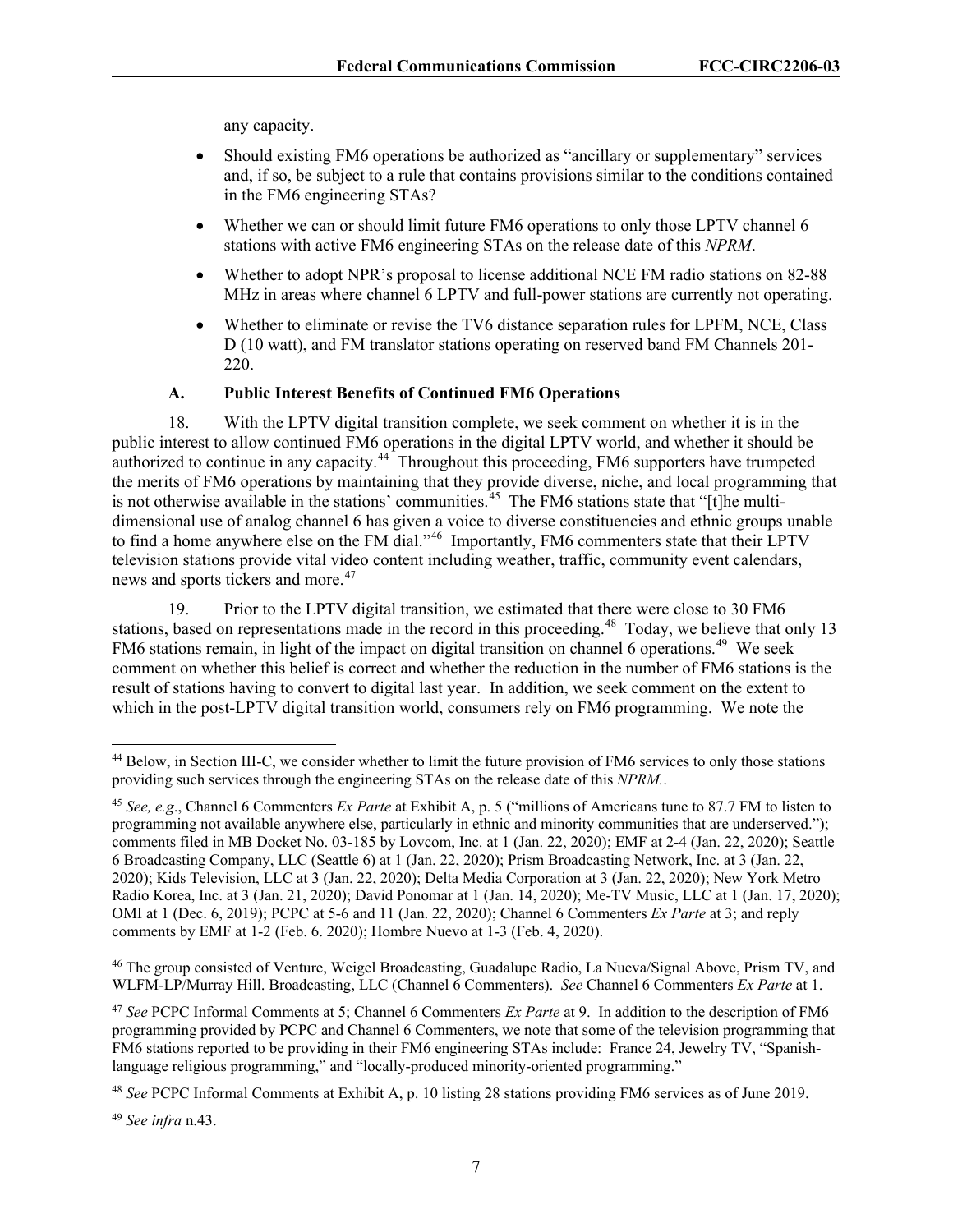Commission's historical reluctance to regulate based upon programming decisions<sup>[50](#page-8-0)</sup> made by broadcasters.<sup>[51](#page-8-1)</sup> With that policy in mind, we remind commenters that FM6 station programming can be changed – FM6 stations, like other broadcast stations, are not required to air any particular type of programming. Thus, even to the extent that some of these stations do provide useful programming to local and niche audiences, that could change at any time. We also note that many FM6 stations have longstanding programming with entrenched audiences. We seek comment on whether these programming concerns should enter into our public interest analysis of FM6 services.

20. We ask commenters to weigh the current radio programming benefits of FM6 stations against the lost opportunities from expanded adjacent NCE FM service or digital LPTV service on channel 6. For example, the Channel 6 Commenters maintain that LPTV licensees should be allowed to make "the most efficient use of spectrum" by providing FM6 services on an ancillary or supplementary basis.[52](#page-8-2) PCPC argues that allowing digital television stations to offer additional services on existing channels is efficient spectrum use.<sup>53</sup> On the other hand, FM6 opponents contend that FM6 operations are not an efficient use of spectrum - using a full 6 MHz television channel to provide a 200 KHz aural service is not, according to these commenters, maximizing the potential of this scarce resource.<sup>54</sup> In addition, opponents argue that because there are no programming rules for LPTV stations, FM6 stations could, in the absence of such requirements, provide only minimal visual programming. While we note that providing visual programming has been a condition of the current FM6 STAs, we recognize that some FM6 stations have a history of such minimal video service.<sup>55</sup> These opponents also argue that FM6 is at odds with the underlying statutory purpose of permitting ancillary or supplementary services: to enhance the use of existing spectrum, consistent with the Commission's basic statutory responsibility to manage the radio-frequency spectrum in the public interest.<sup>56</sup> We seek comment on these assertions and whether continued FM6 operation is an efficient use of Commission spectrum. Does allowing continued analog FM6 operations comport with recent Commission efforts to adopt more efficient and innovative use of digital television spectrum?<sup>[57](#page-8-7)</sup>

21. To the extent that FM6 programming is fulfilling a programming need, we seek comment on whether it could be provided through other means of delivery. Specifically, we seek comment on whether FM6 programming could be delivered as a digital audio-only stream on one of the LPTV

<span id="page-8-2"></span><sup>52</sup> Channel 6 Commenters *Ex Parte* at 8.

<span id="page-8-3"></span><sup>53</sup> PCPC Comments at 11 (Jan. 22, 2020).

<span id="page-8-4"></span><sup>54</sup> *See*, *e.g*., comments filed in MB Docket No. 03-185 by Common Frequency, Inc. (CFI) at 1 (Jan. 23, 2020); NPR at 2-4 and 10-11 (Jan. 23, 2020); and Mark Heller at 1 (Jan. 6, 2020).

<span id="page-8-5"></span><sup>55</sup> *See*, *e.g*., comments filed in MB Docket No. 03-185 by CFI at 1 (Jan. 23, 2020); and NPR at 2 (Jan. 23, 2020).

<span id="page-8-6"></span><sup>56</sup> *See* reply comments filed in MB Docket No. 03-185 by NPR at 13 (Feb. 7, 2020).

<span id="page-8-0"></span><sup>50</sup> *See Changes in the Entertainment Formats of Broadcast Stations*, Memorandum Opinion and Order, 60 F.C.C.2d 858, 863, para. 18 (1976), a copy of which is available at: [https://docs.fcc.gov/public/attachments/FCC-76-](https://docs.fcc.gov/public/attachments/FCC-76-744A1.pdf) [744A1.pdf](https://docs.fcc.gov/public/attachments/FCC-76-744A1.pdf) ("the marketplace is the best way to allocate entertainment formats in radio. . . .").

<span id="page-8-1"></span><sup>51</sup> *See The Public and Broadcasting – Broadcast Programming: Basic Law and Policy*, a copy of which is available at:<https://www.fcc.gov/media/radio/public-and-broadcasting> ("Because the Commission cannot dictate to licensees what programming they air, each individual radio and TV station licensee generally has discretion to select what its station broadcasts and to otherwise determine how it can best serve its community of license. Licensees are responsible for selecting their entertainment programming, as well as programs concerning local issues, news, public affairs, religion, sports events, and other subjects.").

<span id="page-8-7"></span><sup>57</sup> *See*, *e.g*., *Rules Governing the Use of Distributed Transmission System Technologies; Authorizing Permissive Use of the "Next Generation" Broadcast Television Standard*, MB Docket No. 20-74, Report and Order, 36 FCC Rcd 1227, 1228, para. 2 (2021) (noting that one of the benefits of DTS is the more efficient use of digital spectrum); and *ATSC 3.0 R&O*, 32 FCC Rcd at 9931, para. 1 (stating that the ATSC 3.0 standard promises to allow broadcasters to innovate, improve service, and use their spectrum more efficiently).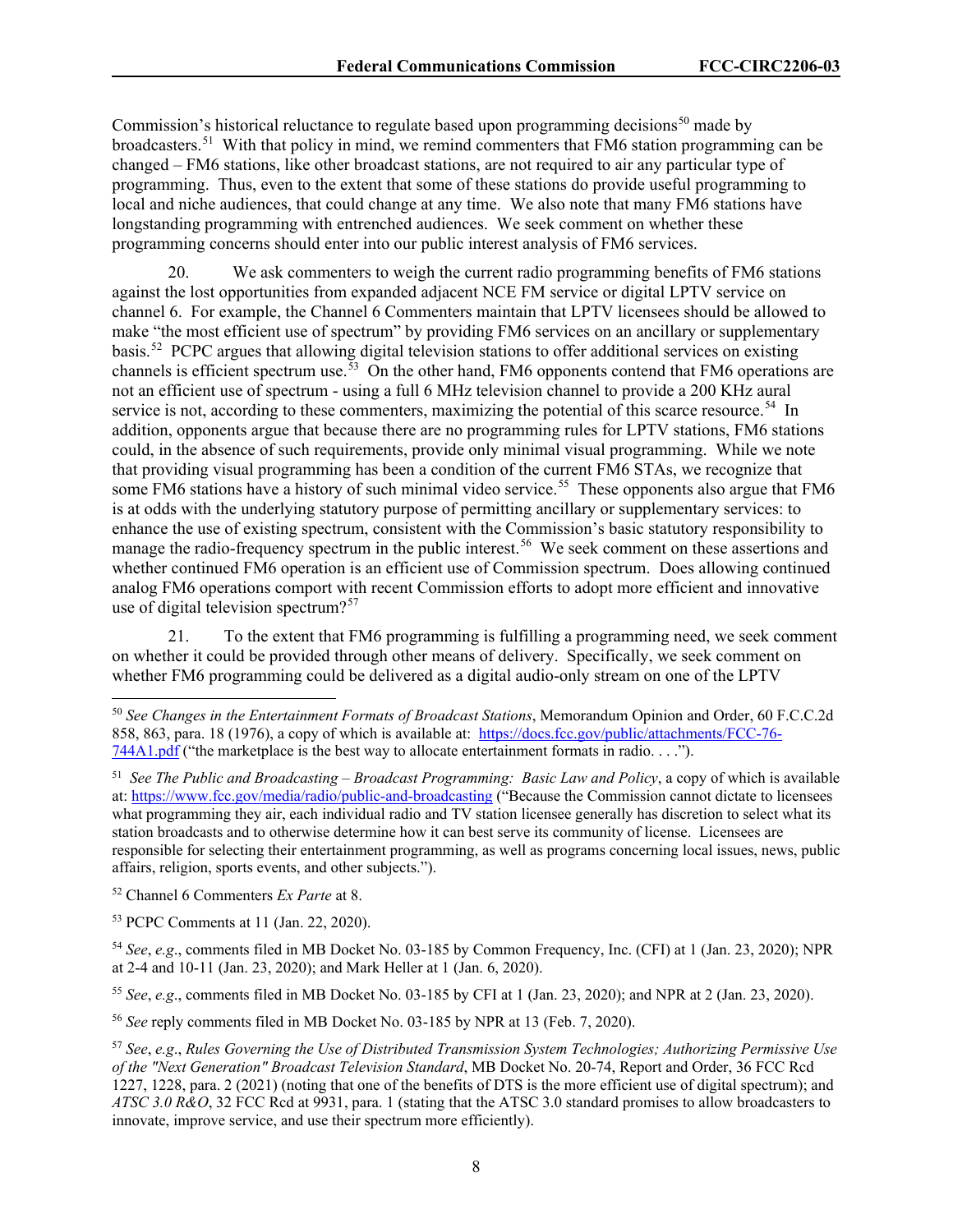station's multicast channels, via a lease of digital subchannels on local FM or LPFM stations, through the Internet, or by entities obtaining an FM or LPFM radio license.<sup>58</sup> Would these alternatives be more spectrally efficient? What is unique about FM6 operations that merits continued service through its existing means of delivery?

### **B. FM6 Operations as Ancillary or Supplementary Services**

22. As described above, we have twice sought comment, in the *2014 LPTV DTV Third NPRM* and *Refresh PN*, on whether FM6 operations comply with the ancillary or supplementary provisions in the Act and the Commission's rules,<sup>[59](#page-9-1)</sup> whether the operation of analog FM radio services in conjunction with a digital television service would cause impermissible interference to other licensees, and, if permitted to continue, how best to authorize FM6 operations.<sup>60</sup> We once again seek comment on these issues and whether and how recent developments in the LPTV service should affect our analysis.

#### **1. Compliance with the Communications Act and Commission Rules**

23. If we were to permit FM6 operations as an ancillary or supplementary service, we seek comment on whether to adopt a rule to formally authorize such operations and whether such a rule should include provisions requiring FM6 operations be subject to any or all of the conditions that were included in the FM6 engineering STAs. Throughout this proceeding, the Commission has asked whether a digital LPTV station can provide an analog FM radio-type service as an ancillary or supplementary service consistent with the Act and our rules.<sup>61</sup> The Commission specifically focused on the rule requirement that digital LPTV stations, when operating, must transmit an over-the-air *video* program signal at no direct charge to viewers.<sup>62</sup> In addition, the Commission has pointed to section  $336(b)(1)$  of the Act that mandates that the Commission permit ancillary or supplementary services only "if the use of a designated frequency for such services is consistent with the technology or method designated by the Commission for the provision of advanced television services."<sup>[63](#page-9-5)</sup> The Commission questioned whether a digital LPTV station offering FM6 services on an ancillary or supplementary basis would be able to satisfy these requirements. $64$ 

24. Would adopting a rule for FM6 operations that would codify conditions like those found in the FM6 engineering STAs help satisfy compliance with these rule and statutory provisions? As noted above, the engineering STAs that FM6 stations are currently operating under contain conditions including: (1) a requirement that FM6 operations be conducted in ATSC 3.0 digital format; (2) FM6 operations may only be conducted on 87.75 MHz; (3) no interference is permitted to any other licensed user, including but not limited to broadcast television or radio users; (4) the station's audio and video coverage must reach similar populations; (5) the station must submit written reports, 90 days from the date of grant of the STA and again 180 days later detailing any reports of interference and a demonstration that the station's audio and video coverage reach similar populations; (6) the station must provide at least one stream of synchronized video and audio programming on the ATSC 3.0 portion of the spectrum on a full time (24 x7) basis; (7) the station's technical facilities may not be modified; and (8) the station may not be assigned or transferred. We seek comment on whether to require that FM6 stations operate subject to a similar set of rules, with some modifications and omissions, as outlined in the

<span id="page-9-0"></span><sup>58</sup> *See* Notice of *Ex Parte* Communications from NPR, MB Docket No. 03-185 (April 12, 2021) at 3 (NPR April 2021 *Ex Parte*).

<span id="page-9-1"></span><sup>59</sup> *LPTV DTV Third NPRM*, 29 FCC Rcd at 12555, para. 49; *Refresh PN*, 34 FCC Rcd at 11162, para. 3.

<span id="page-9-2"></span><sup>60</sup> *LPTV DTV Third NPRM*, 29 FCC Rcd at 12555, para. 52; *Refresh PN*, 34 FCC Rcd at 11166 , para. 5.

<span id="page-9-3"></span><sup>61</sup> *See LPTV DTV Third NPRM*, 29 FCC Rcd at 12554, para. 49; *Refresh PN,* 34 FCC Rcd at 11163, para. 4.

<span id="page-9-4"></span><sup>62</sup> *See LPTV DTV Third NPRM*, 29 FCC Rcd at 12554-5, para. 49, *citing* 47 CFR § 74.790(g)(3).

<span id="page-9-5"></span><sup>63</sup> *Id.* at 12555, para. 49, *citing* 47 U.S.C. § 336(b)(1).

<span id="page-9-6"></span><sup>64</sup> *Id.* at 12555, para. 49.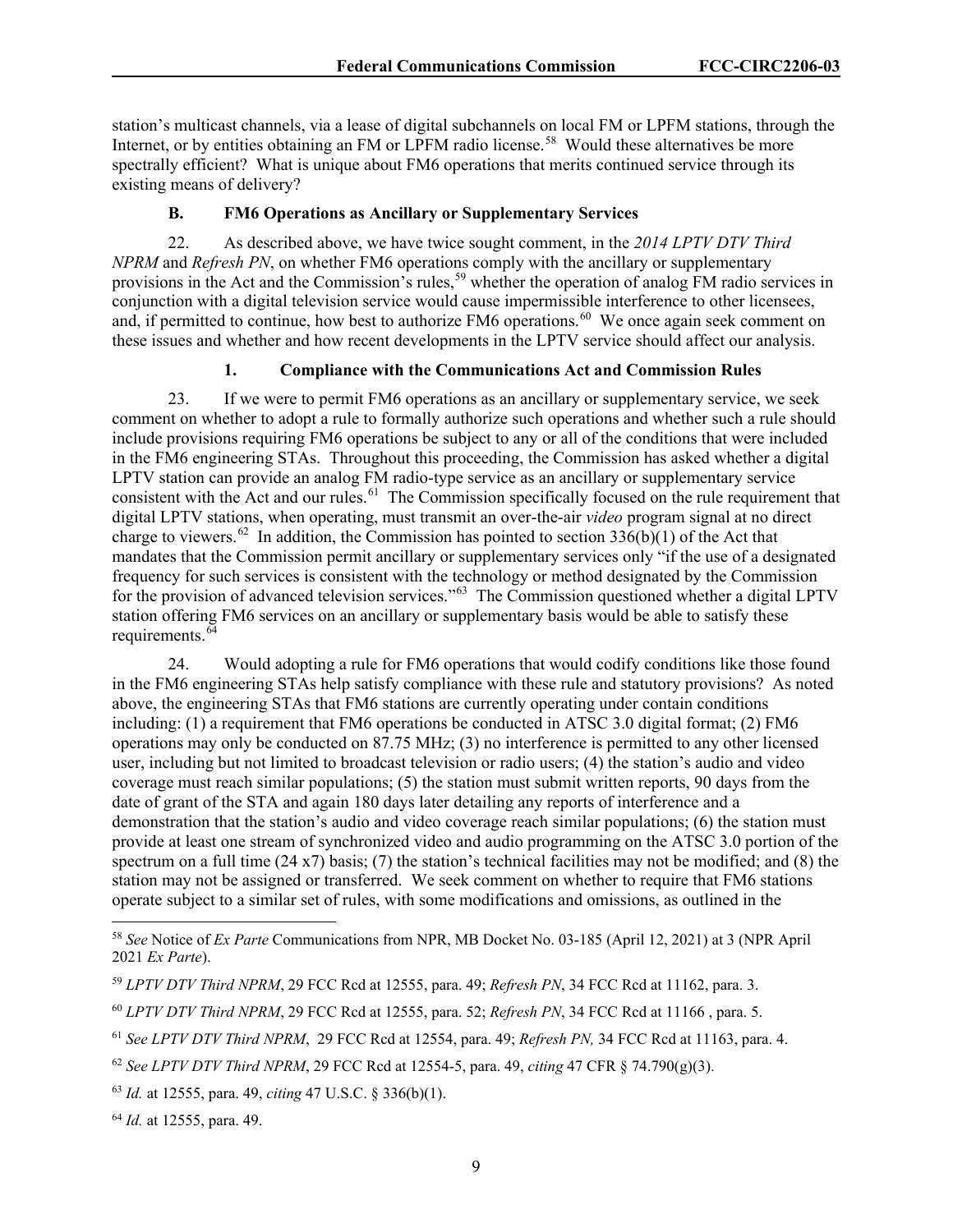paragraphs below and in the proposed rule in Appendix B, as a means to resolve the outstanding issues surrounding FM6 operations as an digital LPTV station's ancillary or supplementary service.

25. *ATSC 3.0, 87.75 MHz and No Interference Requirements*. We propose that FM6 stations be operating in ATSC 3.0 digital format; that FM6 operations may only be conducted on 87.75 MHz; and that no interference be permitted to any other licensed user, including but not limited to broadcast television or radio users. By adopting a rule that authorizes service pursuant to these requirements, we seek to prevent the types of interference that were a concern for FM6 stations operating in ATSC 1.0. As discussed more fully below,<sup>[65](#page-10-0)</sup> unlike ATSC 1.0, the ATSC 3.0 digital format appears to be more configurable and allows for the digital TV signal to be made narrower purportedly helping to overcome the harmful interference to FM radio stations that FM6 opponents suggest could emanate from FM6 operations. We seek comment on these rule provisions.

26. Separately, we seek comment on whether requiring FM6 services to be conducted only in conjunction with an ATSC 3.0 digital operation also has the benefit of satisfying the requirement of section 336(b)(1) of the Act that the "use of a designated frequency for [ancillary or supplementary] services is consistent with the technology or method designated by the Commission for the provision of advanced television services."[66](#page-10-1) Specifically, commenters should address whether and how analog use of a digital channel is "consistent with" the digital technology mandated by the Commission for the provision of advanced television services.<sup>67</sup> FM6 opponents have maintained throughout this proceeding that a digital LPTV station providing FM6 services was not consistent with existing the ATSC digital standard, which at the time they commented was ATSC 1.0.<sup>[68](#page-10-3)</sup> They contended that a revision to the digital standard would have to be adopted in order for FM6 to be permitted.<sup>69</sup> FM6 stations disagreed, saying digital LPTV stations providing an analog FM radio service would be in compliance with the Commission's digital broadcast television transmission standard as set forth in section 74.795(b) of the rules that provides that digital transmitters be designed to produce digital television signals that can be "satisfactorily viewed" on consumer receiving equipment based on the digital broadcast television transmission standard in section 73.682(d) the rules.<sup>[70](#page-10-5)</sup> FM6 stations argued that they would provide a ATSC 3.0 digital television signal that would meet the requirements of section 74.795(b) in addition to the separate analog FM radio signal.<sup>[71](#page-10-6)</sup>

<span id="page-10-4"></span><sup>69</sup> *See*, *e.g*., reply comments filed in MB Docket No. 03-185 by NPR at 13 (Feb. 7, 2020).

<span id="page-10-0"></span><sup>65</sup> *See* Section III. B. 2. – Potential For Interference

<span id="page-10-1"></span><sup>6666</sup> 47 U.S.C. § 336(b)(1). We note that the Commission's rules permitted an analog LPTV station to convert to digital directly to an ATSC 3.0 digital facility without the requirement to first build an ATSC 1.0 facility (i.e. "transitioning directly to ATSC 3.0"). *See* 47 CFR § 74.782(c); *Authorizing Permissive Use of the "Next Generation" Broadcast Television Standard*, GN Docket No. 16-142, Report and Order and Further Notice of Proposed Rulemaking, 32 FCC Rcd 9930, 9941 and 9952-3, paras. 18 and 44 (2107).

<span id="page-10-2"></span><sup>67</sup> *See Comcast Corp*., Memorandum Opinion, Order and Authorization, 16 FCC Rcd 21661, para. 84 (2001) (stating that "[w]hen preceding the preposition 'with,' the courts recognize 'consistent' as meaning 'agreeing' or according in substance or in a form that is congruous or compatible") (citing *Environmental Defense Fund, Inc. v. Environmental Protection Agency*, 82 F.3d 451, 457 (D.C. Cir. 1996) and *N.L. Indes, Inc. v. Kaplan*, 792 F.2d 896, 898-899 (9th Cir. 1996)).

<span id="page-10-3"></span><sup>68</sup> *See*, *e.g*., comments filed in MB Docket No. 03-185 by NPR at 6; and reply comments filed in MB Docket No. 03-185 by NPR at 6 and 13 (Feb. 2, 2015).

<span id="page-10-5"></span><sup>70</sup> *See* PCPC Informal Comments at 7; Channel 6 Commenters *Ex Parte* Exhibit A at 14, *citing* 47 CFR § 73.682(d) (providing that effective October 11, 2011, transmission of DTV signals shall comply with the standards for such transmissions as established by the Advanced Television Systems Committee (ATSC)).

<span id="page-10-6"></span><sup>71</sup> *Id. See also* 47 CFR § 73.682(f) (listing ATSC 3.0 as an alternative to the standard set forth in 47 CFR § 73.682(d)).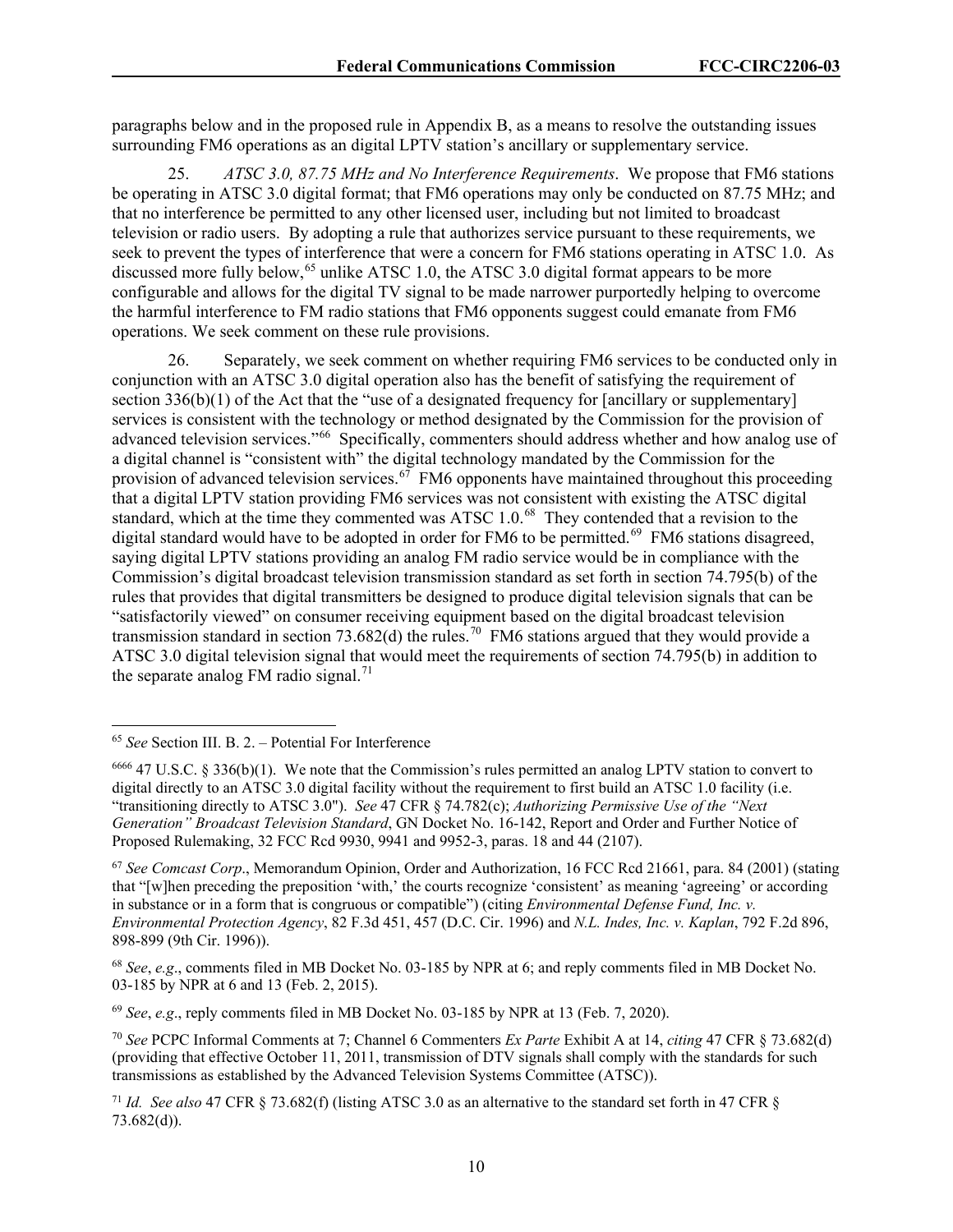27. Has the fact that FM6 services are now being offered via ATSC 3.0 digital stations changed these arguments? We note that the ATSC 3.0 standard also does not have a provision specific to FM6. And, as NPR notes, in the *ATSC 3.0 R&O* released in December 2020, the Commission amended the definition of the minimum standard definition digital television signal for full-power stations, removed all references to the analog standard, and confirmed that it "continue[d] to 'expect that the fundamental use of the 6 MHz DTV license will be for the provision of free over-the-air television service."<sup> $2$ </sup> Given the fact that analog television is now truly a legacy service, does operation of an analog FM radio service on an ATSC 3.0 digital channel meet the requirements of section 336(b)(1) of the Act? Furthermore, should the fact that the number of U.S. households that possess an ATSC 3.0 capable television receiver remains limited affect our determination?<sup>[73](#page-11-1)</sup>

28. *Similar Coverage and One Free Synchronized Stream Requirements*. We propose that FM6 stations comply with the following operational requirements: the FM6 coverage area must be contained within and may not exceed the coverage area of the LPTV station's synchronized video/audio programming stream; and the LPTV station must provide at least one stream of synchronized video and audio programming on the ATSC 3.0 portion of the spectrum, at any time the station is operating. By requiring that the station's FM6 coverage not exceed its video coverage, and that stations provide at least one stream of synchronized video and audio programming on the digital portion of the spectrum at any time the station is operating, we seek to ensure that the spectrum is being used efficiently and in the public interest.

29. Conditions similar to these provisions were included in the FM6 engineering STAs. The requirement that the LPTV station's FM6 and video coverage reach similar populations was imposed to address the concerns of FM6 opponents that FM6 stations would configure their LPTV station's technical facilities in such a manner that would favor their FM6 operation over their digital TV operation.<sup>[74](#page-11-2)</sup> We propose a similar provision here that would limit the FM6 coverage area to not greater than the LPTV station's coverage area<sup>[75](#page-11-3)</sup> for similar reasons and we believe this limit will help to allay these concerns and ensure that digital LPTV stations providing FM6 operations continue to focus their attention on the operation of their digital LPTV station - the primary purpose of their station license. We seek comment on this proposal.

30. As for our proposed rule provision requiring that FM6 stations provide at least one stream of synchronized video and audio programming on the ATSC 3.0 portion of the spectrum, at any time the station is operating, a similar condition was included in the FM6 engineering STAs. We propose to adopt a slightly different version in our FM6 rules. The STA condition required that the one stream of synchronized video and audio programming be provided on "a full time (24x7) basis." Because the Commission's rules provide that LPTV stations are "not required to adhere to any regular schedule of operation,"[76](#page-11-4) we find it more appropriate to propose a revised version of this condition that requires that FM6 stations provide at least one stream of synchronized video and audio programming on the ATSC 3.0 portion of the spectrum "at any time the station is operating." The reason the synchronized video and

<span id="page-11-3"></span><sup>75</sup> Under this approach, FM6 stations would be permitted to configure FM6 operations that covered a smaller area than their LPTV station's operation.

<span id="page-11-4"></span><sup>76</sup> *See* 47 CFR § 74.763.

<span id="page-11-0"></span><sup>72</sup> NPR April 2021 *Ex Parte* at 2, *citing ATSC 3.0 R&O*, 35 FCC Rcd at 14509, para. 33 and n.108 and *Advanced Television Systems and Their Impact Upon the Existing Television Broadcast Service*, Fifth Report and Order, 12 FCC Rcd 12809, 12823 (1997).

<span id="page-11-1"></span><sup>73</sup> ATSC estimates that 3 million ATSC 3.0 capable television sets were sold in 2021 and that 4.5 million more will be sold in 2022. *See [https://www.cnet.com/tech/home-entertainment/every-new-2022-tv-with-atsc-3-0-get-ready](https://www.cnet.com/tech/home-entertainment/every-new-2022-tv-with-atsc-3-0-get-ready-for-free-next-gen-tv-broadcasts)[for-free-next-gen-tv-broadcasts](https://www.cnet.com/tech/home-entertainment/every-new-2022-tv-with-atsc-3-0-get-ready-for-free-next-gen-tv-broadcasts) .*

<span id="page-11-2"></span><sup>74</sup> *See*, *e.g.,* comments filed in MB Docket No. 03-185 by CFI at 1 (Jan. 23, 2020); NPR at 2 (Jan. 23, 2020); and reply comments filed in MB Docket No. 03-185 by NPR at 6 (Feb. 2, 2015).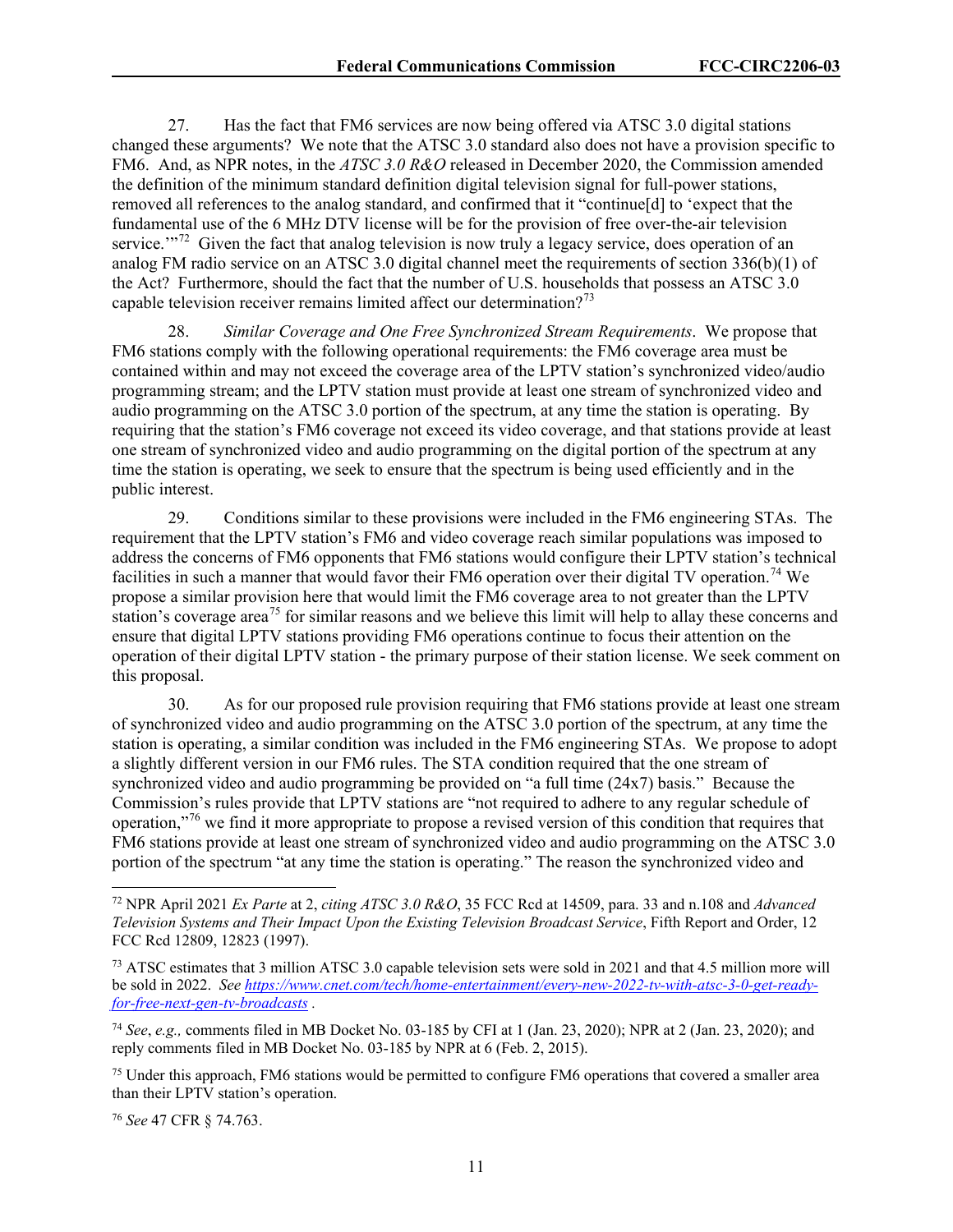audio programming condition was originally imposed on the FM6 engineering STAs was to ensure that digital LPTV stations providing FM6 operations continued to provide adequate television service to viewers. Prior to the LPTV digital television transition in July 2021, when FM6 operations were being conducted as part of the LPTV station's analog channel 6 operation, most FM6 stations were not offering any type of meaningful television service.<sup>[77](#page-12-0)</sup> Because the audio signal for their analog TV station was dedicated to providing the FM6 service, these stations would often times offer minimal television service on their stations such as community bulletin boards.<sup>78</sup> FM6 stations appeared to be focusing their resources on their radio FM6 operation over their television operation.<sup>[79](#page-12-2)</sup> We seek comment on whether requiring the FM6 stations be subject to the separate synchronized video and audio programming requirement will address the concerns of FM6 opponents and ensure that FM6 stations continue to provide adequate television service to viewers.

31. *Limits on Technical Modifications.* We propose to adopt a rule, similar to the condition contained in FM6 engineering STAs, that would limit LPTV stations providing FM6 operations from modifying their facilities during the time that FM6 operations are being conducted. This condition was placed on FM6 engineering STAs in an effort to "lock" the FM6 station facilities in place while they were being operated pursuant to STA to prevent the station from making changes to their facilities that could impact the potential for interference from FM6 operations to other users. We seek comment on whether codification of such a modification limit could be a useful way to prevent FM6 stations from causing interference. By locking FM6 stations into their existing facilities, that have already been shown to not cause interference, we would seek to preserve the status quo and prevent technical changes that could upset the current interference-free environment. We propose to define "existing facilities" as the FM6 station's licensed technical facilities on the release date of this *NPRM*. [80](#page-12-3) While the Commission is required to consider requests for waivers of its rules,<sup>[81](#page-12-4)</sup> we also seek comment on whether to provide for an exception to this rule that would allow for technical modifications if certain criteria are met. We seek comment on such criteria, such as a showing of no potential interference to affected licensees and/or a demonstration that all affected licensees have consented to the modification. We seek comment on these issues.

32. *Transfers*. In the STAs, we limited FM6 stations from being transferred while FM6 operations are being conducted. We seek comment as to whether inclusion of such a limit in our FM6 rules would serve the public interest. The Media Bureau imposed this condition in an effort to prevent parties from seeking to operate an FM6 station without any intention of continuing FM6 operations and

<span id="page-12-3"></span><sup>80</sup> We clarify that the term "release date of this *NPRM*" means the release date of the adopted *NPRM*.

<span id="page-12-4"></span> $81$  A waiver is appropriate only if both (1) special circumstances warrant a deviation from the general rule, and (2) such deviation better serves the public interest. *NetworkIP, LLC v. FCC*, 548 F.3d 116, 125-128 (D.C. Cir. 2008) (citing *Northeast Cellular Telephone Co.*, 897 F.2d 1164, 1166 (1990)). Generally, the Commission may waive any rule if there is good cause to do so and, in making this determination, may take into account considerations such as hardship, equity, or more effective implementation of overall policy on an individual basis. *See* [47 C.F.R. § 1.3;](https://1.next.westlaw.com/Link/Document/FullText?findType=L&pubNum=1000547&cite=47CFRS1.3&originatingDoc=I951a1b81b05011dba10be1078cee05f1&refType=LQ&originationContext=document&transitionType=DocumentItem&ppcid=fd10b7893a5c465f8de6a4c6610bb52a&contextData=(sc.Search)) *Northeast Cellular*, 897 F.2d at 1166 ("[A] waiver is appropriate only if special circumstances warrant a deviation from the general rule and such deviation will serve the public interest. The agency must explain why deviation better serves the public interest and articulate the nature of the special circumstances to prevent discriminatory application and to put future parties on notice as to its operation"); *WAIT Radio v. FCC*, 418 F.2d 1153, 1159 (D.C. Cir. 1969) ("The agency's discretion to proceed in difficult areas through general rules is intimately linked to the existence of a safety valve procedure for consideration of an application for exemption based on special circumstances.").

<span id="page-12-0"></span><sup>77</sup> *See, e.g*., comments filed in MB Docket No. 03-185 by CFI at 1 (Jan. 23, 2020); NPR at 2 (Jan. 23, 2020); and reply comments filed in MB Docket No. 03-185 by NPR at 6 (Feb. 2, 2015).

<span id="page-12-1"></span><sup>78</sup> *Id.*

<span id="page-12-2"></span><sup>79</sup> *See*, *e.g*., comments filed in MB Docket No. 03-185 by CFI at 1 (Jan. 23, 2020); NPR at 2-4 and 10-11 (Jan. 23, 2020); Heller at 1 (Jan. 23, 2020); and reply comments filed in MB Docket No. 03-185 by NPR at 11-12 (Feb. 7, 2020).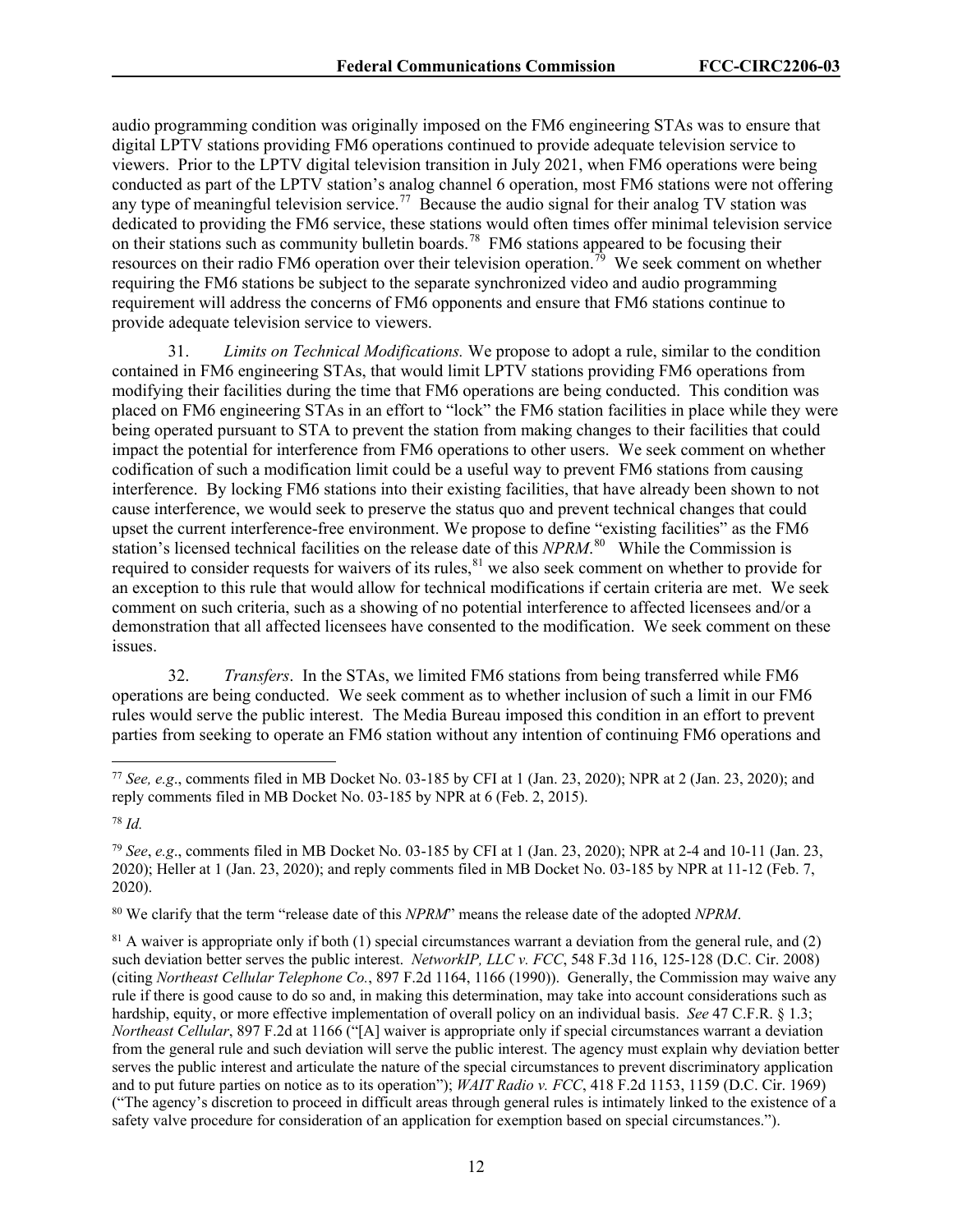for the sole purpose of immediately selling the station to another party. Given the fact that we are proposing to limit FM6 to only those stations that are providing FM6 operations on the release date of this *NPRM*, and thereby preventing parties from "speculating" in FM6 stations, we seek comment as to whether inclusion of a limitation on transfer of FM6 stations in our rules would serve the public interest.

33. *Periodic Reporting*. As a condition to their FM6 STAs, FM6 stations were required to submit reports, 90 and 180 days after the grant of their STAs, detailing any reports of interference and a demonstration that the station's FM6 and video coverage reach similar populations. The Media Bureau included this reporting requirement in the FM6 engineering STAs so that it could monitor the ongoing STA operations of FM6 stations for reports of interference and to see if FM6 stations were complying with the condition that their digital television and analog FM radio operations were serving similar populations. We are now proposing to adopt rule provisions that would mandate that FM6 operations be conducted without interference to other users and that an FM6 station's FM6 and video coverage reach similar populations. Accordingly, we tentatively conclude that such a reporting requirement is not necessary given the force and effect of our proposed FM6 rule. We seek comment on this tentative conclusion.

# **2. Potential For Interference**

34. Throughout this proceeding, concern about the potential for analog FM6 operations to interfere with or disrupt the LPTV station's digital TV service has been paramount.<sup>[82](#page-13-0)</sup> As noted previously, section 336(b)(2) of the Act provides that the Commission shall "limit the broadcasting of ancillary or supplementary services on designated frequencies so as to avoid derogation of any advanced television services, including high definition television broadcasts, that the Commission may require using such frequencies."<sup>[83](#page-13-1)</sup> The Commission has also sought comment on whether the analog FM6 radio transmitter could cause interference to FM radio licensees.<sup>[84](#page-13-2)</sup> FM6 opponents previously expressed concern about the potential for interference,<sup>[85](#page-13-3)</sup> citing studies conducted in 2014 by Linley Gumm and Charles Rhodes to support their claims.<sup>[86](#page-13-4)</sup> FM6 stations responded that there had not been a single report of interference from the numerous FM6 stations operating their LPTV stations in analog mode.<sup>[87](#page-13-5)</sup> As noted above, FM6 opponents counter that lack of current interference is not probative given the existence of Commission rules preventing interference.<sup>[88](#page-13-6)</sup>

35. We recognize that previous questions and analysis about the potential for FM6 interference were based on the assumption that the digital LPTV station would be operating in ATSC 1.0.

<span id="page-13-2"></span><sup>84</sup> *Id.*

<span id="page-13-3"></span><sup>85</sup> *See* comments filed in MB Docket No. 03-185 by Linley Gumm at 1-13 (Nov. 14, 2014); NPR at 8-11 (Jan. 15, 2015); NPR at 13-17 (Jan. 23, 2020); and REC Networks at 6-14 (Jan. 21, 2020).

<span id="page-13-4"></span><sup>86</sup> *See* comments filed in MB Docket No. 03-185 by Linley Gumm at 1-13 (Nov. 14, 2014); NPR at 8-11 (Jan. 15, 2015).

<span id="page-13-5"></span><sup>87</sup> *See* comments filed in MB Docket No. 03-185 by Channel 6 Commenters at 17 and 20-21 (Jan. 21, 2020); EMF at 2-3 (Jan. 22, 2020); Island at 2 (Jan. 23, 2015); LSRC at 5 (Jan. 22, 2015); LSRC at 4 (Jan. 23, 2020); PCPC Informal Comments at 9; Seattle 6 Broadcasting Company, LLC at 2 (Jan. 22, 2019); Signal Above Ministries, Inc. at 7 (Jan. 20, 2015); Venture at 2-3 (Jan. 20, 2015). PCPC commented in the 2019 record refresh proceeding that "[t]elevision stations have been operating on channel 6 for decades without any unmitigated interference between digital or analog signals (including 87.7 FM audio carriers) and other broadcast stations." *See* reply comments filed in MB Docket No. 03-185 by PCPC at 13 (Feb. 14, 2020). PCPC maintains that "[t]his empirical evidence provides the strongest proof that an 87.7 FM audio carrier is unlikely to cause future interference." *Id.*

<span id="page-13-6"></span><sup>88</sup> See infra para. 8 and comments filed in MB Docket No. 03-185 by NPR at 9-10 (Jan. 15, 2015) and 14-15 (Jan. 23, 2020); REC Networks at 2-3 (Jan. 21, 2020); Cal State *Ex Parte* Engineering Statement at 4-5.

<span id="page-13-0"></span><sup>82</sup> *LPTV Digital Third NPRM*, 29 FCC Rcd at 12555, para. 50; *Refresh PN*, 34 FCC Rcd at 11164, para. 4.

<span id="page-13-1"></span><sup>83</sup> *Id*., both *citing* 47 U.S.C. § 336(b)(2).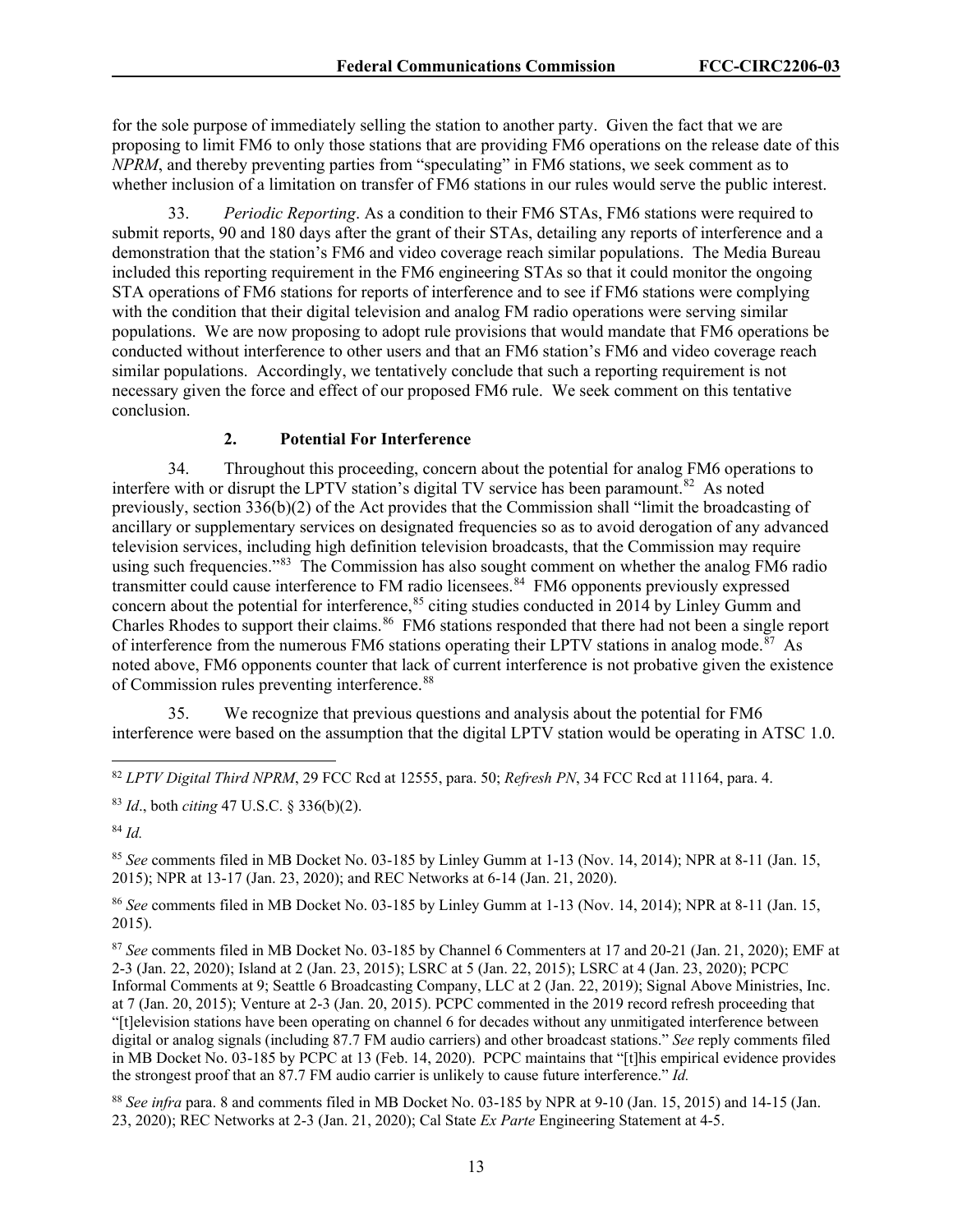As stated above, all existing FM6 stations are instead operating in ATSC 3.0 digital mode and there have been no reports of interference from these stations.<sup>[89](#page-14-0)</sup> The results of a more recent 2019 "Perry Priestly" study submitted by PCPC seem to show that, unlike ATSC 1.0, the ATSC 3.0 digital format is more configurable and allows for the TV signal to be made narrower to reduce that interference and/or have its settings modified to have increased error correction, helping it overcome such interference.<sup>90</sup> Thus, PCPC concludes "stations that transition directly to the ATSC 3.0 standard can provide both the most robust video signals available today and a strong analog audio signal."<sup>[91](#page-14-2)</sup>

36. In light of this more recent study, we seek comment on whether the fact that FM6 stations are operating in ATSC 3.0 digital mode changes the potential for their analog FM6 operations to interfere with or disrupt the LPTV station's ATSC 3.0 digital TV service. We seek to determine if an ATSC 3.0 digital LPTV station will be able to operate an analog FM radio transmitter without interfering or derogating its co-channel digital operation. We observe that the Perry Priestly study indicates that an ATSC 3.0 station would typically reduce the width of its digital TV signal and/or increase the level of error correction to make this operation possible, both of which would seem to reduce the amount of available throughput of the ATSC 3.0 signal. We seek comment on whether these changes in configuration constitute a "derogation" of its digital operation. Should we decide to allow FM6 operations, should it be limited to those stations operating in ATSC 3.0? As before, we encourage commenters to study the question of FM6 interference and to provide the results of these studies in their comments.

# **3. Application of Part 73 FM Radio Rules**

37. If we decide to permit digital channel 6 LPTV stations to provide analog FM6 services on an ancillary or supplementary basis, we must still resolve the outstanding question of whether such operations should be subject to the Part 73 rules applicable to FM radio stations.<sup>92</sup> Section 336(b)(3) of the Communications Act mandates that the Commission "apply to any other ancillary or supplementary service such of the Commission's regulations as are applicable to the offering of analogous services by any other person . . . . .<sup>93</sup> Commenters previously maintained that the Commission, as part of its decision in this proceeding, would need to amend its Part 73 and 74 rules to accommodate the FM6 service.<sup>[94](#page-14-5)</sup>

<span id="page-14-2"></span><sup>91</sup> *Id.*

<span id="page-14-0"></span><sup>89</sup> As stated above, as a condition to the grant of their engineering STAs, FM6 stations agreed to report in 90 and 180 days on whether they had received any reports of interference. None of the FM6 stations, in their status reports, have reported any interference. Nor have we received any such complaints.

<span id="page-14-1"></span><sup>90</sup> Reply comments filed in MB Docket No. 03-185 by PCPC at 11-12 and Engineering Statement (Feb. 14, 2020). PCPC maintains that the Perry Priestly study demonstrates that, "not only is ATSC 3.0 compatible with an 87.7 MHz analog audio carrier, but the two signals can operate simultaneously with almost no degradation to either signal." *Id.*

<span id="page-14-3"></span><sup>92</sup> *LPTV DTV Third* NPRM, 29 FCC Rcd at 12555, para. 52 and *Refresh PN,* 34 FCC Rcd at 11166, *citing* 47 U.S.C.  $§$  336(b)(3).

<span id="page-14-4"></span><sup>93</sup> 47 U.S.C. § 336(b)(3). Section 73.624(c)(1) of the Commission's rules contains a similar provision. *See* 47 CFR § 73.624(c)(1) (digital television stations may offer "audio signals" on a "broadcast basis," but "DTV licensees that provide ancillary or supplementary services that are analogous to other services subject to regulation by the Commission must comply with the Commission regulations that apply to those services. . . .").

<span id="page-14-5"></span><sup>94</sup> *See* comments filed in MB Docket No. 03-185 by Channel 6 Commenters at 27-28 (Jan. 22, 2020); LSRC at 4 (Jan. 23, 2020); Multicultural Radio Broadcasting, Inc. at 6-7 (Jan. 22, 2020); NPR at 17-18 (Jan. 23, 2020); OMI at 1 (Jan 20, 2015); PCPC Informal Comments at 9-10; REC Networks at 14 (Jan. 21, 2020); Venture at 6-8 (Jan. 20, 2015). We note that Signal Above Ministries, Inc. (Signal) was one commenter that maintained that any ancillary analog FM radio-type operation should not be subject to FM rules. *See* comments filed in MB Docket No. 03-185 by Signal at 8 (Jan. 21, 2015).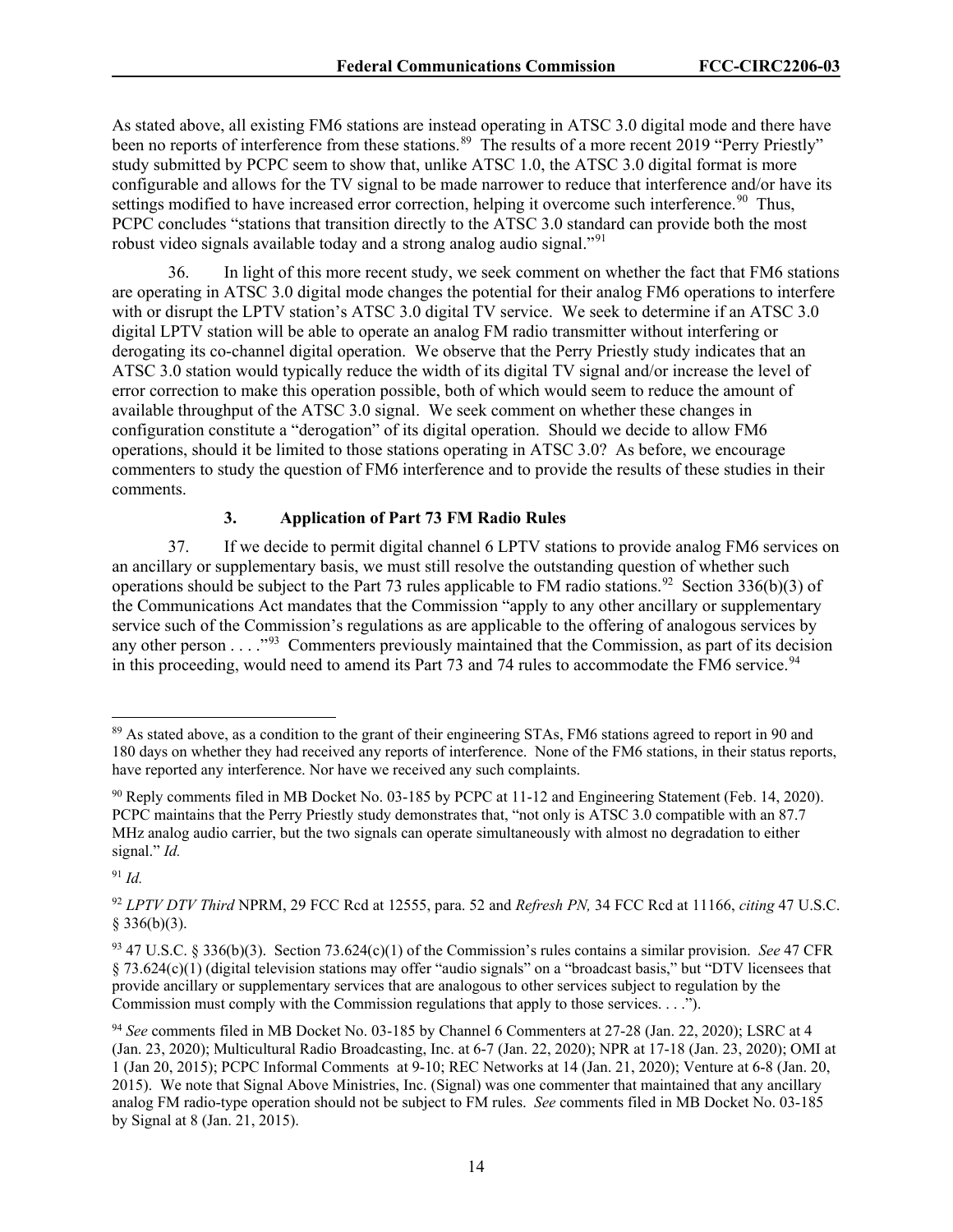38. We once again seek comment on whether FM6 operations are "analogous to other services subject to regulation by the Commission" within the meaning of section 336(b)(3) of the Act and the Commission's implementing rules and, if so, which of the Part 73 rules should apply to FM6 operations.<sup>[95](#page-15-0)</sup> In the *LPTV DTV Third NPRM*,<sup>[96](#page-15-1)</sup> the Commission sought comment on whether to apply to FM6 operations the Part 73 rules requiring that an FM radio station file an application for a construction permit and license to operate,<sup>[97](#page-15-2)</sup> that stations be located on channels 88.1 MHz through 107.9 MHz,<sup>[98](#page-15-3)</sup> that primary FM channels be allotted through rulemaking,<sup>[99](#page-15-4)</sup> that such stations maintain a public inspection  $\text{file},^{100}$  $\text{file},^{100}$  $\text{file},^{100}$  and that the use of such frequencies in border areas be coordinated with Canada and Mexico.<sup>[101](#page-15-6)</sup> We seek comment on whether these questions are still relevant, whether other Part 73 rules, including technical rules, should apply,<sup>[102](#page-15-7)</sup> and whether our analysis should be affected by the fact that we may limit channel 6 LPTV stations providing FM6 services to operating only in ATSC 3.0 digital mode and from modifying their technical facilities while providing FM6 operations.<sup>[103](#page-15-8)</sup>

## **4. Application of Five Percent Ancillary or Supplementary Fee**

39. To the extent we permit digital channel 6 LPTV stations to provide FM6 services on an ancillary or supplementary basis, we must resolve the question of whether FM6 services should be subject to a five percent fee.<sup>[104](#page-15-9)</sup> Our ancillary or supplementary rule provides that digital television stations "must" annually remit a fee of five percent of the gross revenues derived from all ancillary and supplementary services . . . which are feeable . . . . "<sup>[105](#page-15-10)</sup> "Feeable" services are defined as "[a]ll ancillary or supplementary services for which payment of a subscription fee or charge is required in order to receive the service."[106](#page-15-11) "Feeable" services are also defined as "[a]ny ancillary or supplementary service for

<span id="page-15-2"></span>97 47 CFR § 73.201.

<span id="page-15-3"></span><sup>98</sup> *Id.*

<span id="page-15-4"></span><sup>99</sup> 47 CFR § 73.202.

<span id="page-15-5"></span><sup>100</sup> 47 CFR § 73.3526.

<span id="page-15-6"></span><sup>101</sup> 47 CFR §§ 73.204 and 73.504.

<span id="page-15-8"></span><sup>103</sup> *See infra* Section III. B. 1. – Compliance with the Communications Act and Commission Rules

<span id="page-15-9"></span><sup>104</sup> *LPTV DTV Third* NPRM, 29 FCC Rcd at 12555-6, para. 53 and *Refresh PN,* 34 FCC Rcd at 11166, *citing* 47 CFR § 73.624(g).

<span id="page-15-10"></span><sup>105</sup> 47 CFR § 73.624(g); *see also* 47 U.S.C. § 336(e).

<span id="page-15-11"></span><sup>106</sup> *See* 47 CFR § 73.624(g)(1)(i); *see also* 47 U.S.C. § 336(e)(1)(A). Moreover, the rules provide that "[t]he fee required by this provision shall be imposed on any and all revenues from such services, including revenues derived from subscription fees and from any commercial advertisements transmitted on the service." *See* 47 CFR § 73.624(g)(1)(i).

<span id="page-15-0"></span><sup>&</sup>lt;sup>95</sup> During this proceeding, commenters have debated whether section 73.653 of the rules, 47 CFR § 73.653, that permits television stations to operate separate audio and visual transmitters, should apply to FM6 stations. *See*, e.g., NPR Feb 2020 Comments at 5-7 and 9-11; PCPC Feb 2020 Comments at 17-18; Venture Jan 2015 Comments at 4; Since we are proposing that FM6 be considered an ancillary or supplementary service and such services are supposed to be subject to "regulations . . . applicable to . . . analogous services," 47 U.S.C. § 336(b)(3), under our proposal, section 73.653 has no application to a radio service such as FM6 because that rule is applicable on its face to television.

<span id="page-15-1"></span><sup>96</sup> *LPTV DTV Third NPRM*, 29 FCC Rcd at 12556, para. 52.

<span id="page-15-7"></span> $102$  For example, among the many Part 73 technical rules that apply to FM radio stations and that we would have to decide whether to also apply to FM6 services are: 47 CFR §§ 73.207 (Minimum distance separation between stations); 73.208 (Reference points and distance computations); 73.209 (Protection from interference); 73.211 (Power and antenna height requirements); 73.315 (FM transmitter location); 73.316 (FM antenna systems); 73.317 (FM transmission systems requirements); and 73.318 (FM blanketing interference).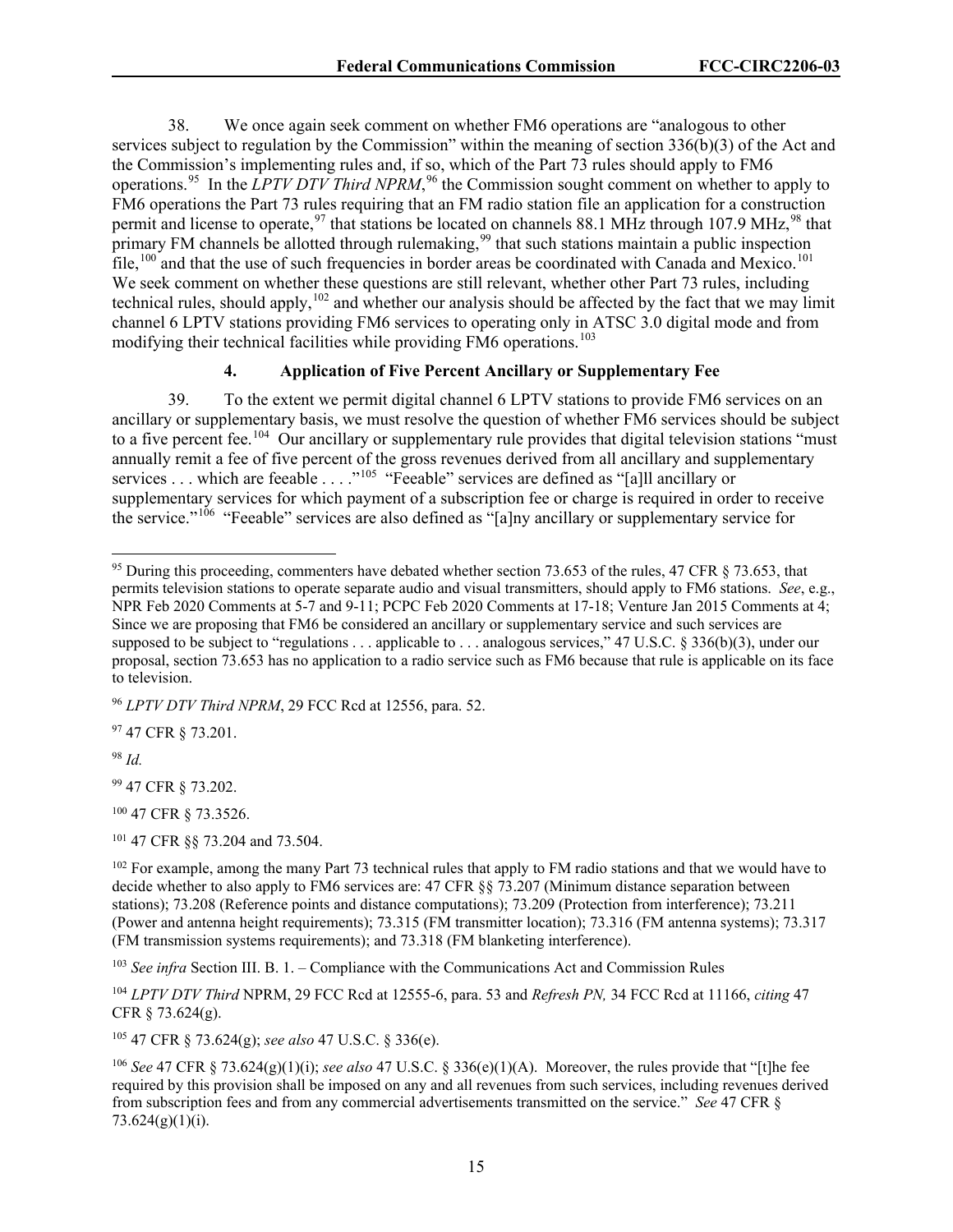which no payment is required from consumers in order to receive the service . . . if the DTV licensee directly or indirectly receives compensation from a third party in return for the transmission of material provided by that third party (other than commercial advertisements used to support broadcasting for which a subscription fee is not required)."<sup>107</sup> As we previously observed,  $\widehat{\text{FM6}}$  operations, thus far, appear to have been available to the general public without subscription. Comments were previously split on this question. Because FM6 services are provided free of charge, some commenters believed that no fee should apply.<sup>108</sup> Other commenters argued that, because the FM6 operation is not available on a DTV receiver, and can be only be received on a separate FM radio receiver, we should view FM6 operations as "point-to-point or point-to-multi point" operation that section 73.624(c) of the rules describes as an "ancillary or supplementary" service.<sup>[109](#page-16-2)</sup> Channel 6 Commenters agreed that "a supplementary 87.7 MHz audio signal qualifies as an ancillary service, which entitles the government to 5% of its revenue."<sup>[110](#page-16-3)</sup>

40. We seek comment on whether, and under what circumstances, an LPTV station's ancillary or supplementary FM6 service provided without a subscription fee should be deemed "feeable" and subject to the five percent fee. To the extent an LPTV station leases its spectrum to a third party to provide the programming transmitted using FM6 and receives compensation from that third party, such FM6 operation would be feeable under section  $336(e)(1)(B)$  of the Act because the station "receives" compensation from a third party in return for transmitting material furnished by such third party."<sup>111</sup> In a scenario, however, where the FM6 station does *not* lease its spectrum and instead itself provides a free, over-the-air radio service without a subscription fee, is there any basis to deem such a service "feeable" and thus subject to the five percent fee? We seek comment on this issue.

## **C. Limiting FM6 to Existing Operators**

41. If we decide to allow FM6 operations to continue in the future, we propose to limit the scope of FM6 operations to only those LPTV channel 6 stations with "active" FM6 engineering STAs on the release date of this *NPRM*.<sup>112</sup> We propose to define "active" as an initial engineering STA that is granted and unexpired or a request for extension of an engineering STA that is granted or pending at the time of the release date of this *NPRM*. We seek comment on this proposal. We assume that stations holding an active FM6 STA or with a pending FM6 STA extension request are actually providing FM6 service to the public. We seek comment on this assumption and whether there are other measures we should take to ensure our rules cover only those stations actually providing FM6 service to the public on the release date of this *NPRM*.

42. The record is filled with examples of local, niche programming being provided by FM6 stations and we seek to minimize disruption to listeners that have come to rely on these services.

<span id="page-16-0"></span><sup>107</sup> *See* 47 CFR § 73.624(g)(1)(ii); *see also* 47 U.S.C. § 336(e)(1)(B). Moreover, the rules provide that "[t]he fee required by this provision shall be imposed on any and all revenues from such services, other than revenues received from a third party in return for the transmission of commercial advertisements used to support broadcasting for which a subscription fee is not required." *See* 47 CFR. § 73.624(g)(1)(ii).

<span id="page-16-1"></span><sup>108</sup> *See* comments filed in MB Docket No. 03-185 by LSRC at 3 (Jan. 23, 2020); NY Metro Radio Korea, Inc., et al. at 3 (Jan. 21, 2020); PCPC at 30-31 (Jan. 22, 2020); Signal at 8 (Jan. 14, 2015).

<span id="page-16-2"></span><sup>&</sup>lt;sup>109</sup> *See* reply comments filed in MB Docket No. 03-185 by REC Networks at 2 (Jan. 21, 2020); and Seattle 6 Broadcasting Company, LLC at 1 (Jan. 22, 2020) *citing* 47 CFR § 73.624(c).

<span id="page-16-3"></span><sup>110</sup> Channel 6 Commenters *Ex Parte* at 6 and 19.

<span id="page-16-4"></span><sup>&</sup>lt;sup>111</sup> *See* 47 U.S.C. § 336(e)(1)(B). We note that Venture recently submitted in the Media Bureau's Licensing and Management System (LMS) an Annual DTV Ancillary/Supplementary Services Report for its FM6 station, KBKF-LD, San Jose, California, wherein it reported that it was providing an FM6 operation on an ancillary or supplementary basis and that it had generated \$157,500 gross revenues from such operations and was submitting a payment of \$7,875 reflecting its five percent Annual DTV Service Fee. *See* LMS File No. 0000173200.

<span id="page-16-5"></span><sup>112</sup> We clarify that the term "release date of this *NPRM*" means the release date of the adopted *NPRM*.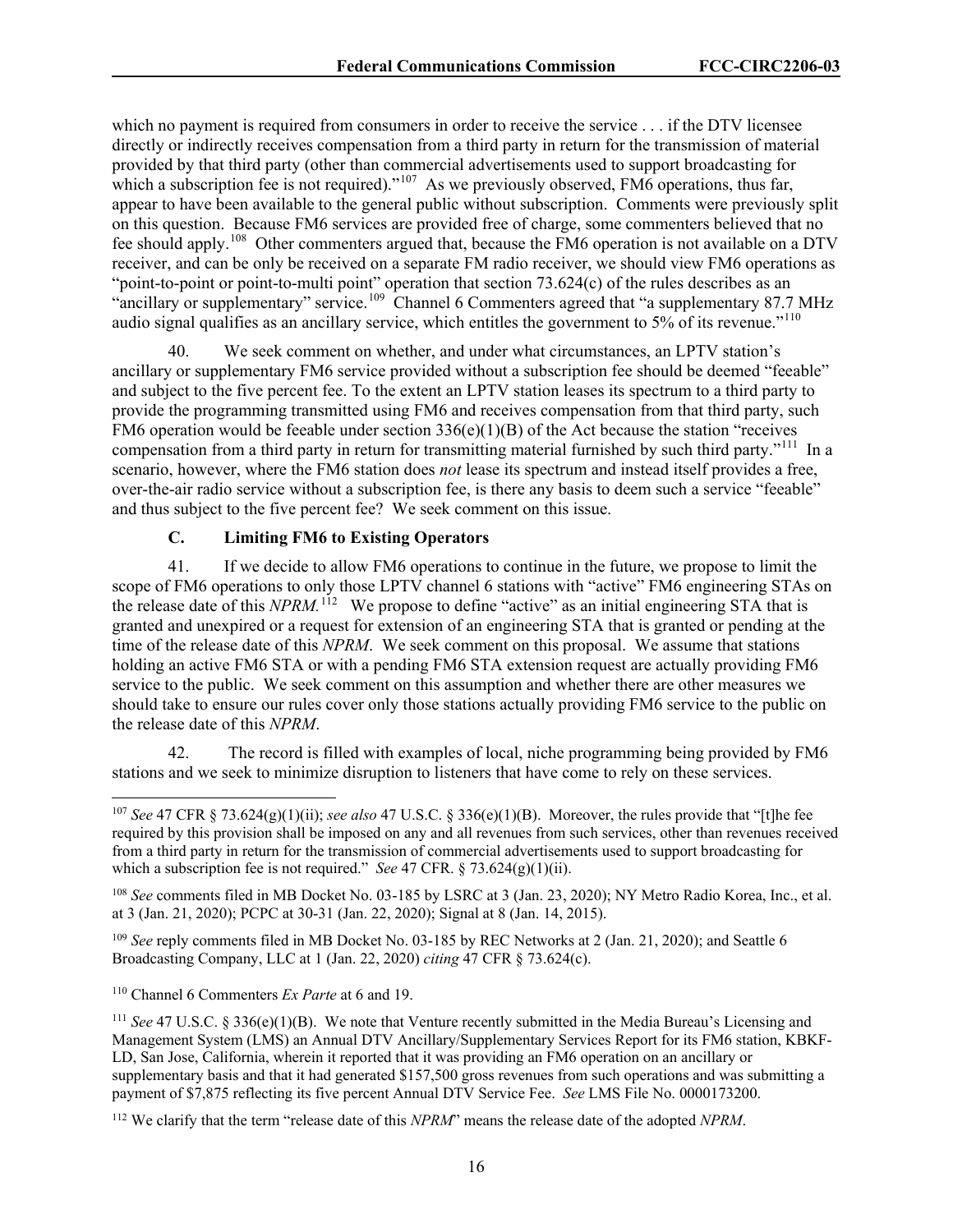Limiting the number of FM6 stations to only those currently in operation (and that have demonstrated that they do not cause interference to other users) and limiting the technical modifications permitted by these stations could also help to serve our goal of preventing harmful interference to other services. Would such a limitation allay the concerns of some commenters that have opposed FM6 operations?<sup>[113](#page-17-0)</sup>

43. Would this limitation also ensure continued service to consumers who have relied upon this service? With regard to any parity concerns of limiting FM6 authorization to existing FM6 stations, we note that all channel 6 LPTV stations had the opportunity to provide an FM analog service and chose not to do so. Moreover, the Commission's examination of whether to permit the continuation of such services has extended over decade, so we believe that all channel 6 LPTV stations have been placed on adequate notice of a potential change in Commission rules. Further, if a channel 6 LPTV station has not sought an engineering STA to continue to provide FM6 operations by now (since terminating analog operations in July 2021), we are not persuaded that the station is entitled to a presumption of consumer reliance.

44. We seek comment on this proposal, other cut-off dates, or alternate ways to limit eligibility to ensure continued service to the established listeners of FM6 operations.

# **D. Licensing Additional NCE FM Stations**

45. We also take this opportunity to seek comment on NPR's proposal to repurpose television channel 6 (TV channel 6) spectrum (82-88 MHz) for FM services in locations where the channels are not being used to provide "actual television programming."<sup>[114](#page-17-1)</sup> As previously described,<sup>[115](#page-17-2)</sup> NPR believes that the continued use of a digital TV channel 6 to provide an analog FM radio service (aka FM6) is contrary to the statute and poor public policy.<sup>[116](#page-17-3)</sup> Instead, NPR contends, "TV channel 6 spectrum is a valuable resource the Commission should use to expand opportunities for existing and prospective radio broadcasters whose demand for spectrum cannot be satisfied in the crowded FM radio band."[117](#page-17-4) Specifically, NPR maintains that the spectrum occupied by a single TV channel 6 station could potentially accommodate up to *30* new FM stations, exponentially increasing the variety of programming available for a diverse audience.<sup>[118](#page-17-5)</sup> Repurposing this spectrum to allow new FM radio stations to be authorized, NPR maintains, would increase the diversity of voices and programming available to the public and be a "far better use of a scarce resource" than the analog audio operations (FM6) that exist in some locations today.<sup>119</sup> NPR also argues that it would increase the opportunities for diverse providers to

<span id="page-17-0"></span><sup>113</sup> We note that, in paragraph 49 *infra*, we seek comment on the potential for interference if we permitted new FM radio services as contemplated by NPR.

<span id="page-17-1"></span><sup>114</sup> NPR has been pursuing this proposal since at least July 2020 when it first raised it in *ex parte* communications. *See*, e.g., Letter from Gregory A. Lewis, Deputy General Counsel, NPR, to Marlene H. Dortch, Secretary, FCC, in MB Docket No. 03-185 (Jul. 9, 2020) at 1 (NPR July 2020 *Ex Parte*); *see also* NPR April 2021 *Ex Parte* at 3We note that NPR is not proposing that any legitimate provision of television service on channel 6 be repurposed – only FM6 services as they existed prior to the July 13, 2021 LPTV digital transition.

<span id="page-17-2"></span><sup>115</sup> *See infra* para. 8.

<span id="page-17-3"></span><sup>116</sup> *See* NPR April 2021 *Ex Parte* at 3. NPR has consistently maintained throughout this proceeding that FM6 is not an efficient use of spectrum. *See*, e.g., NPR Comments at 3-6 (Jan. 22, 2020); NPR Reply Comments at 11-15 (Feb. 6, 2020). It contends that TV channel 6 is currently underutilized by television broadcasters and much of the spectrum is laying fallow especially in the rural parts of the country. *Id.*

<span id="page-17-4"></span><sup>117</sup> NPR April 2021 *Ex Parte* at 3.

<span id="page-17-5"></span><sup>118</sup> *See* NPR July 2020 *Ex Parte* at 1 (emphasis in original).

<span id="page-17-6"></span><sup>119</sup> *Id.*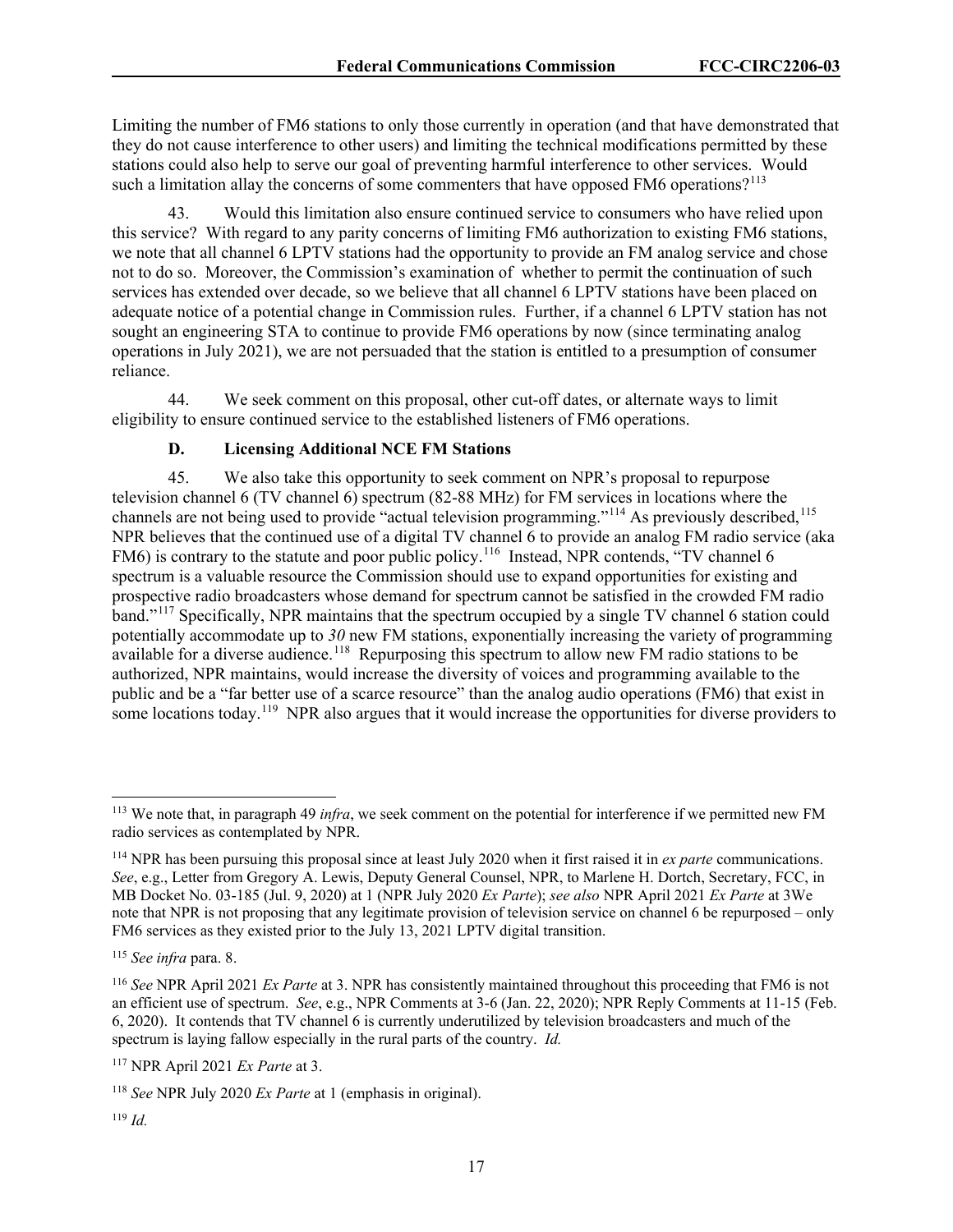provide local public interest programming for unserved and underserved audiences, especially in the rural parts of the country.<sup>120</sup> We seek comment on these issues.

46. If we decide to allow new FM stations to operate on 82-88 MHz, we seek comment on whether such stations should be limited to noncommercial educational (NCE) FM stations or whether commercial FM stations should be allowed to operate on these new frequencies as well, consistent with TV6 stations currently occupying this spectrum. We note that the adjacent FM channels 201-220 (87.9 MHz to 91.9 MHz) are reserved for NCE FM station use.<sup>[121](#page-18-1)</sup> We seek to determine whether to adopt a similar restriction were we to allow additional FM stations to operate on 82-88 MHz.

47. We invite commenters to study the current use of TV channel 6 by television broadcasters and the extent to which TV channel 6 could accommodate additional FM radio stations without causing interference to existing TV channel 6 licensees. We also seek comment on the technical feasibility of NPR's proposal. First, we note that, although there are in theory 30 available 200 kHz FM radio channels in the band that comprises TV channel 6, in practice, it would not be possible to use all 30 channels in one place given interference considerations. Practically speaking, the number of channels for use by new FM radio stations in any one area would be significantly less.<sup>[122](#page-18-2)</sup> We seek comment on whether this technical reality should affect our consideration of NPR's proposal. Furthermore, we seek comment on whether NPR's argument, that FM6 is not an efficient use of spectrum, would be allayed by our proposal to limit FM6 operations to only the limited number of TV channel 6 LPTV stations that are currently providing such services and to further require that such stations provide a separate video offering at all times they are providing FM6 operations.

48. In addition, we seek comment on whether radio listeners will be able to receive new FM radio stations on the frequencies that NPR suggests should be allowed for new FM radio station operations – 82-88 MHz. We note that FM radio receivers currently only receive the top-most portion of the 82-88 MHz band (87.7 or 87.9 MHz) of the 6 MHz channel that comprises TV channel 6. Today's FM radio receivers cannot tune down to the rest of the spectrum - 82.1-87.5 MHz. We invite comment on how this technical roadblock should influence our consideration of this issue. We also seek comment on whether changes would need to be made to the Domestic Table of Frequency Allocations (Table) to reflect this change.<sup>[123](#page-18-3)</sup> We note that the 76-88 MHz band is generally allocated as "Broadcasting" but seek comment on whether the Table contemplates radio uses at 82-88 MHz. In addition, should we adopt NPR's proposal, we seek comment on whether there are other technical issues to consider such as the establishment of separation distances for co-channel operations.

49. Finally, we seek comment on the benefits of expanding FM radio service to all of TV channel 6 to create new FM radio stations versus the costs of precluding existing TV stations from using the currently unused locations where TV channel 6 is viable and foreclosing new TV stations on channel 6. We also seek comment on how allowing additional FM radio stations on the 82-88 MHz band would affect other entities that use these frequencies including wireless microphones and white space device users.<sup>[124](#page-18-4)</sup> Finally, we note that one of our concerns about authorizing the continued provision of FM6 services is the interference potential they may pose. We address this concern through our proposal of

<span id="page-18-3"></span><sup>123</sup> *See* 47 CFR § 2.106.

<span id="page-18-0"></span><sup>120</sup> *Id.*

<span id="page-18-1"></span><sup>121</sup> *See* 47 CFR § 73.501.

<span id="page-18-2"></span><sup>&</sup>lt;sup>122</sup> For example, in New York City, there are only 7 full-power radio stations licensed to the top 6 MHz of the FM radio band. The other 23 frequencies are licensed to stations on Long Island, New Jersey, and Connecticut, and areas of New York north of New York City to avoid interference.

<span id="page-18-4"></span><sup>&</sup>lt;sup>124</sup> Wireless microphones and unlicensed devices are permitted to use the 82-88 MHz band on a secondary, noninterference basis. *See* 47 CFR §§ 15.707(b) (white space devices); 15.236 (unlicensed wireless microphone); and 74.802 (licensed wireless microphone).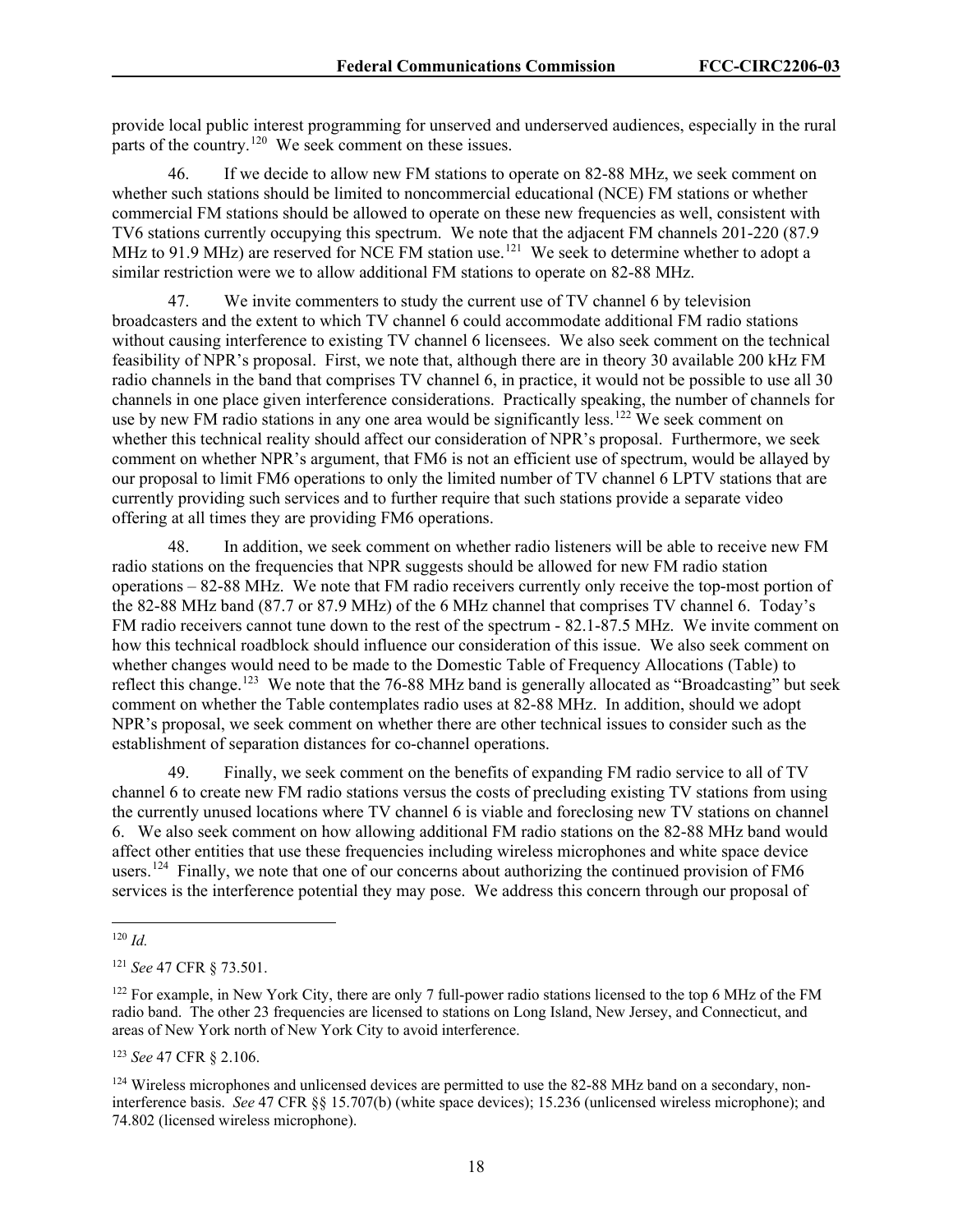limiting any technical modifications by these FM6 stations.<sup>[125](#page-19-0)</sup> We seek comment on the potential for interference if we permitted new FM radio services as contemplated by NPR. Would such services pose the threat of interference with existing services in this band? If so, how should these concerns be mitigated to extent we pursue such an expansion?

# **E. Elimination of TV6 Interference Protection**

50. We seek comment on an issue that the Commission first raised in the *LPFM NPRM* and that is related to our consideration of whether to permit continued FM6 operations. That is the question of whether to completely eliminate the television channel 6 (TV6) distance separation (interference protection) rules for Low Power FM radio (LPFM), NCE FM radio, Class D FM radio (10 watt), and FM translator stations operating on reserved band FM channels 201-220, or to alternatively revise and update them for a post-digital transition world.[126](#page-19-1) The Commission last considered this issue in the context of its efforts to improve the LPFM technical rules based on suggestions made by REC Networks in a 2018 petition for rulemaking.<sup>127</sup> We seek comment on this issue now that the LPTV digital transition is complete and all TV6 stations are no longer operating in analog, and in light of our proposals related to FM6 in this proceeding.

51. To provide LPFM stations relief from TV6 protection rules, the Commission, in its *LPFM NPRM*, proposed to eliminate TV6 protections entirely on July 13, 2021 – the date of the LPTV digital transition.<sup>[128](#page-19-3)</sup> The Commission noted that it had been requiring FM stations on channels 201 to 220 to protect television stations operating on TV6 since 1985.<sup>129</sup> The Commission cited to REC Networks arguments that the LPFM TV6 protection rules "significantly overprotect TV6 stations and could be reduced with little impact."<sup>[130](#page-19-5)</sup> REC Networks pointed out that this was because the rules were designed when television was operating with analog technology.<sup>[131](#page-19-6)</sup> The Commission also noted studies performed by NPR in conjunction with the 2009 digital television transition that showed that newer digital television technologies have better filters and synchronous detection to reject unwanted FM signals.[132](#page-19-7) The Commission tentatively accepted NPR's conclusion that digital television receivers are substantially less vulnerable to FM-induced TV6 interference than analog sets.<sup>133</sup> The Commission sought comment on whether this conclusion was still valid "after so many additional years of experience with digital broadcasts."[134](#page-19-9) The Commission sought comment on its expectation that the proposed elimination of LPFM/TV6 spacing requirements will not result in any interference to TV6 stations and it tentatively

<span id="page-19-3"></span><sup>128</sup> *LPFM NPRM*, 34 FCC Rcd at 6541-4, paras. 8-13.

<span id="page-19-4"></span><sup>129</sup> *Id.* at 6541, para. 8.

<span id="page-19-5"></span><sup>130</sup> *Id.* at 6542, para. 9.

<span id="page-19-6"></span><sup>131</sup> *Id., citing* REC Networks Petition at 27-28.

<span id="page-19-8"></span><sup>133</sup> *Id.* at 6542, para. 10.

<span id="page-19-9"></span><sup>134</sup> *Id.*

<span id="page-19-0"></span><sup>125</sup> *See infra* para. 31.

<span id="page-19-1"></span><sup>126</sup> The TV6 interference protection provisions under consideration here are contained in 47 CFR §§ 73.525 and 73.825.

<span id="page-19-2"></span><sup>127</sup> *See LPFM NPRM,* , 34 FCC Rcd at 6541-4, paras. 8-13 ; REC Networks Petition for Rulemaking, RM No. 11810 (June 13, 2018)(REC Networks Petition).

<span id="page-19-7"></span><sup>132</sup> *Id.* at 6542, para. 10 *citing* NPR Labs, Interference Rejection Thresholds of Consumer Digital Television Receivers on Channel 6 with FM Broadcast Signals (Dec. 17, 2007) (NPR 2007 Report); NPR Labs, Comparison of FM Broadcast Signal Interference Areas with Current Digital Television Receiver on Channel 6 to Analog TV Receivers Assumed in 47 CFR 73.525 (Sept. 5, 2008) (NPR 2008 Report) (rec. Sept. 15, 2008 in MM Docket No. 99-325, MB Docket No. 87-268).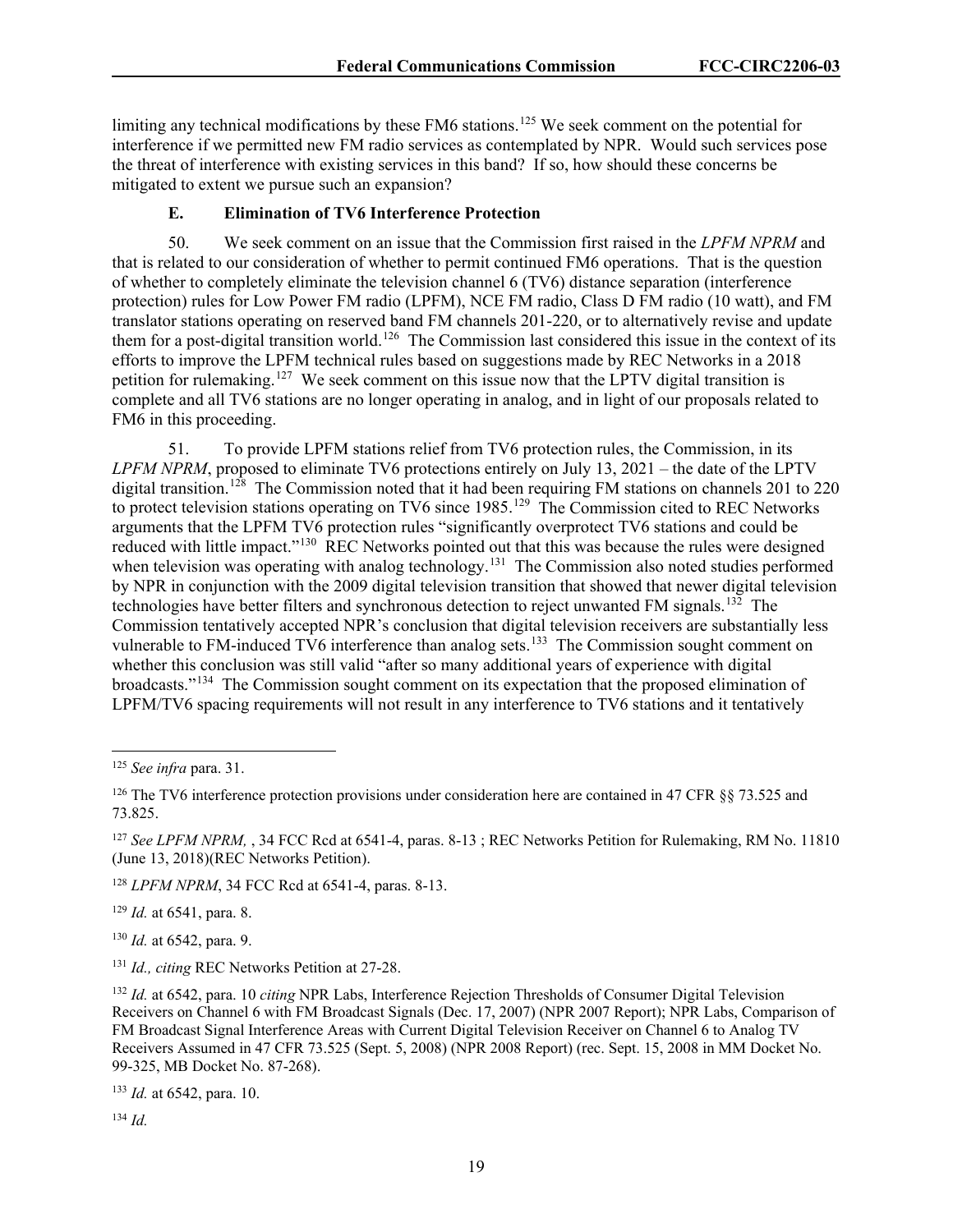concluded, upon July 13, 2021, to eliminate the distance separate requirement between LPFM stations and all television stations operating on TV6.<sup>[135](#page-20-0)</sup>

52. A limited number of commenters weighed in on the Commission's proposal and were evenly split for and against elimination of the TV6 protections.<sup>[136](#page-20-1)</sup> For instance, in response to support from petitioners, Disney posited that that the record did "not provide actual evidence demonstrating that the full-power Channel 6 Protections are unnecessary," and that the TV6 protection rules "have functioned quite well to protect full-power television stations from interference, and have done so without imposing significant burdens on FM reserved band stations."[137](#page-20-2) The Commission in its 2020 Report and Order deferred consideration of this issue to a future proceeding finding that it "will be in a better position to reach an informed decision by addressing TV6 issues in a separate proceeding with a more developed record on this issue."<sup>138</sup>

53. Since that decision, events have occurred that could affect our previous analysis as to the continued need for TV6 protection rules. The post-Incentive Auction transition was completed in July 2020 and repacked stations have settled into their new post-auction channel assignments. And, given the digital transition, analog television is now truly a legacy service. With the completion of the Incentive Auction and the LPTV digital transition, we now have experience with respect to TV6 and whether interference has been occurring with respect to digital TV6 stations and FM radio stations.

54. Therefore, we seek comment on the continued need for TV6 interference protection rules. Specifically, we seek comment on whether the interference protection provisions, adopted while television stations were operating in analog mode, continue to be necessary in light of the fact that all TV6 stations have now converted to digital. We invite commenters to analyze the number of current TV6 stations, their current locations and the potential for TV6-FM radio cross-service interference. As stated above, we have not received reports of interference to either TV or radio services from stations in their counterpart services. Does the lack of reports indicate the protections are no longer necessary, or that they are fulfilling their purpose? Alternatively, we seek comment on whether to preserve the existing protections but revise and update them for digital TV6 operations, and if so, how to update them. In that circumstance, we seek comment on whether those protections should apply to currently authorized channel 6 stations or to future channel 6 stations or to both.

<span id="page-20-0"></span><sup>135</sup> *Id.*

<span id="page-20-1"></span><sup>136</sup> NPR, REC Networks and other LPFM entities supported REC Network's original proposal to sunset the TV6 protections with the July 13, 2021 digital transition, reciting largely the same arguments that REC Networks raised in its 2018 petition for rulemaking. *See* comments filed in MB Docket No. 19-193 by REC Networks at 49 (Oct. 21, 2019); NPR at 4-5 (Oct. 21, 2019); Jeff Siebert at 5 (Oct. 22, 2019); Four Rivers Community Broadcasting Corp. at 2 (Oct. 22, 2019); Cal State at 2 (Oct. 21, 2019); EMF at 3 (Oct. 21, 2019); reply comments filed in MB Docket No. 19-193 by NPR at 1-4 (Nov. 4, 2019). ABC, Inc. (ABC); Gray Television, Inc. (Gray) and PCPC, licensees of channel 6 television stations, however, were opposed to elimination of the TV6 protections. They argued that the record in this proceeding supporting sunset of the protections is "primarily based upon blanket statements that the Channel 6 Protections are no longer required." Letter from Susan L. Fox, Vice President, Government Relations, The Walt Disney Company, to Marlene H. Dortch, Secretary, FCC, MB Docket No. 19-193 (filed Mar. 19, 2020) at 6-8 (ABC March 2020 *Ex Parte*); *see also* Letter from Robert J. Folliard, III, Vice President, Government Relations and Distribution, to Marlene H. Dortch, Secretary, FCC, MB Docket No. 19-193 (filed March 19, 2020) at 1-2 (Gray March 2020 *Ex Parte* (wholeheartedly supporting ABC's comments extolling the importance of preserving interference protections for channel 6 television stations); comments filed by PCPC at 2 and 9 (Oct. 22, 2019)(the record does not present enough evidence to justify removing protections).

<span id="page-20-2"></span><sup>137</sup> ABC March *2020 Ex Parte* at 6, 7.

<span id="page-20-3"></span><sup>138</sup> *See* Amendments of Parts 73 and 74 to Improve the Low Power FM Radio Service Technical Rules, MB Docket No. 19-193, Report and Order, 35 FCC Rcd 4115, 4126-7, paras. 34-35 (2020)(*LPFM R&O*).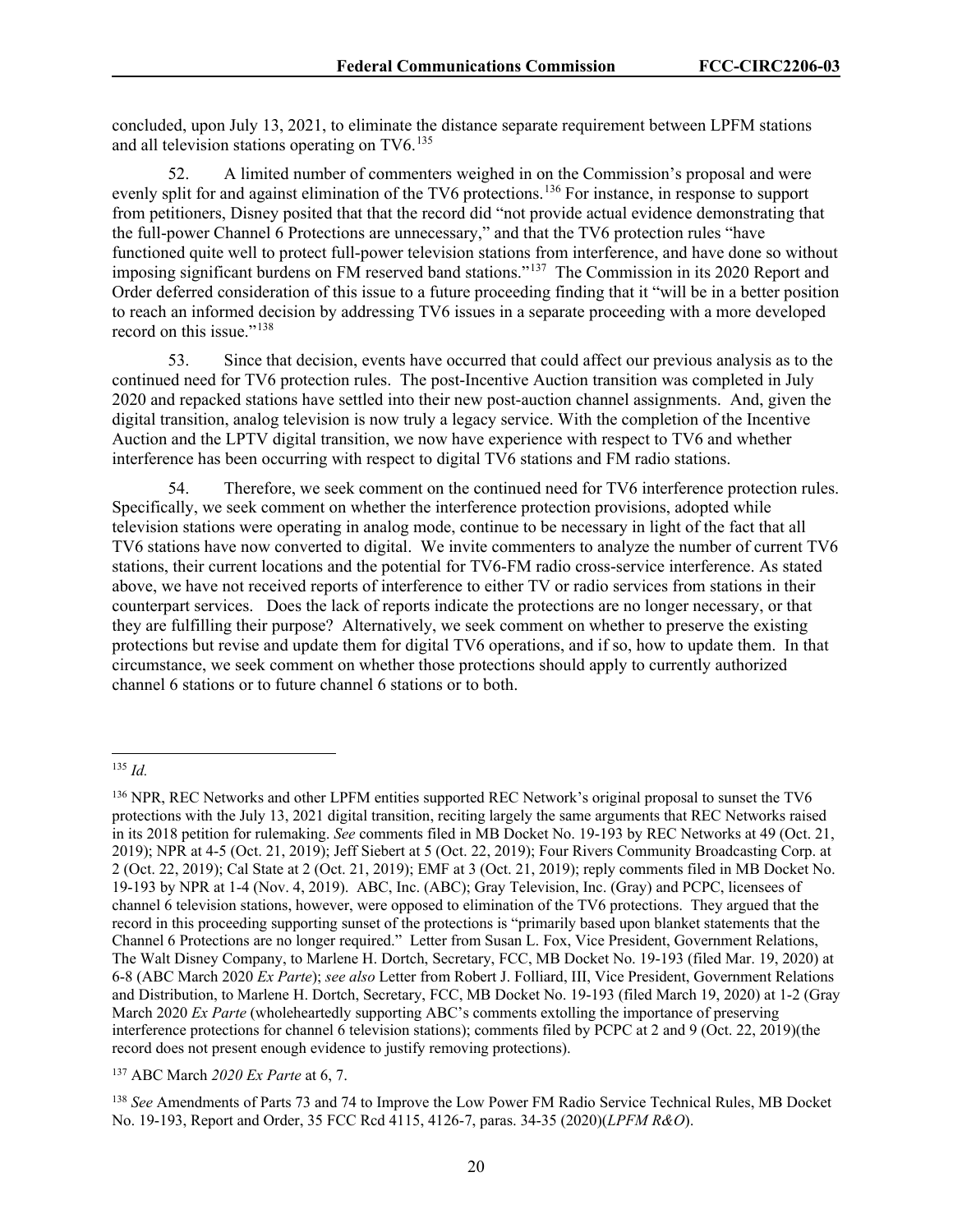55. We note that retention or revision of the TV6 interference protection rules could potentially be impacted by our decision whether to permit continued FM6 operations. Given this, we seek comment on whether the elimination of TV6 protection by LPFM and other FM radio stations would be compatible with FM6 operations if we determine to permit such operations to continue. That is, if FM6 and LPFM and NCE FM stations are allowed to come into closer proximity if the TV6 protection rules are eliminated, would that increase concerns about interference from FM6 to LPFM/NCE FM stations – an important factor in our FM6 considerations? We note that one of the conditions we are seeking to impose on continued FM6 operations is that the LPTV station not be permitted to modify its facilities while providing FM6 operations, thus locking into place the technical facilities by which the LPTV station provides its FM6 operations. If we limit station modifications in this manner, would this impact our analysis of whether elimination of TV6 protection by LPFM and other FM radio stations would be compatible with FM6 operations?

56. Our goal in this proceeding, as with any proceeding involving interference protection, is to ensure that licensees can operate in an environment in which the potential for interference is minimized. We stress that interference protections are essential to spectrum usage rights to prevent licensees from unduly affecting other licensees in terms of system operation or cost. Nonetheless, we attempt to establish rules that are no more restrictive than necessary to achieve our goals in order to provide maximum flexibility to our licensees. Therefore, commenters suggesting that the existing interference provisions be retained, revised or updated should demonstrate that their proposed restrictions are necessary to achieve these goals.

## **F. Cost-Benefit and Diversity, Equity and Inclusion Analysis**

57. Finally, we seek comment on the benefits and costs associated with adopting the proposals set forth in this *NPRM*. In addition to any benefits to the public at large, are there also benefits to industry through adoption of any of our proposals? We also seek comment on any potential costs that would be imposed on licensees and regulatees if we adopt the proposals contained in this *NPRM*. Comments should be accompanied by specific data and analysis supporting claimed costs and benefits.

58. As part of our continuing effort to advance digital equity for all,<sup>[139](#page-21-0)</sup> including people of color, persons with disabilities, persons who live in rural or Tribal areas, and others who are or have been historically underserved, marginalized, or adversely affected by persistent poverty or inequality, we invite comment on how the proposals set forth in *the NPRM* can advance equity in the provision of broadcast services for all people of the United States, without discrimination on the basis of race, color, religion, national origin, sex, or disability.<sup>140</sup> Specifically, we seek comment on how our proposals may promote or inhibit advances in diversity, equity, inclusion, and accessibility, as well the scope of the Commission's relevant legal authority.

<span id="page-21-0"></span><sup>&</sup>lt;sup>139</sup> Section 1 of the Communications Act of 1934, as amended, provides that the FCC "regulat[es] interstate and foreign commerce in communication by wire and radio so as to make [such service] available, so far as possible, to all the people of the United States, without discrimination on the basis of race, color, religion, national origin, or sex." 47 U.S.C. § 151.

<span id="page-21-1"></span><sup>&</sup>lt;sup>140</sup> The term "equity" is used here consistent with Executive Order 13985 as the consistent and systematic fair, just, and impartial treatment of all individuals, including individuals who belong to underserved communities that have been denied such treatment, such as Black, Latino, and Indigenous and Native American persons, Asian Americans and Pacific Islanders and other persons of color; members of religious minorities; lesbian, gay, bisexual, transgender, and queer (LGBTQ+) persons; persons with disabilities; persons who live in rural areas; and persons otherwise adversely affected by persistent poverty or inequality. *See* Exec. Order No. 13985, 86 Fed. Reg. 7009, Executive Order on Advancing Racial Equity and Support for Underserved Communities Through the Federal Government (January 20, 2021).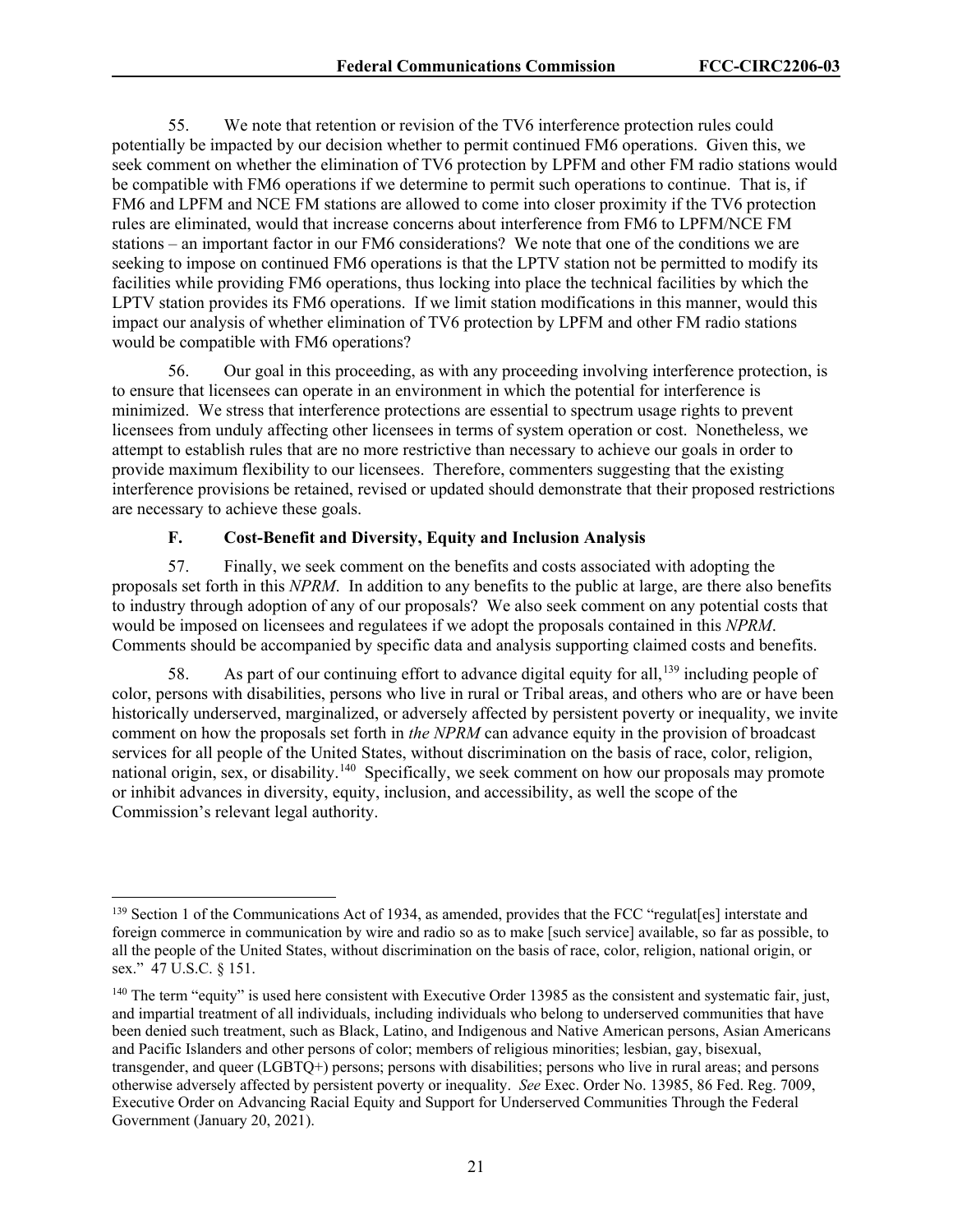### **IV. PROCEDURAL MATTERS**

59. *Ex Parte Rules - Permit-But-Disclose*. The proceeding this Notice initiates shall be treated as a "permit-but-disclose" proceeding in accordance with the Commission's *ex parte* rules.<sup>[141](#page-22-0)</sup> Persons making *ex parte* presentations must file a copy of any written presentation or a memorandum summarizing any oral presentation within two business days after the presentation (unless a different deadline applicable to the Sunshine period applies). Persons making oral *ex parte* presentations are reminded that memoranda summarizing the presentation must (1) list all persons attending or otherwise participating in the meeting at which the *ex parte* presentation was made, and (2) summarize all data presented and arguments made during the presentation. If the presentation consisted in whole or in part of the presentation of data or arguments already reflected in the presenter's written comments, memoranda, or other filings in the proceeding, the presenter may provide citations to such data or arguments in his or her prior comments, memoranda, or other filings (specifying the relevant page and/or paragraph numbers where such data or arguments can be found) in lieu of summarizing them in the memorandum. Documents shown or given to Commission staff during *ex parte* meetings are deemed to be written *ex parte* presentations and must be filed consistent with rule 1.1206(b). In proceedings governed by rule 1.49(f) or for which the Commission has made available a method of electronic filing, written *ex parte* presentations and memoranda summarizing oral *ex parte* presentations, and all attachments thereto, must be filed through the electronic comment filing system available for that proceeding, and must be filed in their native format (e.g., .doc, .xml, .ppt, searchable .pdf). Participants in this proceeding should familiarize themselves with the Commission's *ex parte* rules.

60. *Filing Requirements—Comments and Replies*. Pursuant to sections 1.415 and 1.419 of the Commission's rules, 47 CFR §§ 1.415, 1.419, interested parties may file comments and reply comments on or before the dates indicated on the first page of this document. Comments may be filed using the Commission's Electronic Comment Filing System (ECFS). *See Electronic Filing of Documents in Rulemaking Proceedings*, 63 FR 24121 (1998).

- Electronic Filers: Comments may be filed electronically using the Internet by accessing the ECFS: http://apps.fcc.gov/ecfs/.
- Paper Filers: Parties who choose to file by paper must file an original and one copy of each filing.
- Filings can be sent by commercial overnight courier, or by first-class or overnight U.S. Postal Service mail. All filings must be addressed to the Commission's Secretary, Office of the Secretary, Federal Communications Commission.
	- o Commercial overnight mail (other than U.S. Postal Service Express Mail and Priority Mail) must be sent to 9050 Junction Drive, Annapolis Junction, MD 20701.
	- o Postal Service first-class, Express, and Priority mail must be addressed to 45 L Street, NE, Washington, DC 20554.
- Effective March 19, 2020, and until further notice, the Commission no longer accepts any hand or messenger delivered filings. This is a temporary measure taken to help protect the health and safety of individuals, and to mitigate the transmission of COVID-19.<sup>[142](#page-22-1)</sup>
- During the time the Commission's building is closed to the general public and until further notice, if more than one docket or rulemaking number appears in the caption of a proceeding,

<span id="page-22-0"></span><sup>141</sup> 47 CFR §§ 1.1200 *et seq.*

<span id="page-22-1"></span><sup>142</sup> *See FCC Announces Closure of FCC Headquarters Open Window and Change in Hand-Delivery Policy*, Public Notice, 35 FCC Rcd 2788 (2020).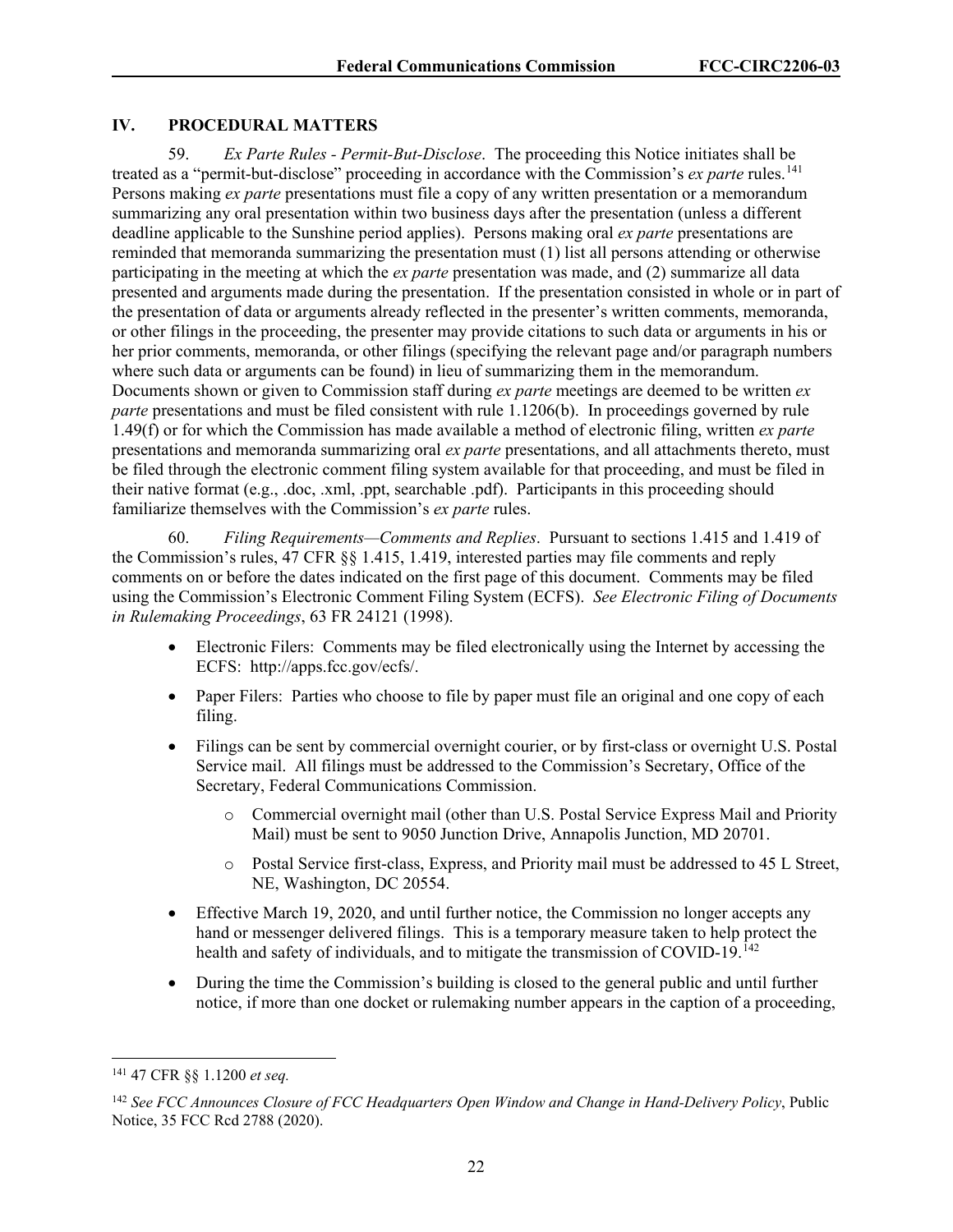paper filers need not submit two additional copies for each additional docket or rulemaking number; an original and one copy are sufficient.

61. *Initial Regulatory Flexibility Act Analysis*. The *LPTV DTV NPRM* in this proceeding included an Initial Regulatory Flexibility Analysis (IRFA) pursuant to 5 U.S.C. § 603, exploring the potential impact on small entities of the Commission's proposal to allow FM6 services to operate as ancillary or supplementary services and related issues.<sup>[143](#page-23-0)</sup> In the *Refresh PN*, the Media Bureau noted this IRFA and invited parties to file comments on the IRFA in light of the Bureau's request to refresh the record.<sup>[144](#page-23-1)</sup> In light of the fact that this NPRM asks for additional comment on the matters first raised in the LPTV DTV Third NPRM, we invite parties to once again file comments on the IRFA contained in the LPTV DTV Third NPRM. In addition, because this NPRM contains new proposals, an IRFA is contained in Appendix C. Written public comments are requested on the new proposals outlined in the IFRA and must be filed in accordance with the same filing deadlines as comments on this NPRM, with a distinct heading designating them as responses to the IRFA. In addition, a copy of this NPRM and the IRFA will be sent to the Chief Counsel for Advocacy of the SBA and will be published in the Federal Register.

62. *Initial Paperwork Reduction Act Analysis*. This document proposes new or modified information collection requirements. The Commission, as part of its continuing effort to reduce paperwork burdens and pursuant to the Paperwork Reduction Act of 1995, Public Law 104-13, invites the general public and the Office of Management and Budget (OMB) to comment on these information collection requirements. In addition, pursuant to the Small Business Paperwork Relief Act of 2002, Public Law 107-198, *see* 44 U.S.C. § 3506(c)(4), we seek specific comment on how we might further reduce the information collection burden for small business concerns with fewer than 25 employees.

63. *People with Disabilities*. To request materials in accessible formats for people with disabilities (braille, large print, electronic files, audio format), send an e-mail to [fcc504@fcc.gov](about:blank) or call the Consumer and Governmental Affairs Bureau at (202) 418-0530.

64. *Additional Information*. For additional information on this proceeding, please Shaun Maher, Video Division, Media Bureau at (202) 418-2324 or [Shaun.Maher@fcc.gov.](mailto:Shaun.Maher@fcc.gov)

#### **V. ORDERING CLAUSES**

65. Accordingly, **IT IS ORDERED** that, pursuant to the authority contained in sections 1, 4(i), 4(j), 303, 307, 316, 336, and 403 of the Communications Act, 47 U.S.C §§ 151, 154(i), 154(j), 303, 307, 316, 336, and 403, this Fifth Notice of Proposed Rulemaking **IS ADOPTED**.

66. **IT IS FURTHER ORDERED** that the Commission's Consumer and Governmental Affairs Bureau, Reference Information Center, **SHALL SEND** a copy of this Notice, including the Initial Regulatory Flexibility Analysis, to the Chief Counsel for Advocacy of the Small Business Administration.

#### FEDERAL COMMUNICATIONS COMMISSION

 Marlene H. Dortch Secretary

<span id="page-23-0"></span><sup>143</sup> *LPTV DTV Third NPRM*, 29 FCC Rcd at 12565-71, Appendix C.

<span id="page-23-1"></span><sup>144</sup> *Refresh PN*, 34 FCC Rcd at 11166, para. 10.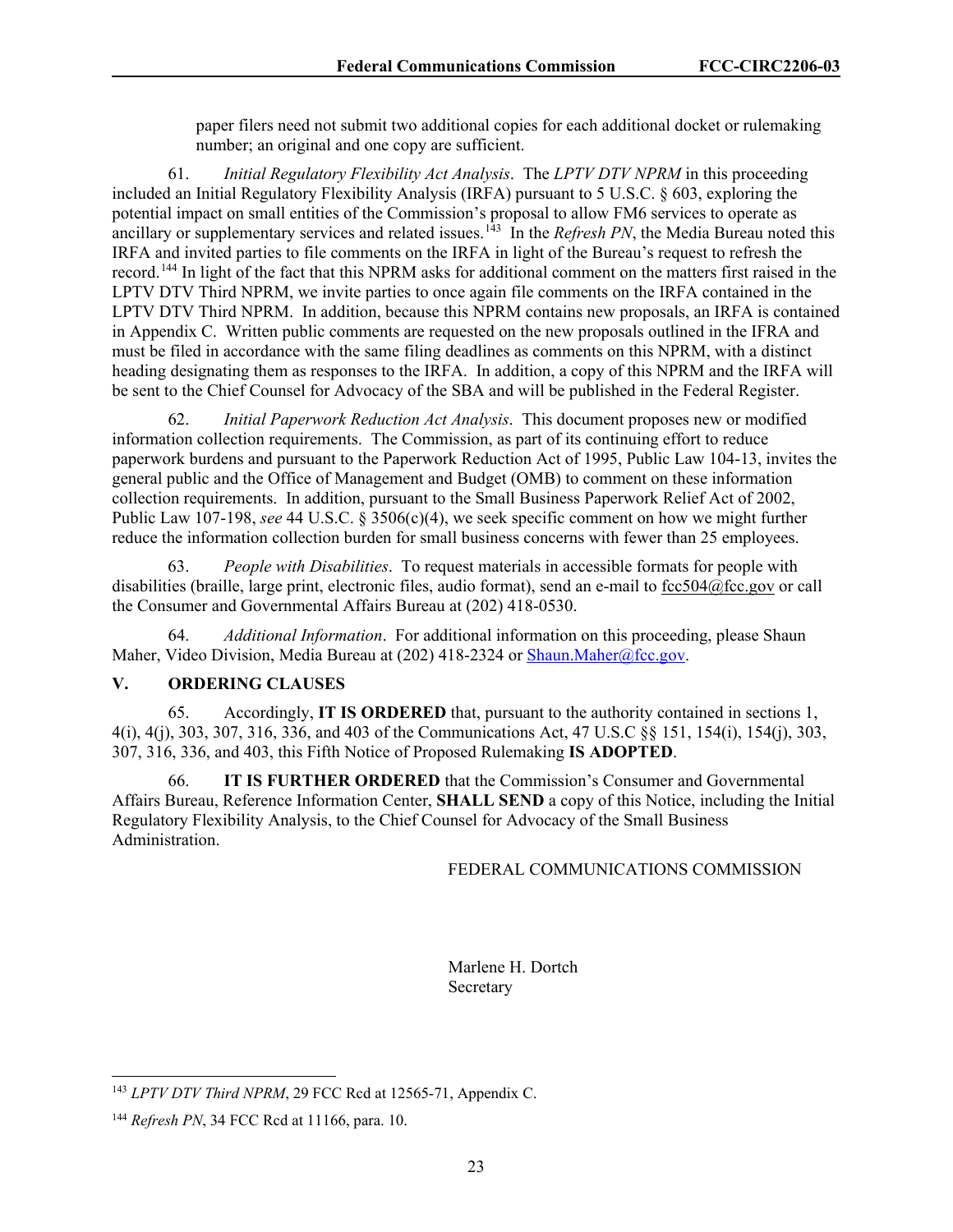# **APPENDIX A**

# **LIST OF COMMENTERS**

# **Comments Filed in Response to 2014 NPRM, FCC 14-151**

Advanced Television Broadcasting Alliance Block Communications, Inc. Byron W. St. Clair Central Park Church of God, Inc. (Central Park) Centro Cristiano de Vida Eterna (Centro Cristiano) Channel 5 Public Broadcasting, Inc. (Channel 5) Cohen, Dippell and Everist, P.C. (Cohen) Consumer Electronics Association (CEA) CTV Broadcasting, LLC (CTV) Daniel Gomez (Daniel Gomez) De Mujer a Mujer International (De Mujer) DTV America Corporation (DTV America) Educational Media Foundation (EMF) George S. Flinn, Jr. (Flinn) Hispanic Family Christian Network, Inc. (Hispanic Family) Hosanna Apostolic Ministies Broadcasting Corporation (Honsanna) Iglesia Jesucristo es mi Refugio, Inc. (Iglesia Jesucristo) International Communications Network, Inc. (ICN) Island Broadcasting LLC and Richard D. Bogner (Island) Jenifer Juarez Jose Salas (Salas) La Mega Mundial, LLC (La Mega) Linley Gumm (Gumm) LMO Christian Media, Inc. (LMO) Lotus Communications Corp. (Lotus) LPTV Spectrum Rights Coalition (LPTV Coalition) Mako Communications, LLC (Mako) Metro TV, Inc. (Metro TV) Murray Hill Broadcasting, LLC and WLFM, LLC (Murray Hill) National Association of Broadcasters (NAB) National Public Radio, Inc. (NPR) National Religious Broadcasters (NRB) National Translator Association (NTA) Nickolaus E. Leggett (Leggett) One Ministries, Inc. (One Ministries) Pacific Mountain Network (PMN) PBS, CPB, and APTS (APTS/CPB/PBS) Roy William Mayhugh (Mayhugh) Signal Above, LLC (Signal) Sinclair Broadcast Group, Inc. (Sinclair) Spectrum Evolution, Inc. (SEI) Venture Technologies Group, LLC (Venture) WatchTV, Inc. (WatchTV) Weigel Broadcasting Co. (Weigel)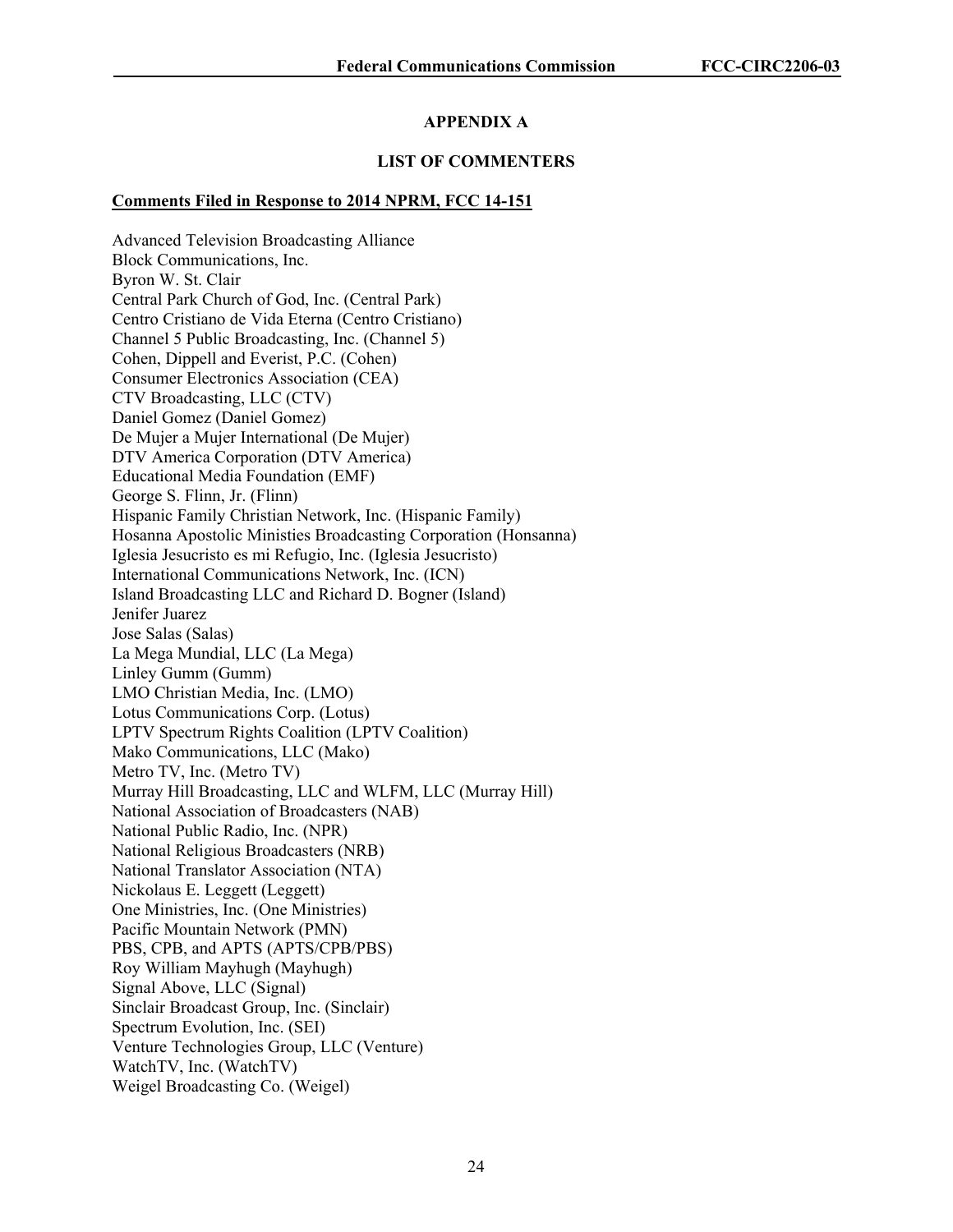### **Reply Comments Filed in Response to 2014 NPRM, FCC 14-151**

ABC, Inc. (ABC) Adrienne J. Weiss (Adrienne Weiss) Advanced Television Broadcasting Alliance Capitol Broadcasting Company, Inc. (CBC) Central Park Centro Cristiano Cohen DC Broadcasting, Inc. (DC Broadcasting) White Flinn Island La Mega LPTV Coalition Mako Media Vista Group, LLC (Media Vista) Multicultural Media, Telecom and Internet Council (MMTIC) NAB National Cable & Telecommunications Association (NCTA) NPR NTA One Ministries Prism Broadcasting Network, Inc. (Prism) Randall A. Weiss (Randall Weiss) REC Networks (REC Networks) Roderick A. Payne (Payne) Signal Syncom Media Group, Inc. (Syncom) Venture

## **Comments Filed In Response to 2019 Refresh PN, DA 19-1231**

Aaron Read AlmaVision Hispanic Network, Inc. (Almavision) B Communications Joint Venture (B Communications) California State University Long Beach Research Foundation (Cal State) Common Frequency (CF) David Ponomar (Ponomar) Delta Media Corporation Educational Media Foundation (EMF) Kid's Television, LLC (Kid TV) Lovcom, Inc. (Lovcom) LPTV Spectrum Rights Coalition (LPTV Coalition) Mark Heller (Heller) Me-TV Music LLC (Me-TV) Michael Reynolds Multicultural Radio Broadcasting, Inc. (MRBI) National Public Radio, Inc. (NPR) NY Metro Radio Korea, Inc. (NY Metro) Omega Media Broadcasting (Omega) One Ministries, Inc. (OMI)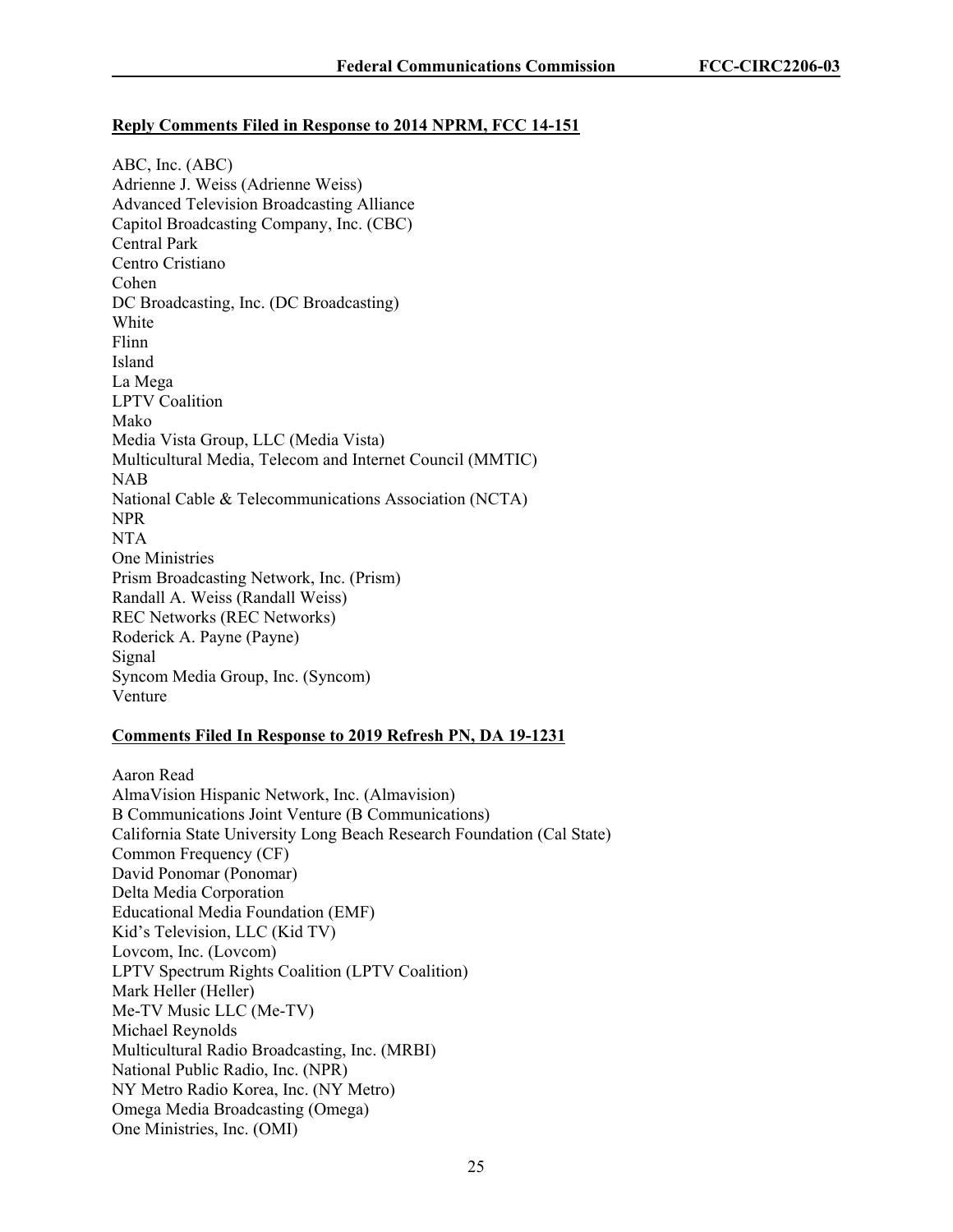Preserve Community Programming Coalition (PCPC) Prism Broadcasting Network, Inc. (Prism) REC Networks (REC Networks) Robert Lee, QXZ MediaWorks LLC Seattle 6 Broadcasting Company, LLC (Seattle 6)

# **Reply Comments Filed In Response to 2019 Refresh PN, DA 19-1231**

Cal State EMF Hombre Nuevo d/b/a Guadalupe Radio (Hombre Nuevo) Listener Letters NPR PCPC REC Networks Signal Above, LLC (Signal)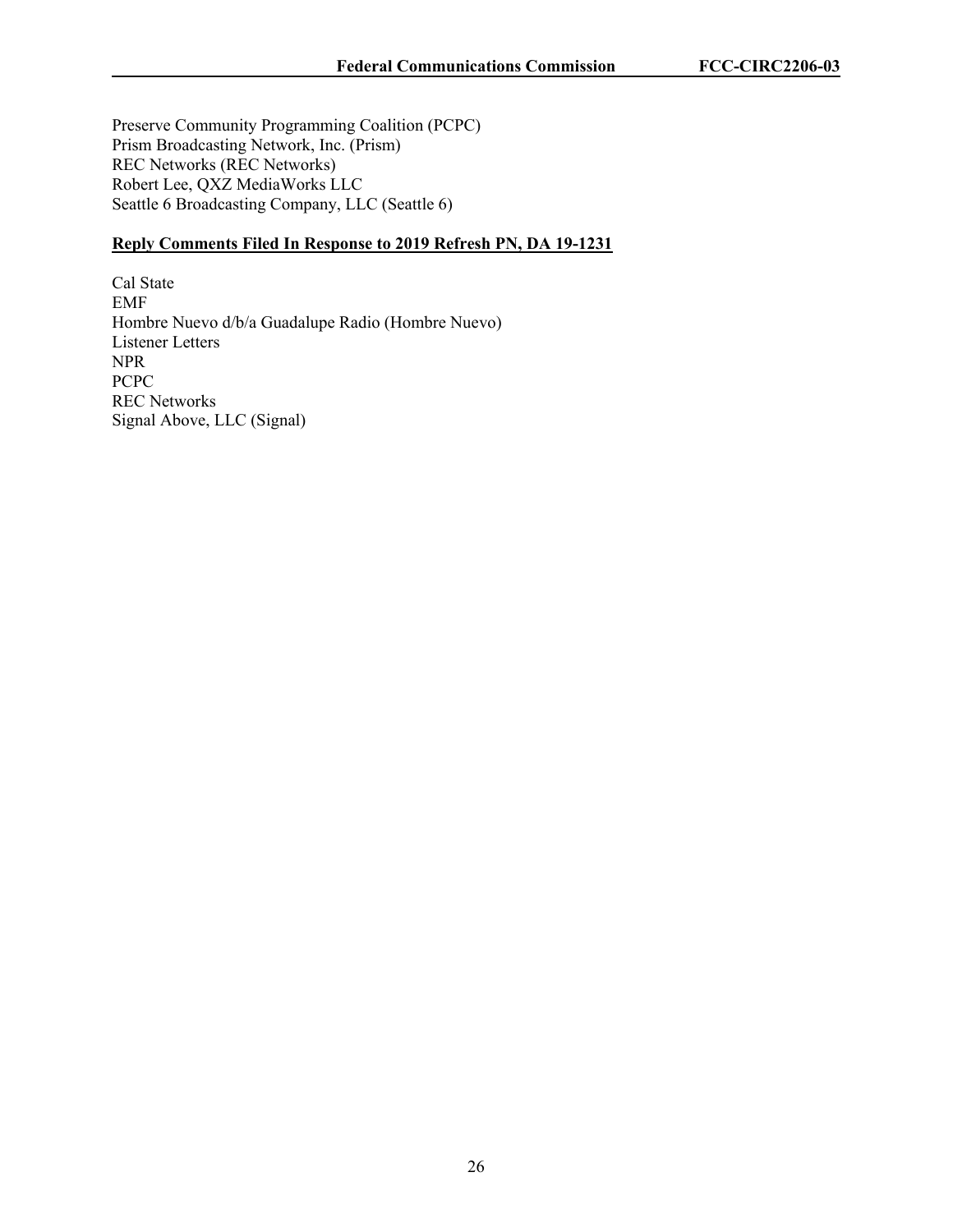# **APPENDIX B**

### **Proposed Rules**

Part 74 of Title 47 of the U.S. Code of Federal Regulations is proposed to be amended to read as follows:

1. The authority citation for part 74 continues to read as follows:

Authority: 47 U.S.C. 154, 302a, 303, 307, 309, 310, 336, and 554.

2. Section 74.790 is revised by adding a new subsection (j) as follows:

## **74.790 - Permissible service of digital TV translator and LPTV stations.**

\* \* \*

(j) Provision of analog FM radio operations by digital LPTV channel 6 stations (FM6). LPTV stations operating on television channel 6 may provide analog FM radio operations (FM6 operations) on an ancillary or supplementary basis subject to the following:

(1) The LPTV station must have been providing FM6 operations pursuant to an active engineering special temporary authority on the release date of the Fifth Notice of Proposed Rulemaking in MB Docket No. 03-185;

(2) The LPTV station must be operating in ATSC 3.0 digital format;

(3) FM6 operations may only be conducted on 87.75 MHz;

(4) no interference is permitted to any other licensed user, including but not limited to broadcast television or radio users;

(5) the LPTV station's FM6 coverage area must be contained within and may not exceed the coverage area of the LPTV station's synchronized video/audio programming stream;

(6) the LPTV station must provide at least one stream of synchronized video and audio programming on the ATSC 3.0 portion of the spectrum, at any time the station is operating; and

(7) while FM6 operations are being conducted, the LPTV station's technical facilities may not be modified from those that existed on the release date of the Fifth Notice of Proposed Rulemaking in MB Docket No. 03-185.

\* \* \* \*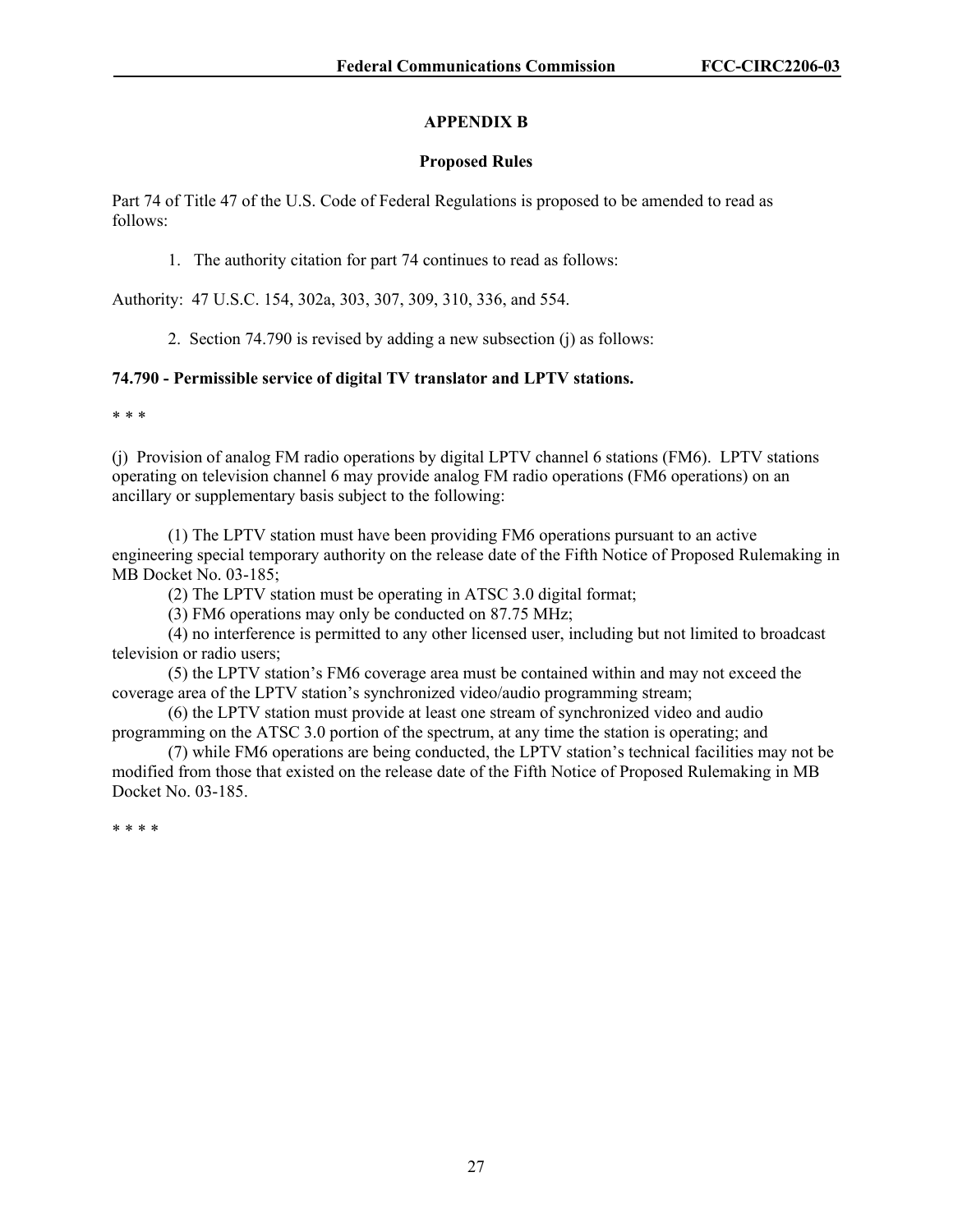# **APPENDIX C**

### **Initial Regulatory Flexibility Act Analysis**

[1](#page-28-0). As required by the Regulatory Flexibility Act of 1980, as amended  $(RFA)$ ,<sup>1</sup> The Third Notice of Proposed Rulemaking in this proceeding included an Initial Regulatory Flexibility Analysis (IRFA) pursuant to 5 U.S.C. § 603, exploring the potential impact on small entities of the Commission's proposals.<sup>[2](#page-28-1)</sup> Because this Fifth Notice of Proposed Rulemaking (NPRM) contains new proposals, the Commission requests written public comments on this IRFA. Comments must be identified as responses to the IRFA and must be filed by the deadlines for comments specified in the NPRM. The Commission will send a copy of the NPRM, including this IRFA, to the Chief Counsel for Advocacy of the Small Business Administration (SBA).<sup>[3](#page-28-2)</sup> In addition, the NPRM and IRFA (or summaries thereof) will be published in the Federal Register.<sup>[4](#page-28-3)</sup>

## **A. Need for, and Objectives of, the Proposed Rules**

2. The NPRM seeks comment on whether to permit digital low power television (LPTV) stations on channel 6 to continue to operate analog FM radio-type services and, if so, how to authorize these services. Prior to the July 13, 2021 LPTV digital transition deadline, a number of analog LPTV stations licensed on channel 6 operated with very limited visual programming and an audio signal that is programmed like a radio station (FM6). FM radio listeners were able to receive the audio portion of these LPTV stations at 87.75 MHz, which is adjacent to noncommercial educational (NCE) FM channel 201 (88.1 MHz). When these LPTV stations converted to digital, however, they would be unable to continue providing such radio service because the digital audio portion of their signal could no longer be received by standard FM receivers. Currently, some digital channel 6 LPTV stations have converted to ATSC 3.0 digital format and are operating pursuant to engineering special temporary authority (STA) with a separate analog FM radio transmitter.

3. In an effort to bring a final resolution to the FM6 question, the Commission seeks comment on whether FM6 operations are serve the public interest and should be authorized to continue in any capacity. The NPRM also seeks comment on whether FM6 should be authorized as "ancillary or supplementary" services as suggested previously in this proceeding. The NPRM seeks comment on whether the Commission can and should limit future FM6 operations to only those LPTV channel 6 stations with active FM6 engineering STAs on the release date of the NPRM.

4. The NPRM alternatively seeks comment on whether to license additional FM radio stations on 82-88 MHz in areas where channel 6 LPTV and full-power stations are currently not operating.

5. Finally, regardless of whether it decides to permit continued FM6 operations or license additional FM radio stations on 82-88 MHz, the NPRM seeks comment on whether to eliminate or revise the TV6 distance separation rules for LPFM, NCE, Class D (10 watt), and FM translator stations operating on reserved band FM Channels 201-220.

<span id="page-28-3"></span> $4$   $Id.$ 

<span id="page-28-0"></span><sup>1</sup> 5 U.S.C. § 603. The RFA, 5 U.S.C. §§ 601-612, has been amended by the Small Business Regulatory Enforcement Fairness Act of 1996 (SBREFA), Pub. L. No. 104-121, Title II, 110 Stat. 857 (1996). The SBREFA was enacted as Title II of the Contract with America Advancement Act of 1996 (CWAAA).

<span id="page-28-1"></span><sup>2</sup> *NPRM*, 29 FCC Rcd at 12565-71.

<span id="page-28-2"></span> $3 \, 5 \,$  U.S.C.  $\frac{6}{9} \, 603(a)$ .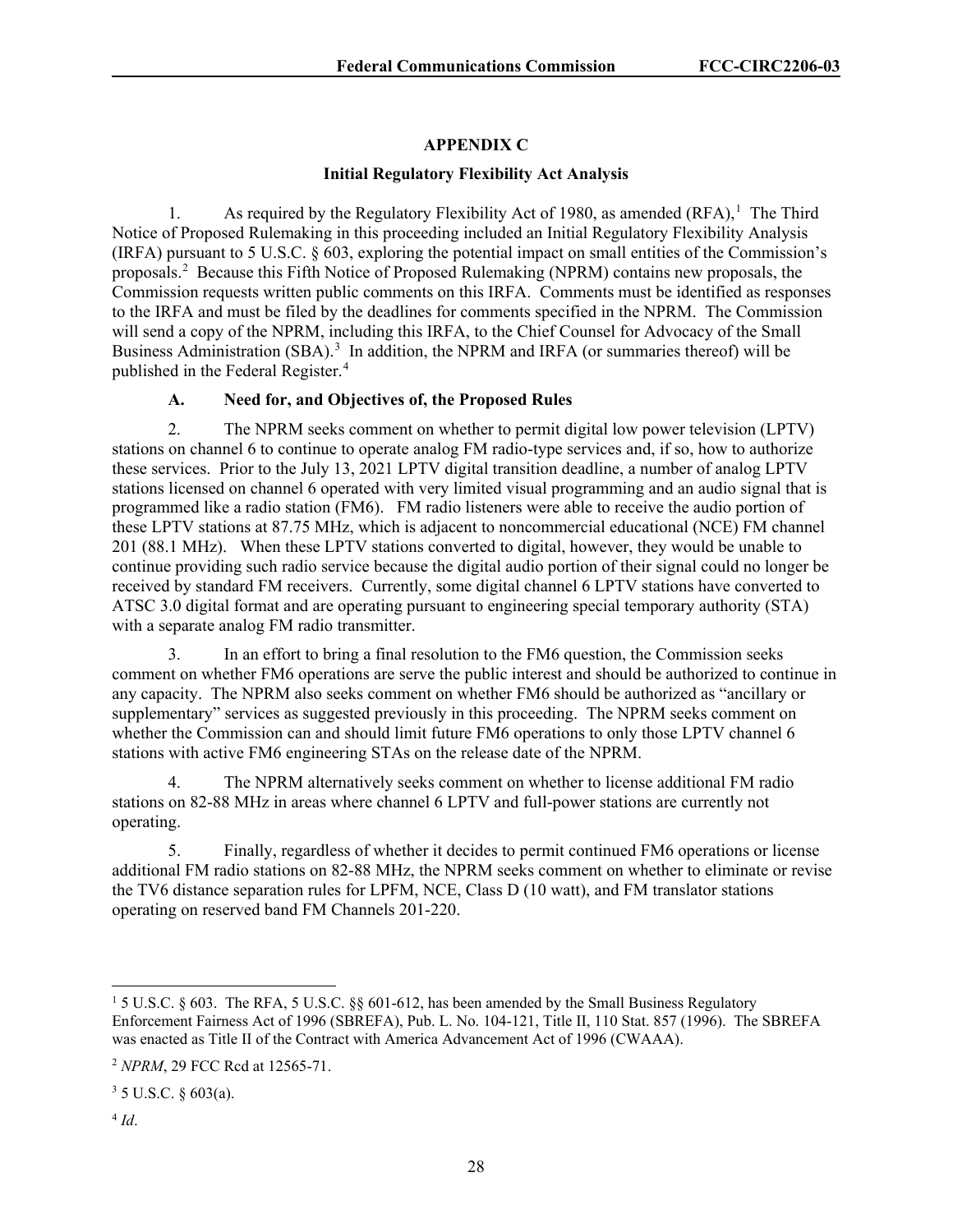## **B. Legal Basis**

6. The proposed action is authorized under Sections §§ 151, 154(i), 154(j), 303, 307, 316, 336, and 403 of the Communications Act of 1934, as amended, 47 U.S.C. §§ 151, 154(i), 154(j), 303, 307, 316, 336, and 403.

# **C. Description and Estimate of the Number of Small Entities to Which the Proposed Rules Will Apply**

7. The RFA directs agencies to provide a description of, and where feasible, an estimate of the number of small entities that may be affected by the proposed rule revisions, if adopted.<sup>[5](#page-29-0)</sup> The RFA generally defines the term "small entity" as having the same meaning as the terms "small business," "small organization," and "small governmental jurisdiction."[6](#page-29-1) In addition, the term "small business" has the same meaning as the term "small business concern" under the Small Business Act  $(SBA)$ .<sup>[7](#page-29-2)</sup> A small business concern is one which: (1) is independently owned and operated; (2) is not dominant in its field of operation; and (3) satisfies any additional criteria established by the SBA. $^8$  $^8$  Below, we provide a description of such small entities, as well as an estimate of the number of such small entities, where feasible.

8. *Television Broadcasting*. This U.S. Economic Census category "comprises establishments primarily engaged in broadcasting images together with sound."<sup>[9](#page-29-4)</sup> These establishments operate television broadcast studios and facilities for the programming and transmission of programs to the public.[10](#page-29-5) These establishments also produce or transmit visual programming to affiliated broadcast television stations, which in turn broadcast the programs to the public on a predetermined schedule. Programming may originate in their own studio, from an affiliated network, or from external sources. The SBA has created the following small business size standard for such businesses: those having \$41.5 million or less in annual receipts.<sup>11</sup> According to the 2012 Economic Census (when the SBA's size standard was set at \$38.5 million or less in annual receipts), 751 firms in the small business size category

<span id="page-29-3"></span> $8$  15 U.S.C. § 632(a)(1)-(2)(A).

<span id="page-29-4"></span><sup>9</sup> U.S. Census Bureau, 2017 NAICS Definitions, "515120 Television Broadcasting," [http://www.census.gov./cgi](http://www.census.gov./cgi-bin/sssd/naics/naicsrch)[bin/sssd/naics/naicsrch.](http://www.census.gov./cgi-bin/sssd/naics/naicsrch)

<span id="page-29-5"></span><sup>10</sup> *Id*.

<span id="page-29-0"></span> $5 \text{ U.S.C. }$  § 603(b)(3).

<span id="page-29-1"></span><sup>6</sup> 5 U.S.C. § 601(6); *see infra* note 38 (explaining the definition of "small business" under 5 U.S.C. § 601(3)); *see* 5 U.S.C. § 601(4) (defining "small organization" as "any not-for-profit enterprise which is independently owned and operated and is not dominant in its field, unless an agency establishes, after opportunity for public comment, one or more definitions of such term which are appropriate to the activities of the agency and publishes such definition(s) in the Federal Register"); 5 U.S.C. § 601(5) (defining "small governmental jurisdiction" as "governments of cities, counties, towns, townships, villages, school districts, or special districts, with a population of less than fifty thousand, unless an agency establishes, after opportunity for public comment, one or more definitions of such term which are appropriate to the activities of the agency and which are based on such factors as location in rural or sparsely populated areas or limited revenues due to the population of such jurisdiction, and publishes such definition(s) in the Federal Register").

<span id="page-29-2"></span> $75$  U.S.C. § 601(3) (incorporating by reference the definition of "small business concern" in 15 U.S.C. § 632(a)(1)). Pursuant to 5 U.S.C. § 601(3), the statutory definition of a small business applies "unless an agency, after consultation with the Office of Advocacy of the Small Business Administration and after opportunity for public comment, establishes one or more definitions of such term which are appropriate to the activities of the agency and publishes such definition(s) in the Federal Register." *Id.*

<span id="page-29-6"></span><sup>11</sup> 13 CFR § 121.201; 2012 NAICS code 515120.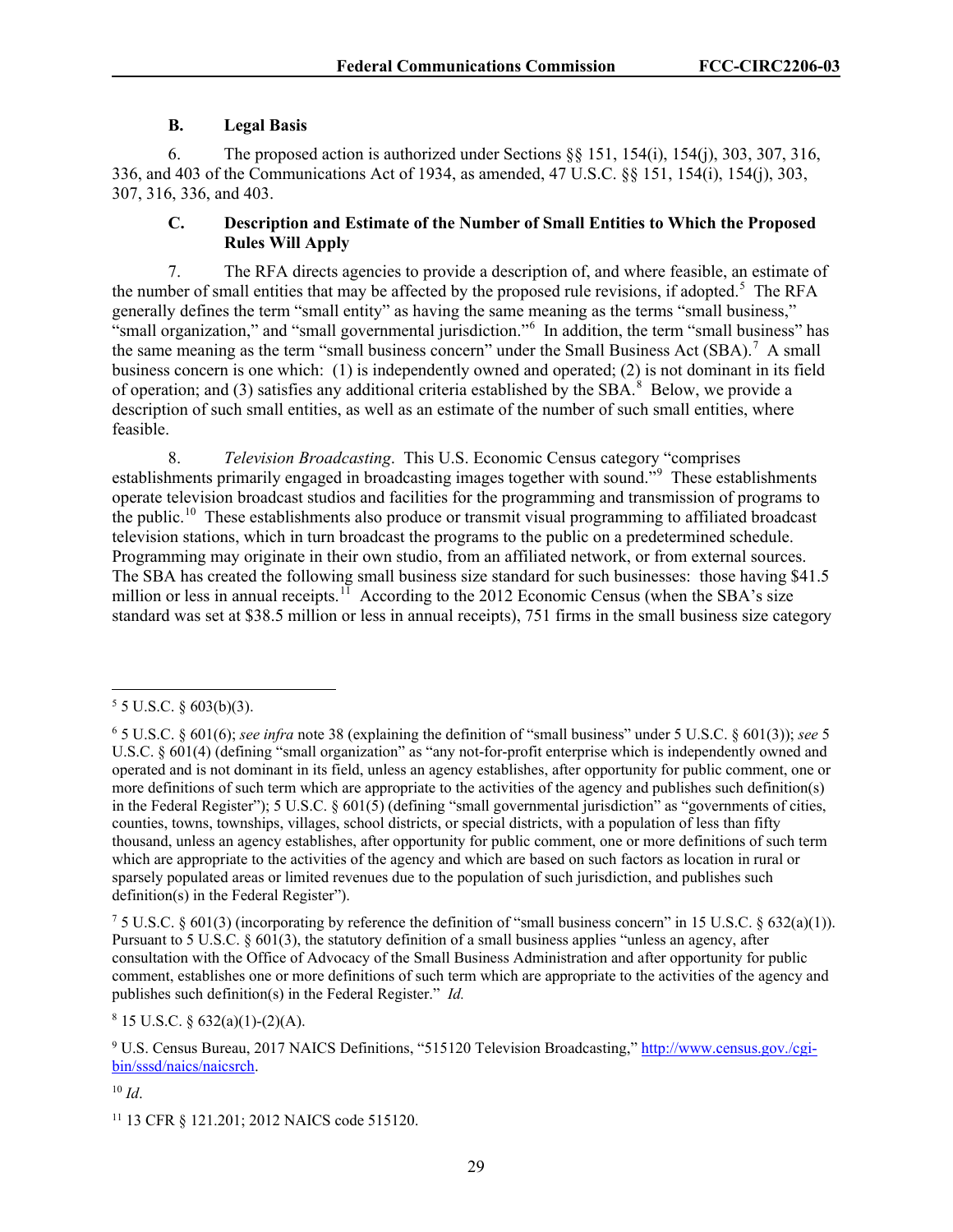operated in that year. Of that number, 656 had annual receipts of \$25 million or less, 25 had annual receipts between \$25 million and \$49,999,999 and 70 had annual receipts of \$50 million or more.<sup>[12](#page-30-0)</sup> Based on this data, we estimate that the majority of commercial television broadcast stations are small entities under the applicable size standard.

9. Additionally, the Commission has estimated the number of licensed commercial television stations to be 1,374.[13](#page-30-1) Of this total, 1,263 stations (or 92%) had revenues of \$41.5 million or less in 2019, according to Commission staff review of the BIA Kelsey Inc. Media Access Pro Television Database (BIA) on July 30, 2020, and therefore these stations qualify as small entities under the SBA definition. In addition, the Commission estimates the number of noncommercial educational television stations to be 384.<sup>14</sup> The Commission does not compile and does not have access to information on the revenue of NCE stations that would permit it to determine how many such stations would qualify as small entities. There are also 386 Class A stations.<sup>15</sup> Given the nature of this service, the Commission presumes that all of these stations qualify as small entities under the applicable SBA size standard.

10. *Radio Broadcasting.* This U.S. Economic Census category "comprises establishments primarily engaged in broadcasting aural programs by radio to the public."<sup>16</sup> Programming may originate in the establishment's own studio, from an affiliated network, or from external sources. The SBA has created the following small business size standard for such businesses: those having \$41.5 million or less in annual receipts.<sup>17</sup> According to Economic Census data for 2012 (when the SBA's size standard was set at \$38.5 million or less in annual receipts), 2,849 firms in this category operated in that year.[18](#page-30-6) Of that number, 2,806 operated with annual receipts of less than \$25 million per year, 17 with annual receipts between \$25 million and \$49,999,999 million and 26 with annual receipts of \$50 million or more.<sup>[19](#page-30-7)</sup> Based on this data, we estimate that the majority of commercial radio broadcast stations were small under the applicable SBA size standard.

11. The Commission has estimated the number of licensed commercial AM radio stations to be 4,546 and the number of commercial FM radio stations to be 6,682 for a total of 11,228 commercial stations.<sup>20</sup> Of this total, 11,266 stations (or 99%) had revenues of \$41.5 million or less in 2019, according to Commission staff review of the BIA Kelsey Inc. Media Access Pro Television Database (BIA) on July 30, 2020, and therefore these stations qualify as small entities under the SBA definition. In addition, there were 4,213 noncommercial, educational (NCE) FM stations. The Commission does not compile

<span id="page-30-2"></span><sup>14</sup> *Id*.

<span id="page-30-3"></span> $^{15}$  *Id*.

<span id="page-30-5"></span><sup>17</sup> 13 CFR § 121.201; 2017 NAICS code 515112.

<span id="page-30-0"></span><sup>12</sup> U.S. Census Bureau, Table No. EC1251SSSZ4, *Information: Subject Series - Establishment and Firm Size: Receipts Size of Firms for the United States: 2012* (515120 Television Broadcasting). [https://factfinder.census.gov/faces/tableservices/jsf/pages/productview.xhtml?pid=ECN\\_2012\\_US\\_51SSSZ4&prod](https://factfinder.census.gov/faces/tableservices/jsf/pages/productview.xhtml?pid=ECN_2012_US_51SSSZ4&prodType=table) [Type=table.](https://factfinder.census.gov/faces/tableservices/jsf/pages/productview.xhtml?pid=ECN_2012_US_51SSSZ4&prodType=table)

<span id="page-30-1"></span><sup>&</sup>lt;sup>13</sup> Broadcast Station Totals as of March 31, 2021, News Release (MB Apr. 5, 2021) (Mar. 31, 2021 Broadcast Station Totals), https://www.fcc.gov/document/broadcast-station-totals-march-31-2021.

<span id="page-30-4"></span><sup>16</sup> U.S. Census Bureau, 2017 NAICS Definitions, "515112 Radio Stations,[" http://www.census.gov./cgi](http://www.census.gov./cgi-bin/sssd/naics/naicsrch)[bin/sssd/naics/naicsrch.](http://www.census.gov./cgi-bin/sssd/naics/naicsrch)

<span id="page-30-6"></span><sup>18</sup> U.S. Census Bureau, U.S. Census Bureau, Table No. EC1251SSSZ4, *Information: Subject Series - Establishment and Firm Size: Receipts Size of Firms for the United States: 2012* (515112 Radio Stations) [https://factfinder.census.gov/bkmk/table/1.0/en/ECN/2012\\_US/51SSSZ4//naics~515112|.](https://factfinder.census.gov/bkmk/table/1.0/en/ECN/2012_US/51SSSZ4/naics%7E515112|)

<span id="page-30-7"></span><sup>19</sup> *Id*.

<span id="page-30-8"></span><sup>20</sup> Mar. 31, 2021 Broadcast Station Totals.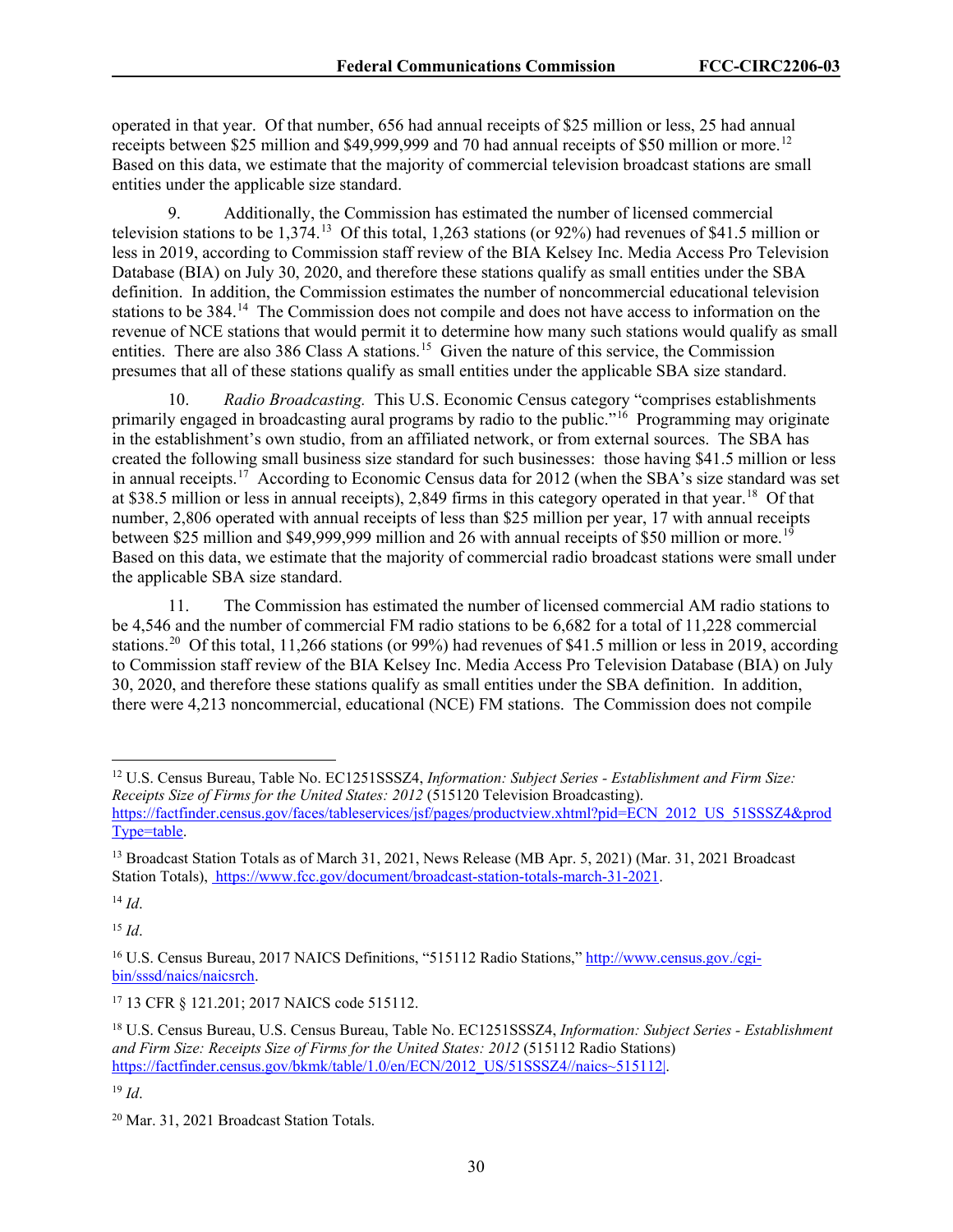and does not have access to information on the revenue of NCE stations that would permit it to determine how many such stations would qualify as small entities.

12. We note, however, that in assessing whether a business concern qualifies as "small" under the above definition, business (control) affiliations<sup>[21](#page-31-0)</sup> must be included. Our estimate, therefore, likely overstates the number of small entities that might be affected by our action, because the revenue figure on which it is based does not include or aggregate revenues from affiliated companies. In addition, another element of the definition of "small business" requires that an entity not be dominant in its field of operation. We are unable at this time to define or quantify the criteria that would establish whether a specific radio or television broadcast station is dominant in its field of operation. Accordingly, the estimate of small businesses to which the rules may apply does not exclude any radio or television station from the definition of a small business on this basis and is therefore possibly over-inclusive. An additional element of the definition of "small business" is that the entity must be independently owned and operated. Because it is difficult to assess these criteria in the context of media entities, the estimate of small businesses to which the rules may apply does not exclude any radio or television station from the definition of a small business on this basis and similarly may be over-inclusive.

# **D. Description of Projected Reporting, Recordkeeping, and Other Compliance Requirements**

13. As a condition to be allowed to continue their FM6 operations on an ancillary or supplementary basis, the Commission seeks comment on whether FM6 stations should be required to submit written reports, every 90 days, detailing any reports of interference and a demonstration that the station's FM6 and video coverage reach similar populations. The NPRM tentatively concludes that such a reporting requirement is not necessary. Should the Commission ultimately decide to adopt this requirement, this proposed reporting requirement would result in a new paperwork obligation. If adopted, the Commission will seek approval and the corresponding burdens to account for this reporting requirement.

# **E. Steps Taken to Minimize Significant Economic Impact on Small Entities, and Significant Alternatives Considered**

14. The RFA requires an agency to describe any significant alternatives that it has considered in reaching its proposed approach, which may include the following four alternatives (among others): (1) the establishment of differing compliance or reporting requirements or timetables that take into account the resources available to small entities; (2) the clarification, consolidation, or simplification of compliance or reporting requirements under the rule for small entities; (3) the use of performance, rather than design, standards; and (4) an exemption from coverage of the rule, or any part thereof, for small entities.<sup>[22](#page-31-1)</sup>

15. The NPRM seeks to determine if continued provision of FM6 services by digital LPTV channel 6 stations serve the public interest and should FM6 be authorized to continue in any capacity. All of the licensees of FM6 stations are licensees of LPTV stations and most if not all are considered small entities by SBA definitions. Therefore, by allowing FM6 operations to continue, the Commission is seeking to help small entities and to preserve their current programming offerings. The alternative would be to force these entities to discontinue FM6 operations that have proved to be a source of additional income for these small entities that have struggled to operate LPTV stations and that have operated with a disadvantage to their full power television brethren. Unlike full power television stations, LPTV stations operate without mandatory cable carriage rights and with secondary interference rights that can result in their operating channel being displaced and their having to find a new frequency.

<span id="page-31-0"></span><sup>&</sup>lt;sup>21</sup> "[Business concerns] are affiliates of each other when one concern controls or has the power to control the other or a third party or parties controls or has the power to control both." 13 CFR § 21.103(a)(1).

<span id="page-31-1"></span><sup>22</sup> *See* 5 U.S.C. § 603(c).